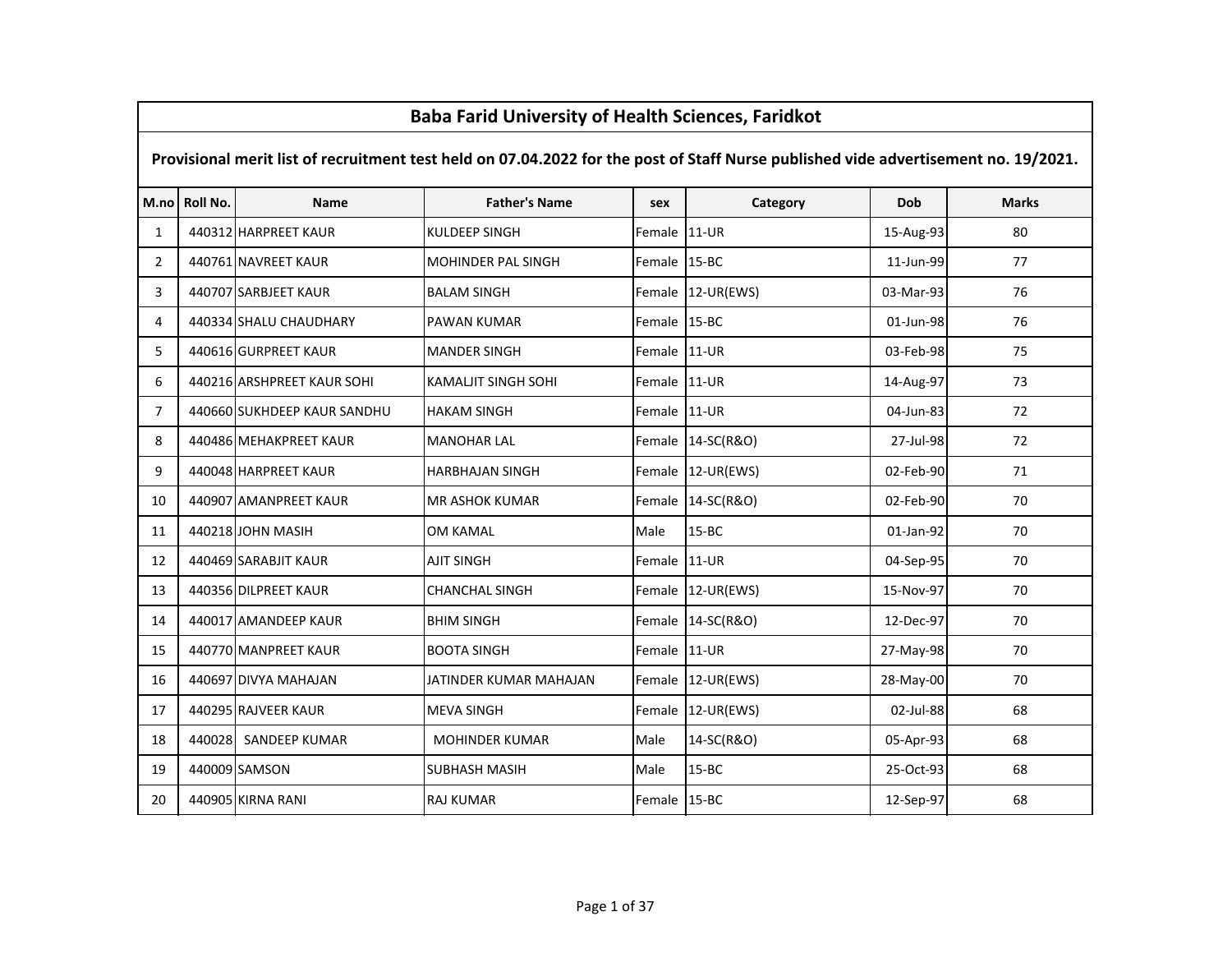|    | Dava Fariu Olliversity of Health Sciences, Fariukot                                                                                 |                         |                      |              |                   |           |              |  |  |  |  |
|----|-------------------------------------------------------------------------------------------------------------------------------------|-------------------------|----------------------|--------------|-------------------|-----------|--------------|--|--|--|--|
|    | Provisional merit list of recruitment test held on 07.04.2022 for the post of Staff Nurse published vide advertisement no. 19/2021. |                         |                      |              |                   |           |              |  |  |  |  |
|    | M.no Roll No.                                                                                                                       | <b>Name</b>             | <b>Father's Name</b> | sex          | Category          | Dob       | <b>Marks</b> |  |  |  |  |
| 21 |                                                                                                                                     | 440876 ANGREJ SINGH     | <b>BAAZ SINGH</b>    | Male         | 11-UR             | 30-May-91 | 67           |  |  |  |  |
| 22 |                                                                                                                                     | 440472 RAJDEEP KAUR     | <b>BHOLA SINGH</b>   | Female       | 13-SC(M&B)        | 26-Oct-93 | 67           |  |  |  |  |
| 23 |                                                                                                                                     | 440557 KARUNA           | SAMIL                | Female       | $11-UR$           | 01-Jun-97 | 67           |  |  |  |  |
| 24 |                                                                                                                                     | 440889 PREETY           | <b>NAND LAL</b>      | Female       | 15-BC             | 10-Dec-99 | 67           |  |  |  |  |
| 25 | 440906 GITIKA                                                                                                                       |                         | <b>SARBJIT SINGH</b> | Female       | 14-SC(R&O)        | 06-Dec-00 | 67           |  |  |  |  |
| 26 |                                                                                                                                     | 440597 GURDEEP SINGH    | <b>TARA SINGH</b>    | Male         | 14-SC(R&O)        | 03-Jul-87 | 66           |  |  |  |  |
| 27 | 440413 ANJU                                                                                                                         |                         | RAM UJJAGAR          | Female       | 14-SC(R&O)        | 23-Aug-93 | 66           |  |  |  |  |
| 28 | 440888 SARLA                                                                                                                        |                         | PRAMOD KUMAR         | Female       | $11-UR$           | 10-Sep-94 | 66           |  |  |  |  |
| 29 | 440668 SHRUTI                                                                                                                       |                         | <b>BHOOP SINGH</b>   | Female       | $11-UR$           | 25-Mar-95 | 66           |  |  |  |  |
| 30 |                                                                                                                                     | 440241 DHARAMVEER SINGH | <b>BHIM SINGH</b>    | Male         | 14-SC(R&O)        | 28-Aug-96 | 66           |  |  |  |  |
| 31 |                                                                                                                                     | 440323 SUKHANPREET KAUR | HARBHAJAN SINGH      | Female       | 11-UR             | 28-Mar-98 | 66           |  |  |  |  |
| 32 |                                                                                                                                     | 440081 GAGANDEEP KAUR   | <b>AALA SINGH</b>    | Female 15-BC |                   | 15-Feb-93 | 65           |  |  |  |  |
| 33 |                                                                                                                                     | 440688 SIMARJEET KAUR   | <b>BALBIR SINGH</b>  | Female       | 14-SC(R&O)        | 02-Jun-95 | 65           |  |  |  |  |
| 34 |                                                                                                                                     | 440071 RAMCHANDER       | RAMESHVER LAL        | Male         | $11-UR$           | 15-Aug-95 | 65           |  |  |  |  |
| 35 |                                                                                                                                     | 440238 KOMAL            | <b>RAI SAHIB</b>     | Female       | 14-SC(R&O)        | 01-Dec-97 | 65           |  |  |  |  |
| 36 |                                                                                                                                     | 440018 GURJIT KAUR      | JAGRAJ SINGH         | Female 11-UR |                   | 01-Jun-98 | 65           |  |  |  |  |
| 37 |                                                                                                                                     | 441014 RAMANPREET KAUR  | <b>JASPAL SINGH</b>  |              | Female 14-SC(R&O) | 22-Dec-98 | 65           |  |  |  |  |
| 38 |                                                                                                                                     | 440880 KARANVEER SINGH  | <b>WAZIR SINGH</b>   | Male         | $11-UR$           | 01-Aug-00 | 65           |  |  |  |  |
| 39 |                                                                                                                                     | 441006 CHARANJEET KAUR  | SATNAM SINGH         | Female       | 12-UR(EWS)        | 13-Mar-86 | 64           |  |  |  |  |
| 40 |                                                                                                                                     | 440935 GURJEET SINGH    | JAGSHIR SINGH        | Male         | $11-UR$           | 15-Dec-93 | 64           |  |  |  |  |

 $\mathbf{I}$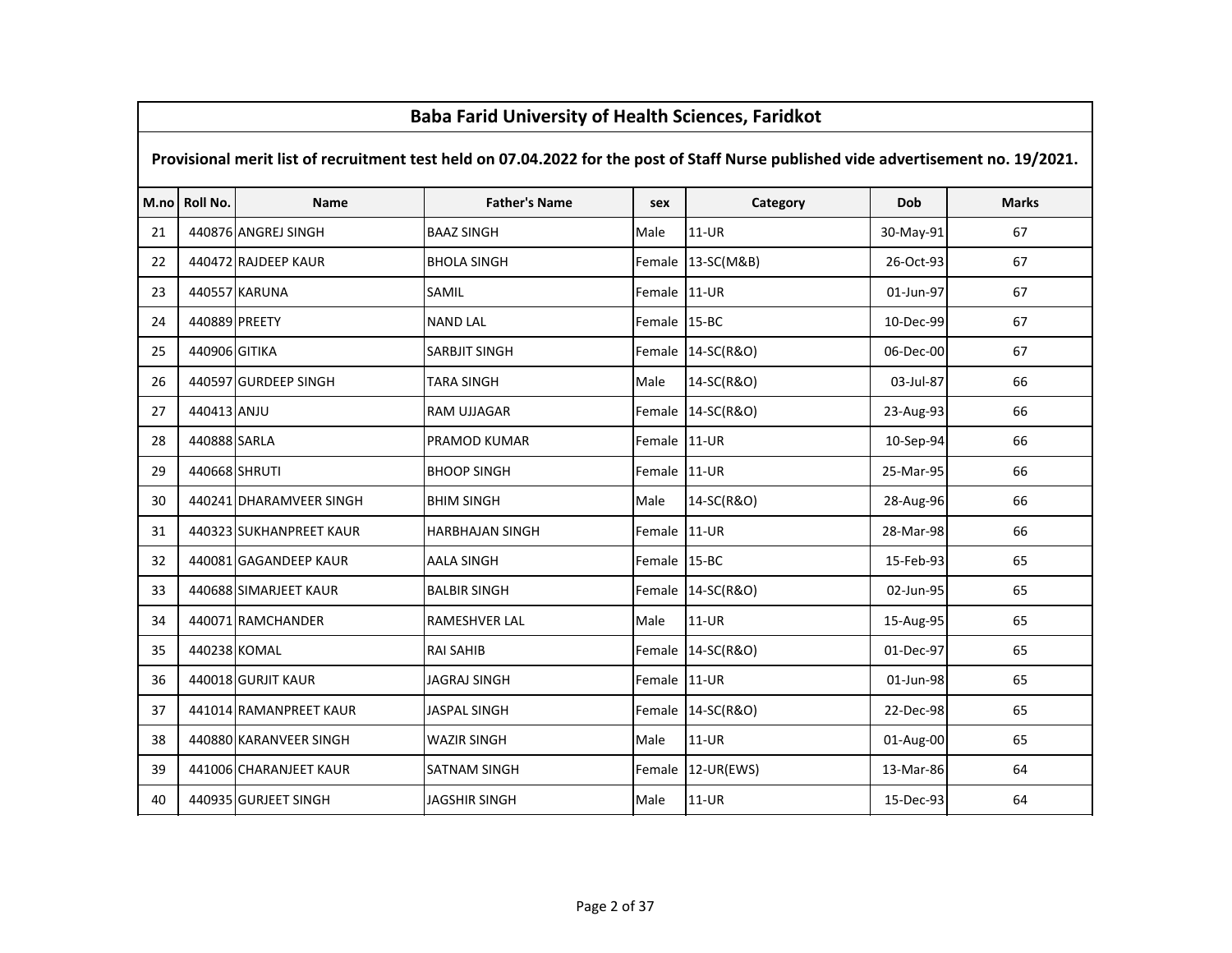### M.no Roll No. Name Father's Name sex Category Dob Marks Provisional merit list of recruitment test held on 07.04.2022 for the post of Staff Nurse published vide advertisement no. 19/2021.Baba Farid University of Health Sciences, Faridkot<sup>41</sup> <sup>440271</sup> DIKSHA ASHOK KUMAR Female 11-UR 03-Apr-98 <sup>64</sup><sup>42</sup> <sup>440014</sup> JAGMEET SINGH JASVINDER SINGH Male 11-UR 25-Jul-98 <sup>64</sup>43 | 441032 DEVENDER KUMAR SURESH KUMAR Male | 11-UR | 21-Jun-91 | 21-Jun-91 63 <sup>44</sup> <sup>440977</sup> RUBINA RANI BHUPINDER NAND Female 15-BC 18-Mar-95 <sup>63</sup>45 | 440657 MANPREET KAUR | SHAMSHER SINGH Female 15-BC 19-Mar-97 63 <sup>46</sup> <sup>440634</sup> SAHIL WADHERA RAVINDER KUMAR Male 12-UR(EWS) 14-Oct-97 <sup>63</sup><sup>47</sup> <sup>440003</sup> MUSKAN SURESH KUMAR Female 11-UR 01-Mar-99 <sup>63</sup><sup>48</sup> <sup>440836</sup> MONIKA NARESH KUMAR Female 11-UR 01-May-88 <sup>62</sup>49 | 440316 PARVEEN KUMAR MANPHOOL RAM Male 15-BC 15-BC 16-Jan-90 62 <sup>50</sup> <sup>440182</sup> PRABHDEEP KAUR JAGTAR SINGH Female 12-UR(EWS) 23-Jul-91 <sup>62</sup><sup>51</sup> <sup>440070</sup> VARSHA PARM NAND Female 11-UR 23-Sep-92 <sup>62</sup><sup>52</sup> <sup>440156</sup> SAYAR DAS LEKH RAM DAS Male 11-UR 06-Oct-92 <sup>62</sup><sup>53</sup> <sup>440946</sup> SATNAM SINGH LAKHWEER SINGH Male 11-UR 05-Aug-94 <sup>62</sup><sup>54</sup> <sup>440207</sup> NEHA SAINI SUNIL KUMAR Female 15-BC 23-Mar-95 <sup>62</sup><sup>55</sup> <sup>440840</sup> PAWAN KUMAR KRISHAN LAL Male 15-BC 10-Oct-97 <sup>62</sup>56 | 440435|RITIKA |AMARJEET | Female |14-SC(R&O) | 10-Mar-00 62 57 | 440494 BALWINDER KAUR DHALIWAL CHAND SINGH | Female | 11-UR | 30-Apr-87 | 61.75 58 440444 SIMRANJEET KAUR TEJINDER SINGH Female 14-SC(R&O) 31-Aug-90 61 <sup>59</sup> <sup>440957</sup> GURWINDER SINGH BALVEER CHAND Male 11-UR 06-Sep-93 <sup>61</sup><sup>60</sup> <sup>440666</sup> MAMTA RAM AVADH Female 11-UR 17-Mar-94 <sup>61</sup>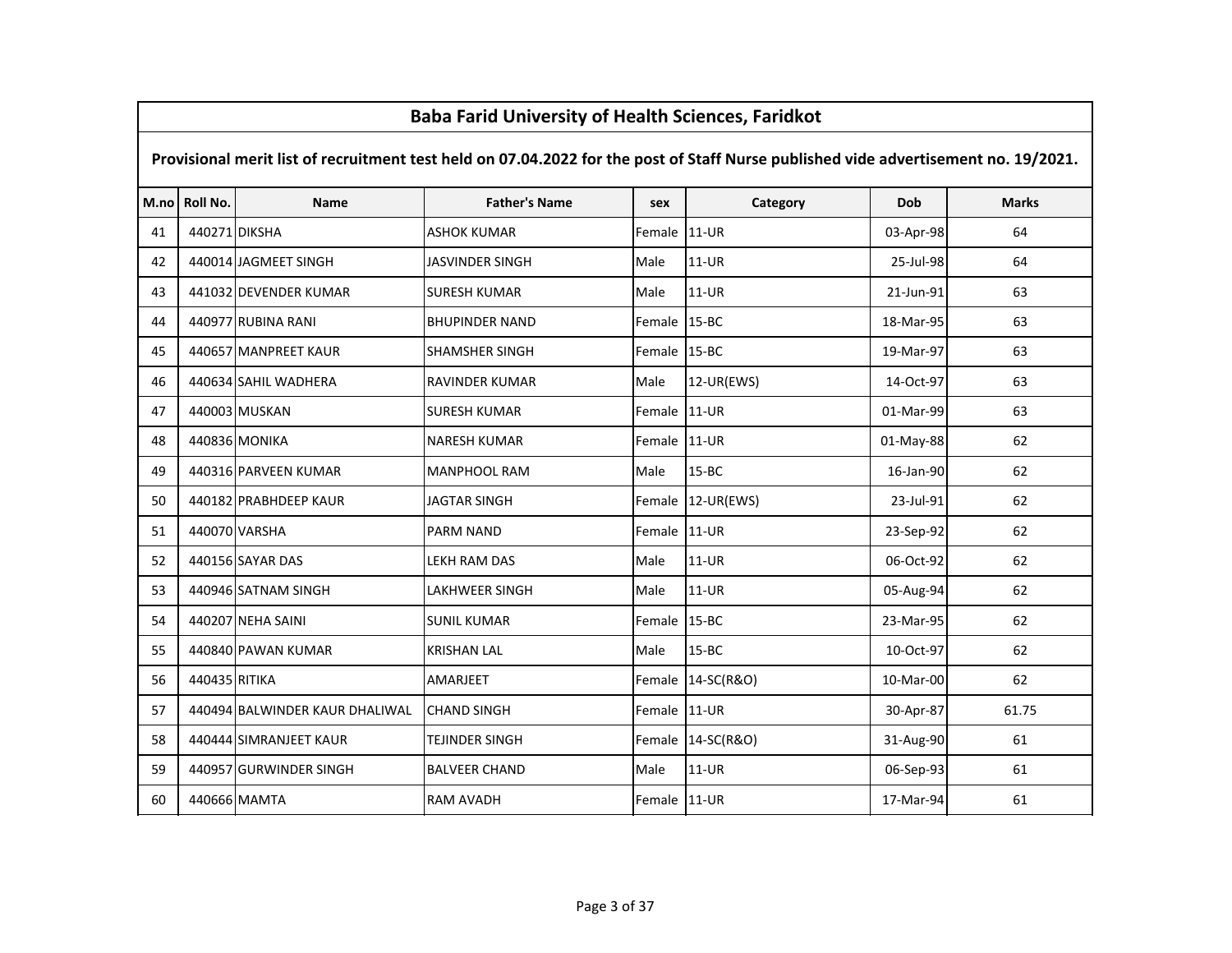### M.no Roll No. Name Father's Name sex Category Dob Marks Provisional merit list of recruitment test held on 07.04.2022 for the post of Staff Nurse published vide advertisement no. 19/2021.Baba Farid University of Health Sciences, Faridkot <sup>440066</sup> SAKSHI RAVINDER SINGH Female 15-BC 12-Sep-00 <sup>61</sup> <sup>440945</sup> SHIMLA RANI SHER SINGH Female 14-SC(R&O) 26-May-86 <sup>60</sup> <sup>440281</sup> BEENA MUNSHI RAM Female 14-SC(R&O) 08-Jul-92 <sup>60</sup>64 | 440211 KHUSHBU KAPOOR | BALDEV RAJ KAPOOR | Female 12-UR(EWS) | 24-Sep-96 60 65 | 440554 KANIKA SHARMA | KAPIL SHARMA | Female 11-UR | 13-Mar-98 60 <sup>440107</sup> SAPNA SHARMA ANAND KISHOR SHARMA Female 12-UR(EWS) 16-Aug-93 <sup>59</sup> <sup>440250</sup> SARBJEET KAUR CHARNJEET SINGH Female 12-UR(EWS) 31-Jan-94 <sup>59</sup> <sup>440910</sup> RAHUL VERMA RAKESH Female 11-UR 10-Jul-95 <sup>59</sup> <sup>440929</sup> TANIYA SATISH KUMAR Female 11-UR 09-Dec-95 <sup>59</sup> <sup>440520</sup> RANJIT KAUR SWARAN SINGH Female 15-BC 20-Oct-89 <sup>58</sup>71 | 440588 RUPINDER KAUR | MUKHTIAR SINGH | Female 14-SC(R&O) | 12-Dec-89 | 13-Dec-89 <sup>440039</sup> KARMJEET KAUR BALWINDER SINGH Female 15-BC 24-Nov-91 <sup>58</sup> <sup>440706</sup> MANDEEP KAUR SHAMSHER SINGH Female 15-BC 01-Jan-92 <sup>58</sup> <sup>440004</sup> PRIYANKA KUMARI MOHAN LAL Female 14-SC(R&O) 05-Dec-92 <sup>58</sup> <sup>440970</sup> RAJNI RAM KUMAR Female 14-SC(R&O) 12-May-93 <sup>58</sup> <sup>440343</sup> VICKY NARINDER KUMAR Male 15-BC 20-May-93 <sup>58</sup>77 | 440210 SHAGANDEEP KAUR | JAGSEER SINGH | Female 11-UR | 06-Jul-93 | 58 <sup>440437</sup> GAGANDEEP KAUR SUBA SINGH Female 12-UR(EWS) 15-Jul-93 <sup>58</sup> <sup>440812</sup> SUNIL KUMAR SHANKAR LAL Male 11-UR 03-May-95 <sup>58</sup><sup>440515</sup> KULDEEP RAJ KUMAR Male 14-SC(R&O) 15-Jul-95 <sup>58</sup>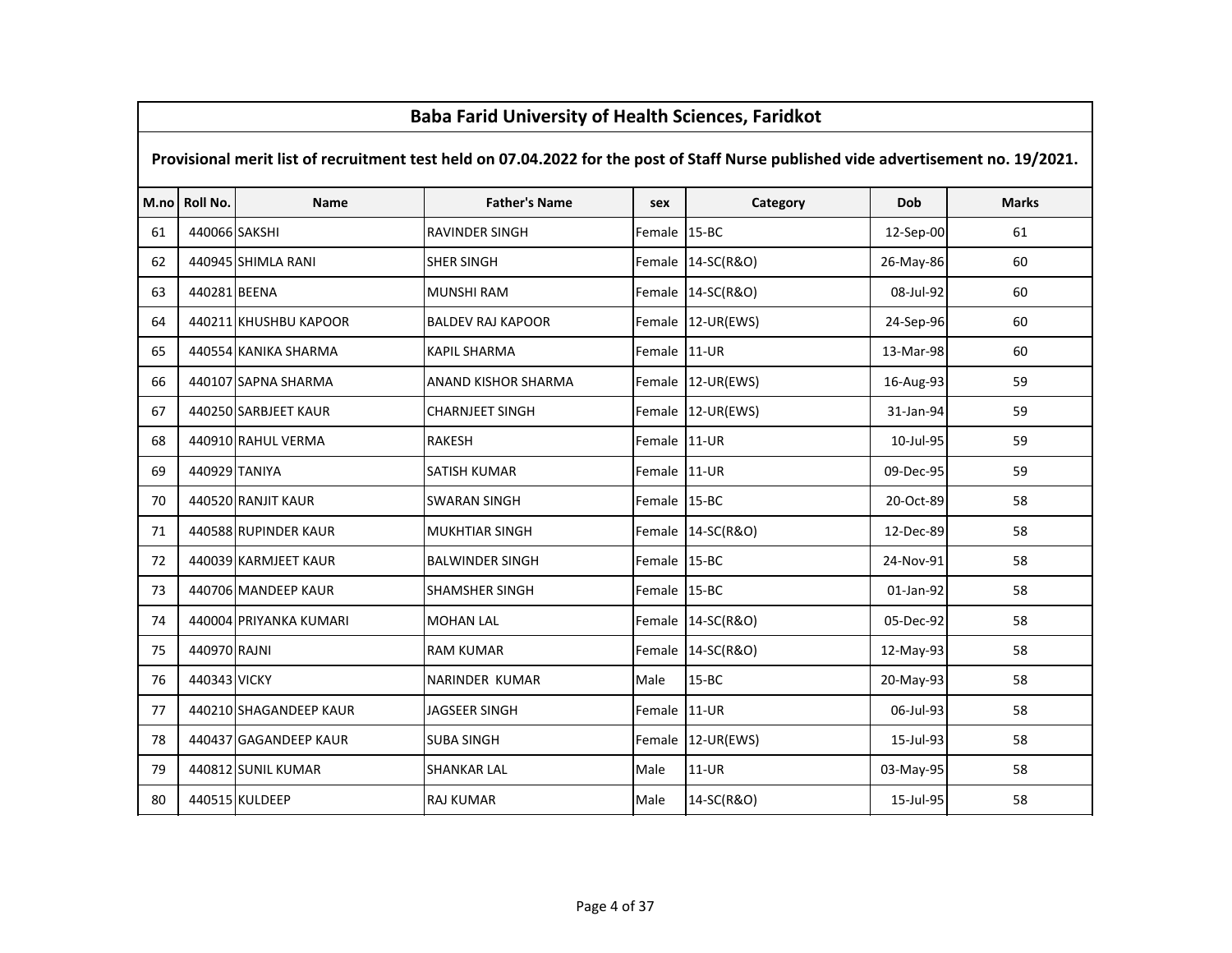# M.no Roll No. Name Father's Name sex Category Dob Marks Provisional merit list of recruitment test held on 07.04.2022 for the post of Staff Nurse published vide advertisement no. 19/2021.<sup>81</sup> <sup>440937</sup> CHAHAT SAINI JASWANT SINGH Female 15-BC 12-Sep-95 <sup>58</sup><sup>82</sup> <sup>440703</sup> KULJIT KAUR AMARJIT SINGH Female 15-BC 04-Apr-98 <sup>58</sup><sup>83</sup> <sup>440834</sup> SWATI GURPARSHAD SINGH Female 14-SC(R&O) 25-Aug-98 <sup>58</sup><sup>84</sup> <sup>440289</sup> SUNAINA SUKHDEV SINGH Female 14-SC(R&O) 14-Jan-00 <sup>58</sup>85 | 441001 YOGESH KUMAR | SUSHIL KUMAR | Male | 15-BC | 08-Oct-97 | 57.75 <sup>86</sup> <sup>440165</sup> BEANT KAUR BALVIR SINGH Female 14-SC(R&O) 25-Aug-87 <sup>57</sup>87 | 440746 KULPREET KAUR | AJMAIL SINGH | Female 14-SC(R&O) | 02-Jan-96 | 02-Jan-96 | 57 <sup>88</sup> <sup>440038</sup> RANJEETA AKSHAY LAL Female 11-UR 05-Sep-98 <sup>57</sup><sup>89</sup> <sup>440358</sup> SHRUTI DHEERAJ KUMAR Female 11-UR 03-Dec-99 <sup>57</sup><sup>90</sup> <sup>440163</sup> RAJBIR KAUR JOGINDER SINGH Female 11-UR 15-Nov-86 <sup>56</sup>91 | 440402 GURPREET KAUR | LT RAJINDER SINGH | Female 11-UR | 29-May-91 | 56 92 | 440589 NARINDER KAUR | RESHAM SINGH | Female 14-SC(R&O) | 17-Feb-92 | 17-Feb-92 | 56 <sup>93</sup> <sup>440875</sup> JASBEER KAUR LACHMAN SINGH Female 13-SC(M&B) 15-Aug-93 <sup>56</sup>94 | 440362 RAJWINDER KAUR | DHARAMPAL SINGH | Female 14-SC(R&O) | 15-Sep-94 | 15-Sep-94 <sup>95</sup> <sup>440341</sup> KALPANA RANI KARAMJIT SINGH Female 15-BC 27-Apr-95 <sup>56</sup><sup>96</sup> <sup>440883</sup> KANCHAN BALA CHARAN DASS Female 14-SC(R&O) 15-May-95 <sup>56</sup>97 | 440473 BHUPINDER KAUR | BOOTA SINGH | Female 12-UR(EWS) | 14-Feb-96 | 14-Feb-96 | 56 <sup>98</sup> <sup>440477</sup> AMIT KUMAR BALRAM Male 11-UR 08-Nov-96 <sup>56</sup>99 | 440572 PARAMPREET KAUR | GURNAM SINGH | Female 11-UR | 19-Dec-96 | 56 <sup>100</sup> <sup>440568</sup> KULDEEP SINGH HARBHAJAN SINGH Male 14-SC(R&O) 15-Apr-97 <sup>56</sup>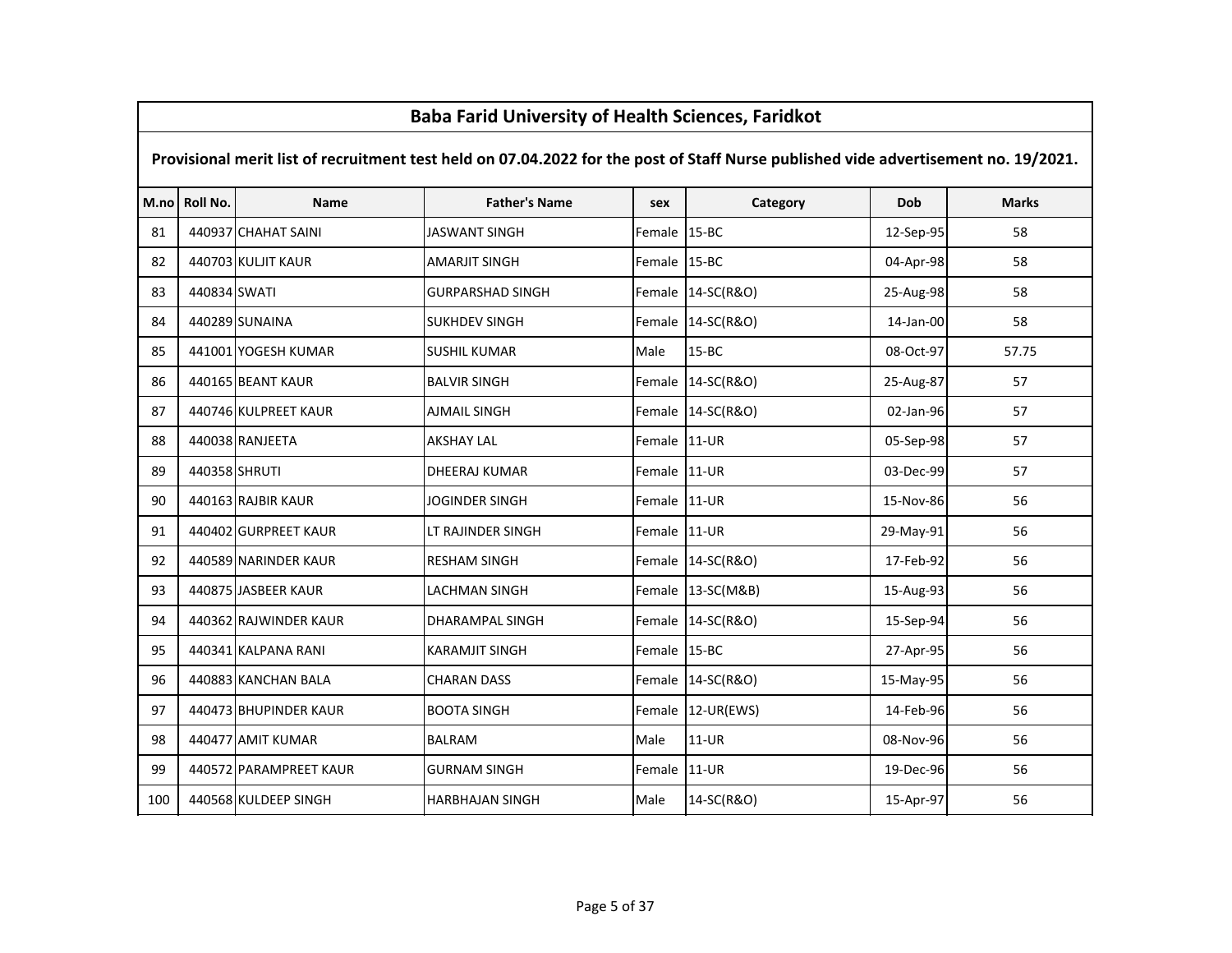### M.no Roll No. Name Father's Name sex Category Dob Marks Provisional merit list of recruitment test held on 07.04.2022 for the post of Staff Nurse published vide advertisement no. 19/2021.Baba Farid University of Health Sciences, Faridkot<sup>101</sup> <sup>440696</sup> VEENA RANI MEHAL SINGH Female 14-SC(R&O) 20-Jun-97 <sup>56</sup>102 | 440119 AMANDIP KAUR | SAVAN SINGH | SAVAN SINGH | Female 14-SC(R&O) | 06-Jul-97 | 56 <sup>103</sup> <sup>440262</sup> ARVIND SAHAB RAM Male 11-UR 15-Dec-97 <sup>56</sup><sup>104</sup> <sup>440925</sup> JYOTI RANI BHAGWAN SINGH Female 14-SC(R&O) 01-Mar-99 <sup>56</sup><sup>105</sup> <sup>440885</sup> PANKAJ KUMAR SOMNATH Male 12-UR(EWS) 09-Oct-99 <sup>56</sup><sup>106</sup> <sup>440283</sup> RAMANDEEP KAUR DEV SINGH Female 13-SC(M&B) 14-Nov-91 <sup>55</sup>107 | 440894 HARDEEP SINGH | SARABJIT SINGH | Male | 13-SC(M&B) | 01-Jan-92 | 55 108 | 440627 SURENDER KUMAR SOHAN LAL NAL | Male 11-UR | 04-Aug-92 | 55 109 | 440086 RAJWINDER KAUR | MUKHTIAR SINGH | Female 11-UR | 10-Jan-95 | 55 110 | 440361 GURWINDER KAUR | SUKHDEV SINGH | Female 14-SC(R&O) | 14-Nov-95 | 14-Nov-95 | 55 111 | 440374 MANPREET KAUR | KULWANT SINGH | Female 12-UR(EWS) | 10-Jun-98 | 10-Jun-98 | 55 <sup>112</sup> <sup>440495</sup> JASVIR KAUR MAGGHAR SINGH Female 11-UR 15-Mar-88 <sup>54</sup><sup>113</sup> <sup>440650</sup> SAPNA BATISH KEWEL KRISHEN Female 15-BC 05-Dec-88 <sup>54</sup><sup>114</sup> <sup>440909</sup> AJAY KUMAR DALEEP KUMAR Male 11-UR 10-Jan-91 <sup>54</sup><sup>115</sup> <sup>440353</sup> RAJENDER SINGH KRISHAN SINGH Female 11-UR 04-May-92 <sup>54</sup><sup>116</sup> <sup>440131</sup> AMIT KUMAR CHANDER BHAN Male 15-BC 13-Jul-93 <sup>54</sup>117 | 440847 VIRENDER KUMAR | RAM PAUL | Male | 15-BC | 08-Sep-93 | 08-Sep-93 | 54 <sup>118</sup> <sup>440877</sup> JASPREET KAUR KULDEEP SINGH Female 14-SC(R&O) 19-Oct-94 <sup>54</sup>119 | 440465 KANWAR NAVDEEP KAUR | BALJEET SINGH | Eemale 14-SC(R&O) | 01-Jun-95 | 54 120 | 440787 NARINDER KAUR | SURINDER SINGH | Female 14-SC(R&O) | 16-Aug-95 | 54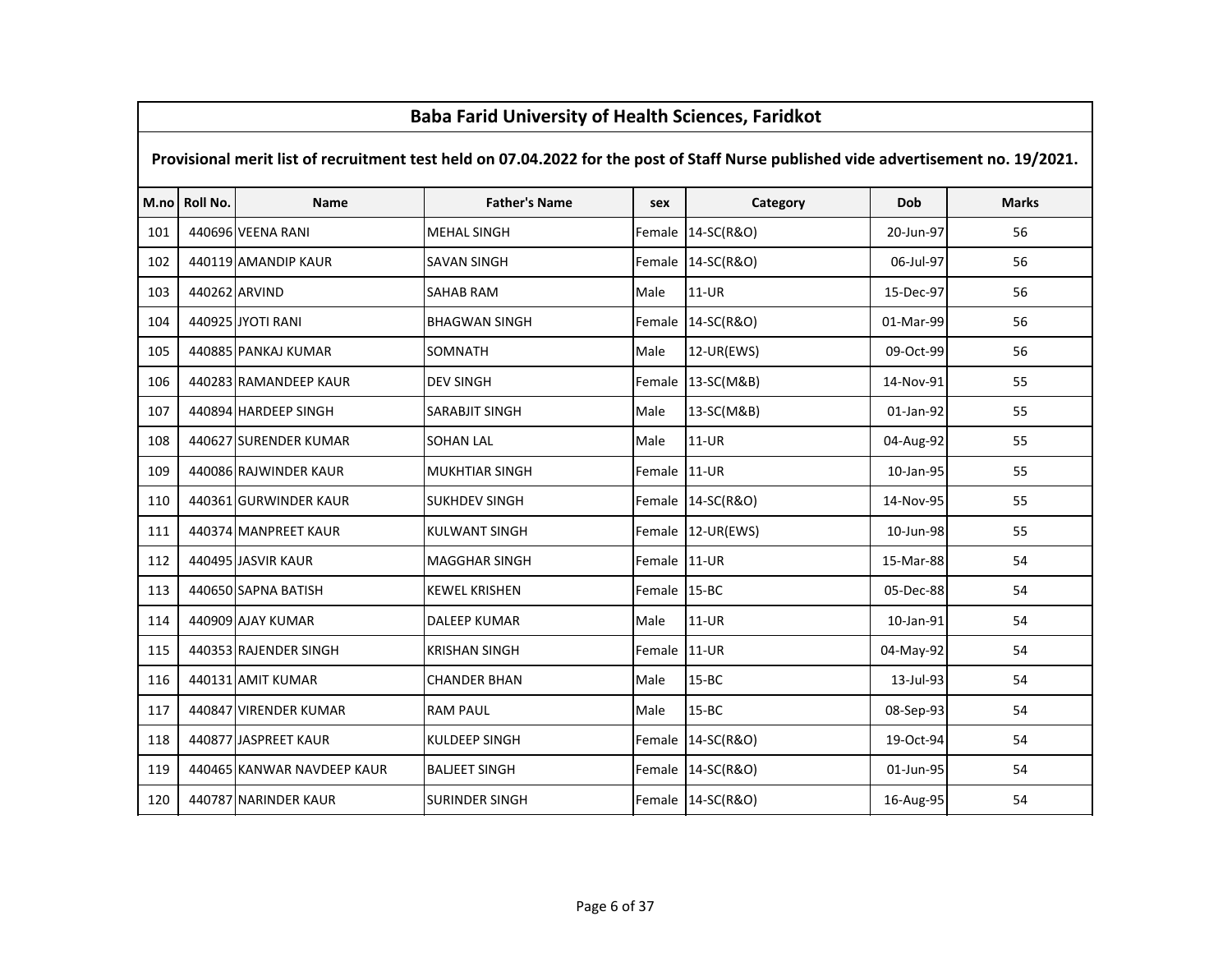|     | Dava Fariu Offiversity of Health Sciences, Fariunut                                                                                 |                            |                             |              |                          |           |              |  |  |  |  |
|-----|-------------------------------------------------------------------------------------------------------------------------------------|----------------------------|-----------------------------|--------------|--------------------------|-----------|--------------|--|--|--|--|
|     | Provisional merit list of recruitment test held on 07.04.2022 for the post of Staff Nurse published vide advertisement no. 19/2021. |                            |                             |              |                          |           |              |  |  |  |  |
|     | M.no Roll No.                                                                                                                       | <b>Name</b>                | <b>Father's Name</b>        | sex          | Category                 | Dob       | <b>Marks</b> |  |  |  |  |
| 121 |                                                                                                                                     | 440687 ISHA SHARMA         | <b>GIRDHARI LAL</b>         | Female       | $11-UR$                  | 30-Oct-95 | 54           |  |  |  |  |
| 122 |                                                                                                                                     | 440614 REKHA DEVI          | <b>MULTAN SINGH</b>         | Female 15-BC |                          | 24-Aug-97 | 54           |  |  |  |  |
| 123 |                                                                                                                                     | 440285 MANPREET KAUR       | <b>LAKHVIR SINGH</b>        | Female       | 13-SC(M&B)               | 07-Jun-98 | 54           |  |  |  |  |
| 124 |                                                                                                                                     | 440744 NAVDIP KAUR         | <b>GEJA SINGH</b>           | Female       | 17-Ex-Serviceman(SC-M/B) | 09-Jul-99 | 54           |  |  |  |  |
| 125 |                                                                                                                                     | 440024 VIKRAMJEET SINGH    | <b>SUKHDEV SINGH</b>        | Male         | 13-SC(M&B)               | 21-Oct-91 | 53.5         |  |  |  |  |
| 126 |                                                                                                                                     | 440558 JASPREET KAUR       | <b>EKAM SINGH</b>           | Female       | 14-SC(R&O)               | 16-Feb-93 | 53.25        |  |  |  |  |
| 127 |                                                                                                                                     | 440367 SHARANDEEP KAUR     | <b>HANSA SINGH</b>          |              | Female 14-SC(R&O)        | 20-Mar-88 | 53           |  |  |  |  |
| 128 |                                                                                                                                     | 440802 JAGJEEVEN SINGH     | PRITAM SINGH                | Male         | $15 - BC$                | 24-Feb-90 | 53           |  |  |  |  |
| 129 |                                                                                                                                     | 440631 SUNITA DEVI         | <b>BALWAN SINGH</b>         | Female       | 13-SC(M&B)               | 11-Jul-90 | 53           |  |  |  |  |
| 130 |                                                                                                                                     | 440606 SUKHJINDER KAUR     | <b>LABH SINGH</b>           |              | Female 14-SC(R&O)        | 12-Mar-92 | 53           |  |  |  |  |
| 131 |                                                                                                                                     | 440183 HARKAMAL PREET KAUR | <b>GURMEET SINGH</b>        | Female 11-UR |                          | 19-Sep-92 | 53           |  |  |  |  |
| 132 |                                                                                                                                     | 440860 NAJINDER KAUR       | <b>JEET SINGH</b>           | Female 15-BC |                          | 20-Aug-93 | 53           |  |  |  |  |
| 133 |                                                                                                                                     | 440521 AMANDEEP SINGH      | <b>BALDEV SINGH</b>         | Male         | 11-UR                    | 10-Oct-93 | 53           |  |  |  |  |
| 134 |                                                                                                                                     | 440719 MANI SHARMA         | <b>DEEPAK SHARMA</b>        | Female       | 12-UR(EWS)               | 18-Nov-93 | 53           |  |  |  |  |
| 135 |                                                                                                                                     | 440264 MAHESH KUMAR        | SATPAL SWAMI                | Male         | 11-UR                    | 30-Dec-94 | 53           |  |  |  |  |
| 136 |                                                                                                                                     | 440354 PRINKA RANI         | <b>RAM CHAND</b>            | Female 15-BC |                          | 23-Mar-95 | 53           |  |  |  |  |
| 137 |                                                                                                                                     | 440607 SURINDER KAUR       | <b>KARNAIL SINGH</b>        |              | Female 14-SC(R&O)        | 21-Jun-95 | 53           |  |  |  |  |
| 138 |                                                                                                                                     | 440898 MANDEEP KAUR        | <b>RANJEET SINGH</b>        |              | Female 14-SC(R&O)        | 07-Jan-98 | 53           |  |  |  |  |
| 139 |                                                                                                                                     | 440095 SHALLU DEVI         | <b>RAJ KUMAR</b>            |              | Female 14-SC(R&O)        | 25-Jul-98 | 53           |  |  |  |  |
| 140 |                                                                                                                                     | 440235 JASMINE SANDHU      | <b>GURMEET SINGH SANDHU</b> | Female 11-UR |                          | 05-Jan-95 | 52.75        |  |  |  |  |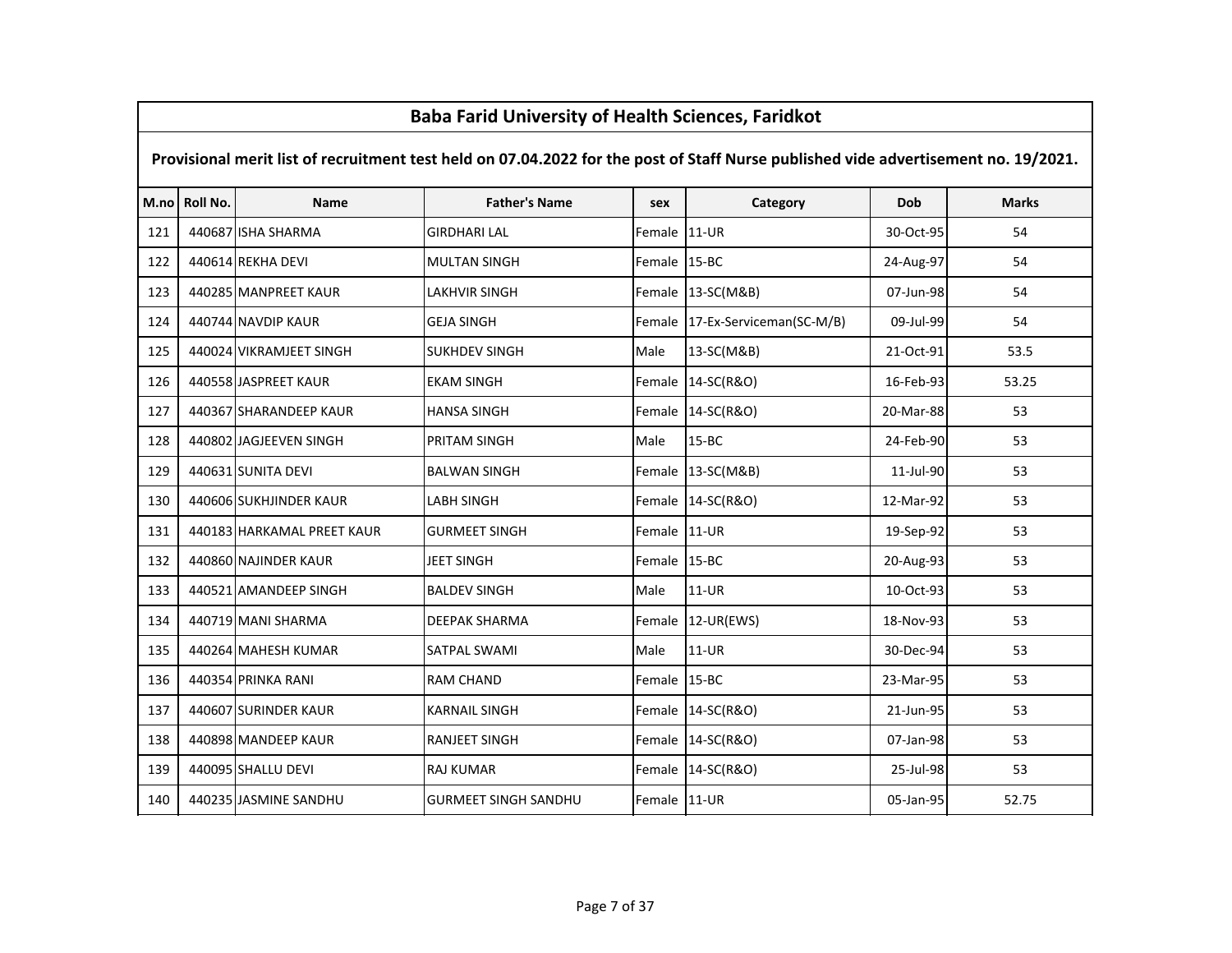### M.no Roll No. Name Father's Name sex Category Dob Marks Provisional merit list of recruitment test held on 07.04.2022 for the post of Staff Nurse published vide advertisement no. 19/2021.Baba Farid University of Health Sciences, Faridkot141 | 440296 AMANDEEP KAUR | SURJIT SINGH | SERBENGH | SERBENGH | SERBENGH | SERBENGH | SERBENGH | SERBENGH | S <sup>142</sup> <sup>440319</sup> BALRAJBIR KAUR JATINDERBIR SINGH Female 11-UR 05-Mar-89 <sup>52</sup><sup>143</sup> <sup>440685</sup> RAJDIP KAUR DALBIR SINGH Female 14-SC(R&O) 15-Mar-90 <sup>52</sup>144 | 440523 AMANDEEP KAUR | BALWANT SINGH | Female 12-UR(EWS) | 30-Aug-90 | 52 145 | 440838 MANDEEP KAUR | HARDEEP SINGH | Female 12-UR(EWS) | 15-Sep-90 | 52 <sup>146</sup> <sup>440116</sup> RICHHPAL RAMESHVAR LAL Male 13-SC(M&B) 05-Jul-91 <sup>52</sup><sup>147</sup> <sup>440793</sup> JAGMEET KAUR GURMAIL SINGH Female 11-UR 26-Nov-92 <sup>52</sup><sup>148</sup> <sup>440117</sup> GANEET KAUR BALWINDER SINGH Female 12-UR(EWS) 16-Jan-93 <sup>52</sup><sup>149</sup> <sup>440470</sup> MANISHA JAGDISH KUMAR Female 15-BC 15-Nov-94 <sup>52</sup><sup>150</sup> <sup>440195</sup> GURPREET KAUR AMARJEET SINGH Female 14-SC(R&O) 04-Sep-95 <sup>52</sup><sup>151</sup> <sup>440841</sup> ANJALI ASHOK KUMAR Female 14-SC(R&O) 30-Sep-95 <sup>52</sup>152 | 440779 NITIKA SHARMA | PARDEEP SHARMA | Female 11-UR | 15-Aug-98 | 15-Aug-98 | 52 <sup>153</sup> <sup>440575</sup> KIRANDEEP KAUR SHINDER SINGH Female 11-UR 13-Dec-98 <sup>52</sup><sup>154</sup> <sup>440395</sup> ARPIT PAWAN KUMAR Male 12-UR(EWS) 02-Aug-99 <sup>52</sup><sup>155</sup> <sup>440844</sup> KAMALJEET KAUR NAR SINGH Female 15-BC 17-Feb-00 <sup>52</sup><sup>156</sup> <sup>440349</sup> KOMAL RANI SATNAM SINGH Female 14-SC(R&O) 26-Apr-92 <sup>51</sup>157 | 440198 SUKHJINDER SINGH | GURA SINGH | Male | 11-UR | 20-Oct-93 | S1 <sup>158</sup> <sup>440576</sup> NAVDEEP KAUR HARJINDER SINGH Female 14-SC(R&O) 06-Mar-94 <sup>51</sup><sup>159</sup> <sup>440693</sup> HARDEEP SINGH DARSHAN SINGH Male 11-UR 01-Jan-96 <sup>51</sup>160 | 440333 HARPREET KAUR | AMREEK SINGH | Female 11-UR | 14-Sep-96 | 14-Sep-96 | 51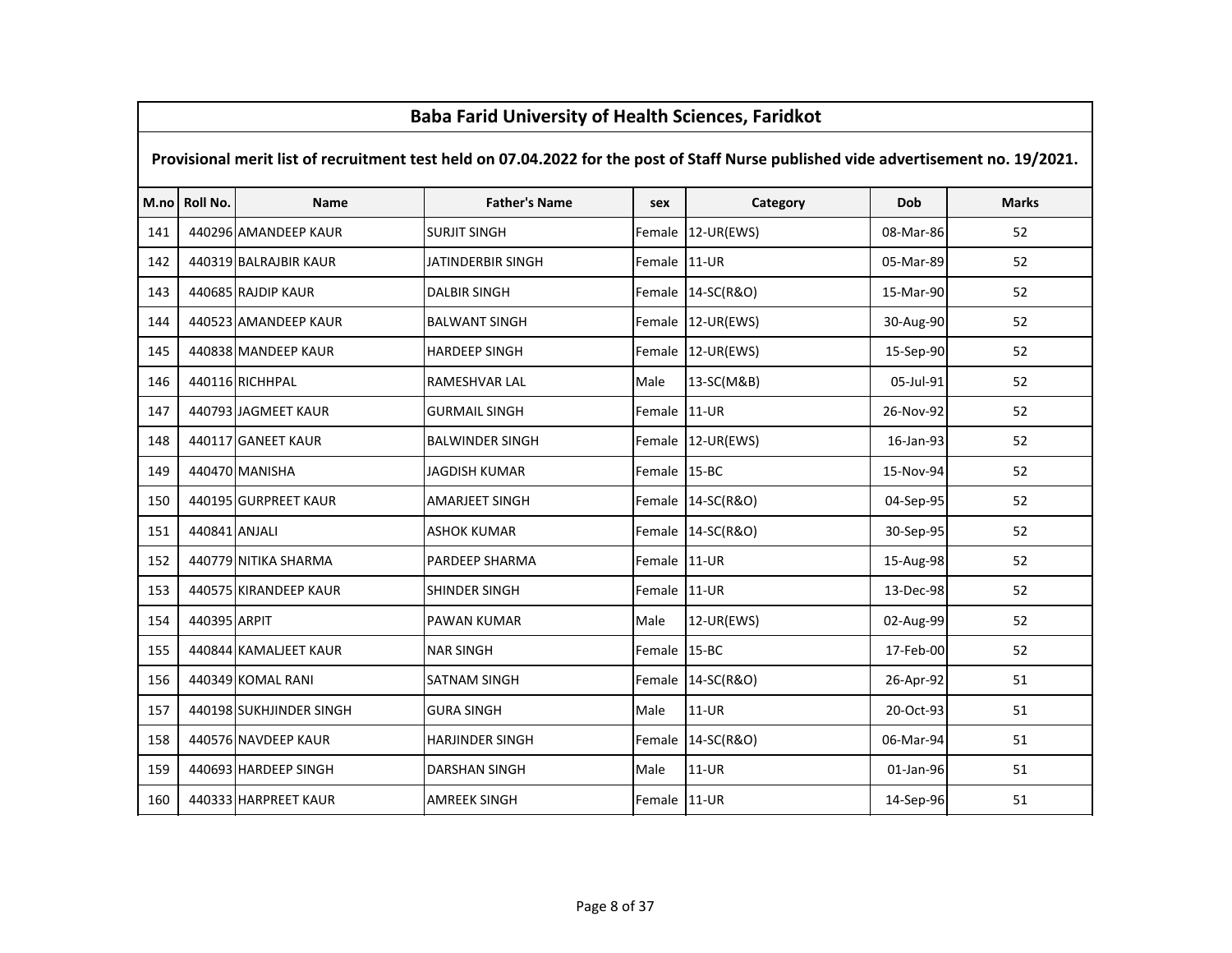# M.no Roll No. Name Father's Name sex Category Dob Marks Provisional merit list of recruitment test held on 07.04.2022 for the post of Staff Nurse published vide advertisement no. 19/2021.161 | 440037 RUPINDER KAUR | BHUPINDER SINGH | Female 11-UR | 26-Sep-96 | 51 162 | 440830 MANISHA PRUTHI KAJESH KUMAR | Female 11-UR | 10-Dec-96 | 51 163 | 440073 GAGANDEEP KAUR | AMARJEET SINGH | Female 13-SC(M&B) | 14-Jan-98 | 14-Jan-98 51 164 | 440984 HARPREET KAUR | HARTEJ SINGH | Female 15-BC | 15-BC | 15-Dec-98 | 51 <sup>165</sup> <sup>440136</sup> LOVELY DHALIWAL GURCHARAN SINGH Female 13-SC(M&B) 12-Jul-99 <sup>51</sup><sup>166</sup> <sup>440546</sup> RINKAL RAVINDER KUMAR Female 14-SC(R&O) 20-May-97 50.75<sup>167</sup> <sup>440699</sup> SUMAN RANI SATISH CHANDER Female 12-UR(EWS) 25-Nov-81 <sup>50</sup><sup>168</sup> <sup>440272</sup> LAKSHMI DEVI PRITHVI RAJ Female 11-UR 27-May-89 <sup>50</sup>169 | 440173 GURWINDER KAUR | RAGHUVEER SINGH | Female 14-SC(R&O) | 01-Dec-90 | 50 <sup>170</sup> <sup>440398</sup> LUXMAN SINGH GURBACHAN SINGH Male 11-UR 17-Dec-92 <sup>50</sup>171 | 440737 MANINDER SINGH MAJOR SINGH MAJOR SINGH Male 14-SC(R&O) | 12-Oct-95 | 12-Oct-95 50 <sup>172</sup> <sup>440029</sup> BHARTI MUNSHI RAM Female 14-SC(R&O) 15-Feb-96 <sup>50</sup><sup>173</sup> <sup>440337</sup> KIRAN BALA PAWAN KUMAR Female 14-SC(R&O) 03-Jul-97 <sup>50</sup>174 | 440712 SUKHANPREET KAUR | KULBIR SINGH | Female 11-UR | 18-Feb-99 50 50 <sup>175</sup> <sup>441019</sup> SANTOSH RANI SATNAM SINGH Female 14-SC(R&O) 04-Apr-94 49.25176 | 441009 AMANDEEP KAUR | NIRMAL SINGH | Eemale 12-UR(EWS) | 01-Aug-86 | 49 177 | 440025 KULDEEP KAUR | NARINDERJIT SINGH | Female 11-UR | 22-Nov-90 | 23-Nov-90 49 <sup>178</sup> <sup>440059</sup> HARPREET KAUR GURMAIL SINGH Female 11-UR 15-Jan-91 <sup>49</sup>179 | 440592 GURMEET KAUR | PAL SINGH | PAL SINGH | Female 13-SC(M&B) | 25-Apr-91 | 49 180 | 440757 GURPREET KAUR | JASWANT SINGH | Female 11-UR | 16-Feb-92 | 16-Feb-92 | 49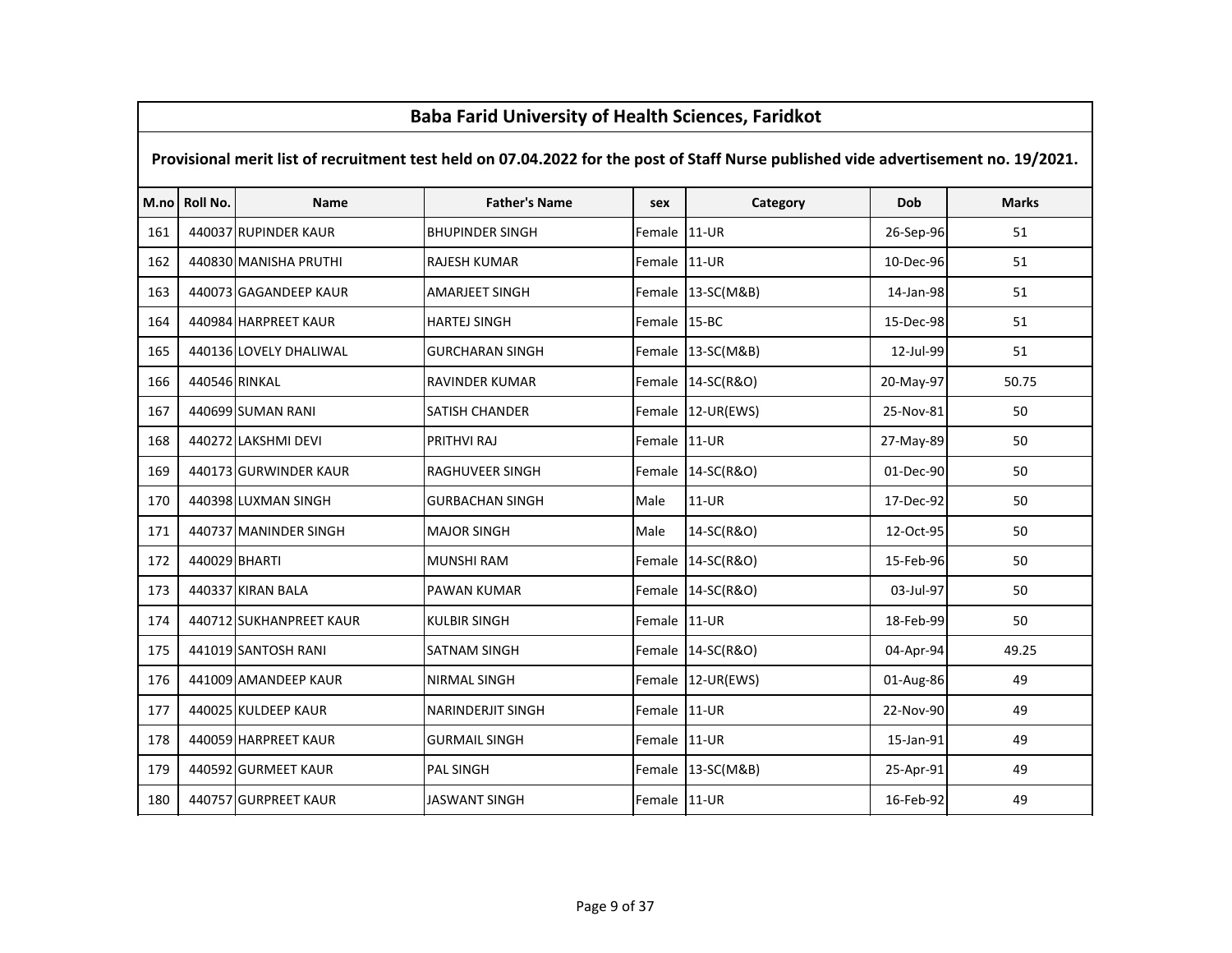# M.no Roll No. Name Father's Name sex Category Dob Marks Provisional merit list of recruitment test held on 07.04.2022 for the post of Staff Nurse published vide advertisement no. 19/2021.<sup>181</sup> <sup>440229</sup> KARMJIT KAUR BAKHTAUR SINGH Female 17-Ex-Serviceman(SC-M/B) 28-Sep-92 <sup>49</sup><sup>182</sup> <sup>440950</sup> VEERPAL KAUR BALWINDER SINGH Female 12-UR(EWS) 07-Mar-93 <sup>49</sup><sup>183</sup> <sup>440884</sup> NIRMALA DEVI CHUNI LAL Female 14-SC(R&O) 15-May-94 <sup>49</sup><sup>184</sup> <sup>441015</sup> JASPREET KAUR JALANDHAR SINGH Female 11-UR 07-Aug-94 <sup>49</sup>185 | 440391 CHARANJIT KAUR | JAIMAL SINGH | SINGH | Female 11-UR | 31-Dec-94 | 31-Pec-94 | 49 <sup>186</sup> <sup>440159</sup> VIKRAM KUMAR RAM KUMAR Male 15-BC 15-Mar-96 <sup>49</sup><sup>187</sup> <sup>440586</sup> SIMARN SHAM LAL Female 14-SC(R&O) 17-May-96 <sup>49</sup><sup>188</sup> <sup>440677</sup> RAVEENA HANUMAN Female 15-BC 15-Jan-97 <sup>49</sup><sup>189</sup> <sup>440879</sup> RAJVIR KAUR JARNAIL SINGH Female 14-SC(R&O) 30-Jul-99 <sup>49</sup>190 | 440448 AZMATVEER KAUR | NACHHATAR SINGH | Female 11-UR | 14-Oct-99 | 14-Oct-99 | 49 191 | 441034 SWAPANPREET KAUR | JARNAIL SINGH | Female | 15-BC | 30-Jan-98 | 48.75 192 | 440012 RUPINDER KAUR NANDHA | NARINDER SINGH | Female 15-BC | 15-Jul-81 | 15-Jul-81 | 48 <sup>193</sup> <sup>440201</sup> SURAJ PARKASH KALA RAM Male 13-SC(M&B) 15-Feb-85 <sup>48</sup><sup>194</sup> <sup>440725</sup> PREETI BHAJAN SINGH Female 14-SC(R&O) 28-Apr-85 <sup>48</sup>195 | 440175 KULWINDER KAUR | SURJIT SINGH | SURJIT SINGH | Female 13-SC(M&B) | 11-May-86 | 48 196 | 440663 SUKHJINDER KAUR | AMRIK SINGH | Female 14-SC(R&O) | 27-Feb-92 | 48 197 | 440282 KARAMJEET KAUR | CHAMKAUR SINGH | Female 15-BC | 18-Jan-94 | 18-Jan-94 | 48 198 | 440791 KIRANDEEP KAUR | MANGAL SINGH | GERTALE | TEMALE | 13-SC(M&B) | 10-Apr-95 | 48 199 | 440145 KULDEEP KOUR | BALTEJ SINGH | Female 11-UR | 10-Jul-95 | 10-Jul-95 | 48 200 | 440153 PARMINDER KAUR | SATPAL SINGH | SATPAL SINGH | Female 14-SC(R&O) | 15-Sep-96 | 48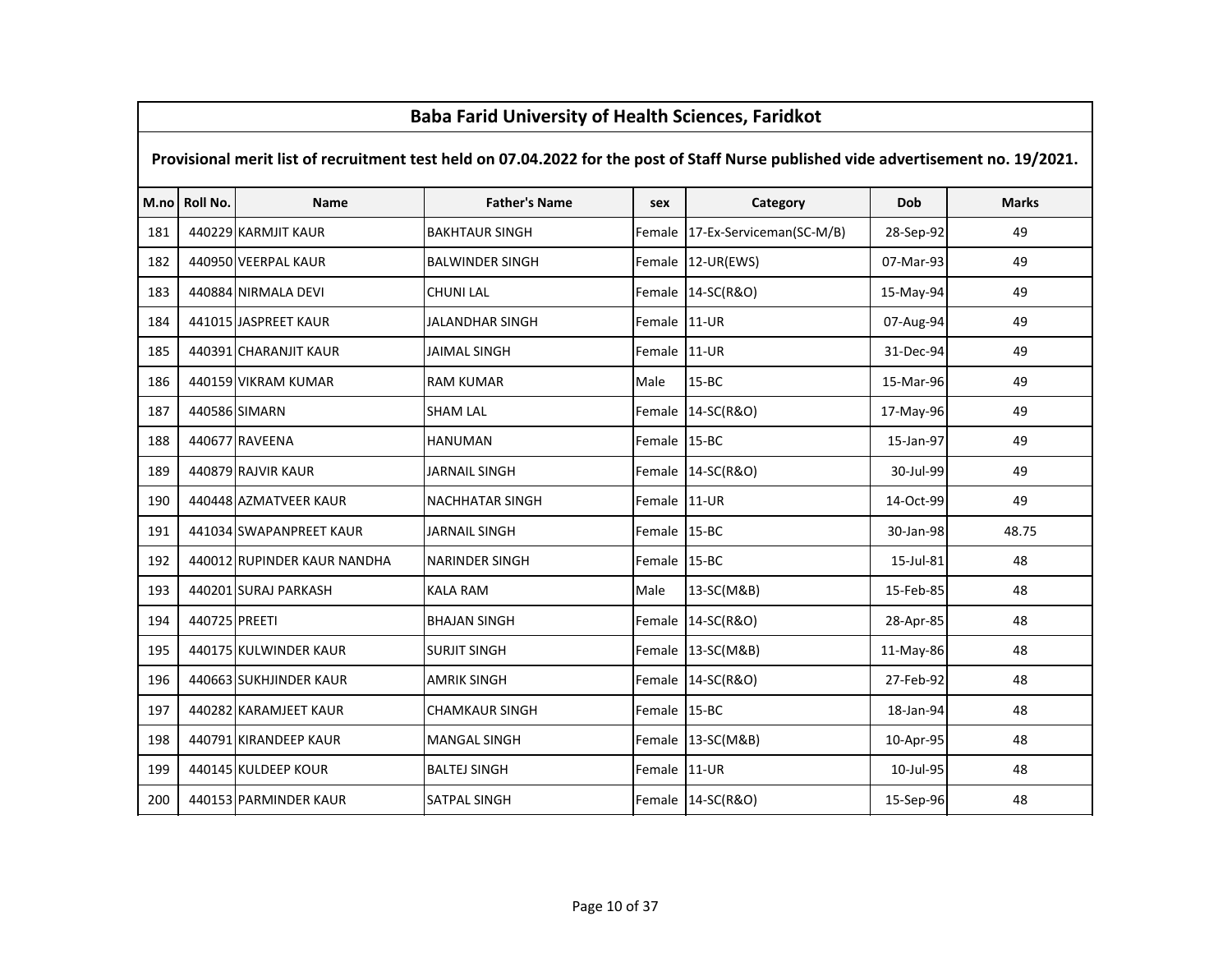# M.no Roll No. Name Father's Name sex Category Dob Marks Provisional merit list of recruitment test held on 07.04.2022 for the post of Staff Nurse published vide advertisement no. 19/2021.201 | 440443 AMRINDER KAUR GIAN SINGH GIAN SINGH Female 14-SC(R&O) | 06-Apr-97 | 48 <sup>202</sup> <sup>440641</sup> KARAN ARORA HEM RAJ Male 12-UR(EWS) 24-Sep-97 <sup>48</sup><sup>203</sup> <sup>440651</sup> GURMEET KAUR PARAMJIT SINGH Female 13-SC(M&B) 27-Mar-98 <sup>48</sup>204 440109 ANAND RAMESHAWAR Male 11-UR 16-Jul-98 48 <sup>205</sup> <sup>440294</sup> NAVPREET KAUR DARSHAN SINGH Female 14-SC(R&O) 26-Jul-99 <sup>48</sup><sup>206</sup> <sup>440042</sup> RAMANDEEP KAUR ANOKH SINGH Female 11-UR 04-Mar-00 <sup>48</sup><sup>207</sup> <sup>440821</sup> KUMARI PUSHPA DASHRATH SINGH PAL Female 15-BC 13-Mar-85 47.75<sup>208</sup> <sup>440480</sup> HARVEER KAUR BABU SINGH Female 14-SC(R&O) 13-Mar-89 <sup>47</sup>209 | 440169 RAVINDER KAUR | SUKHWINDER SINGH | Female 13-SC(M&B) | 05-Nov-89 47 <sup>210</sup> <sup>440590</sup> ANU ROMY KASHMIR CHAND Female 14-SC(R&O) 05-May-90 <sup>47</sup><sup>211</sup> <sup>440064</sup> SARABJEET KAUR BANT SINGH Female 13-SC(M&B) 06-Oct-92 <sup>47</sup><sup>212</sup> <sup>440426</sup> RAJPREET KAUR AJMER SINGH Female 12-UR(EWS) 06-Oct-92 <sup>47</sup>213 | 440553 KOMALPREET KAUR SANDHU | GURPARTAP SINGH | Female 11-UR | 02-Jan-93 | 47 <sup>214</sup> <sup>440278</sup> MONIKA RANI RAVI BHUSHAN Female 12-UR(EWS) 22-Sep-93 <sup>47</sup><sup>215</sup> <sup>440068</sup> JASVIR KAUR MAHINDER SINGH Female 11-UR 05-Mar-94 <sup>47</sup>216 | 441022 RAMANDEEP KAUR | SURJEET KAUR | Female 14-SC(R&O) | 10-Apr-94 47 217 | 440280 PARAMJEET KAUR | DARSHAN SINGH | Female 11-UR | 02-Jul-94 47 <sup>218</sup> <sup>440352</sup> ARIF MOHMAD ALI Male 11-UR 10-Dec-96 <sup>47</sup>219 | 440459 SAHILPREET KAUR | PARDEEP SINGH | Female 15-BC | 26-Oct-98 | 26-Oct-98 47 <sup>220</sup> <sup>440908</sup> KUSAM LATA YASHPAL Female 15-BC 09-Nov-98 <sup>47</sup>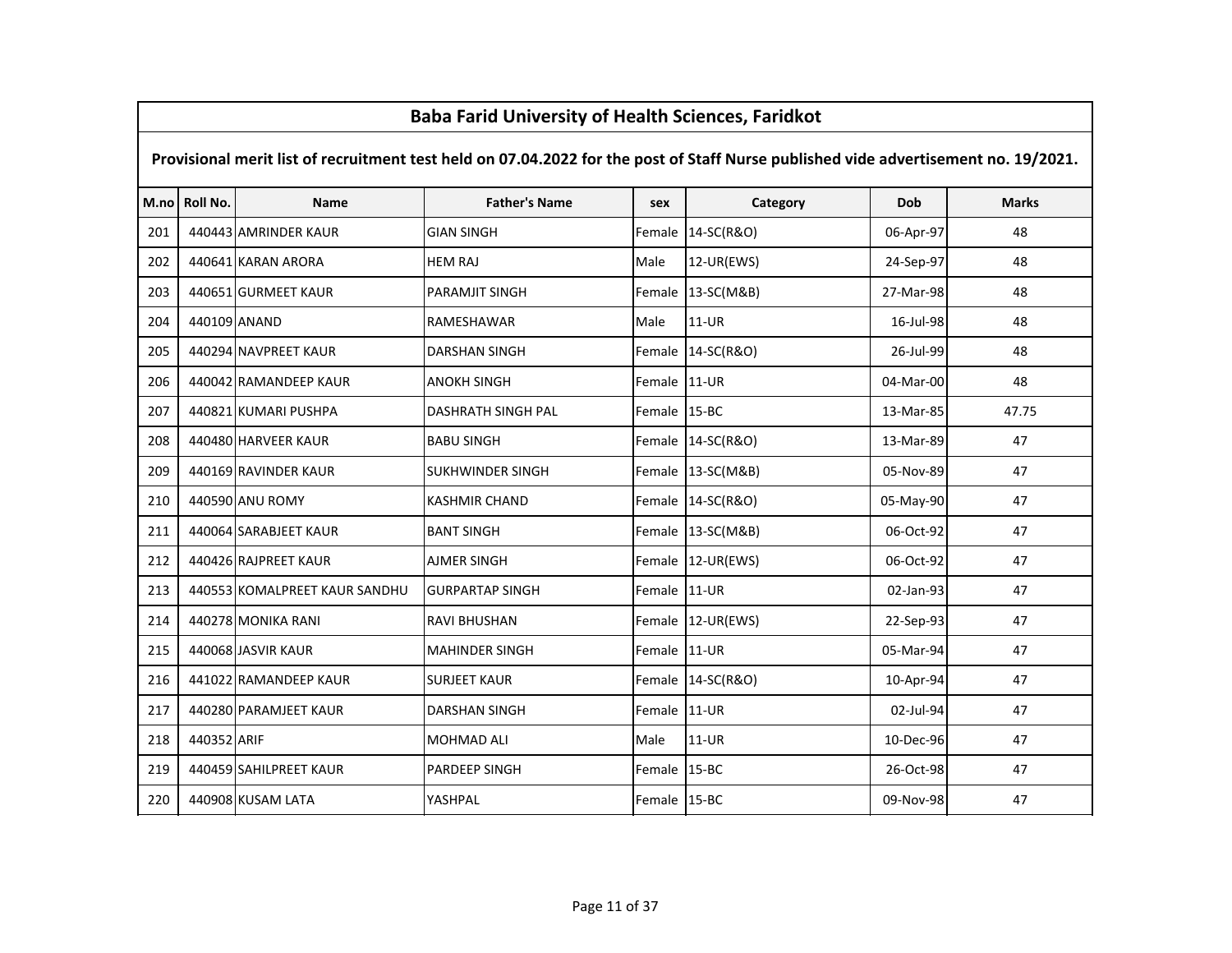# M.no Roll No. Name Father's Name sex Category Dob Marks Provisional merit list of recruitment test held on 07.04.2022 for the post of Staff Nurse published vide advertisement no. 19/2021.221 | 440302 MANPREET KAUR | HARMEET SINGH | Female 14-SC(R&O) | 19-Mar-99 | 47 222 440269 RAMANDEEP KAUR KULWANT SINGH Female 13-SC(M&B) 24-May-99 47 <sup>223</sup> <sup>441017</sup> SUNITA PREM SINGH Female 13-SC(M&B) 19-Dec-94 46.75<sup>224</sup> <sup>440089</sup> VEENA RANI DATA RAM Female 15-BC 15-Jun-95 46.75225 | 440496 HARSIMRAN KAUR MANN | GURJANT SINGH MANN | Female 12-UR(EWS) | 06-Oct-95 | 46.75 <sup>226</sup> <sup>440166</sup> NARESH KUMAR AMRIK SINGH Male 15-BC 13-Nov-95 46.75<sup>227</sup> <sup>440931</sup> KULWINDER KAUR LAKHA SINGH Female 11-UR 18-Jun-85 <sup>46</sup><sup>228</sup> <sup>440801</sup> ASHOK SOLANKI AMBA RAM SOLANKI Male 11-UR 05-Jan-92 <sup>46</sup><sup>229</sup> <sup>440739</sup> SONIA RAJ KUMAR Female 14-SC(R&O) 28-Jul-95 <sup>46</sup><sup>230</sup> <sup>440874</sup> ANJU BALA MAHINDER SINGH Female 14-SC(R&O) 02-Nov-95 <sup>46</sup><sup>231</sup> <sup>440624</sup> RAJNI BALRAJ Female 14-SC(R&O) 08-Nov-95 <sup>46</sup>232 | 440172 PRABHJOT HEERA MALKIAT HEERA Male 14-SC(R&O) | 30-Jan-96 46 <sup>233</sup> <sup>440420</sup> JYOTI ROSHAN CHAND Female 14-SC(R&O) 15-Feb-96 <sup>46</sup>234 | 440959 DHEERAJ KUMAR | OM PARKASH | Male | 15-BC | 02-Jul-96 | 02-Jul-96 | 46 <sup>235</sup> <sup>440873</sup> NEELAM RANI LAKHWINDER KUMAR Female 13-SC(M&B) 01-Dec-96 <sup>46</sup><sup>236</sup> <sup>440923</sup> GAGANDEEP KAUR GURCHARAN SINGH Female 15-BC 22-May-97 <sup>46</sup>237 | 440678 GURPREET KAUR | DARSHAN SINGH | Female 11-UR | 13-Sep-97 | 13-Sep-97 | 46 <sup>238</sup> <sup>440679</sup> SEEMA RANI JEETA Female 13-SC(M&B) 12-Apr-91 45.75239 | 440985 SUKHVEER KAUR | HARBANS SINGH | Female 15-BC | 19-Oct-88 | 19-Oct-88 45 <sup>240</sup> <sup>440062</sup> KULVEER SINGH GULAB SINGH Male 11-UR 28-Jul-90 <sup>45</sup>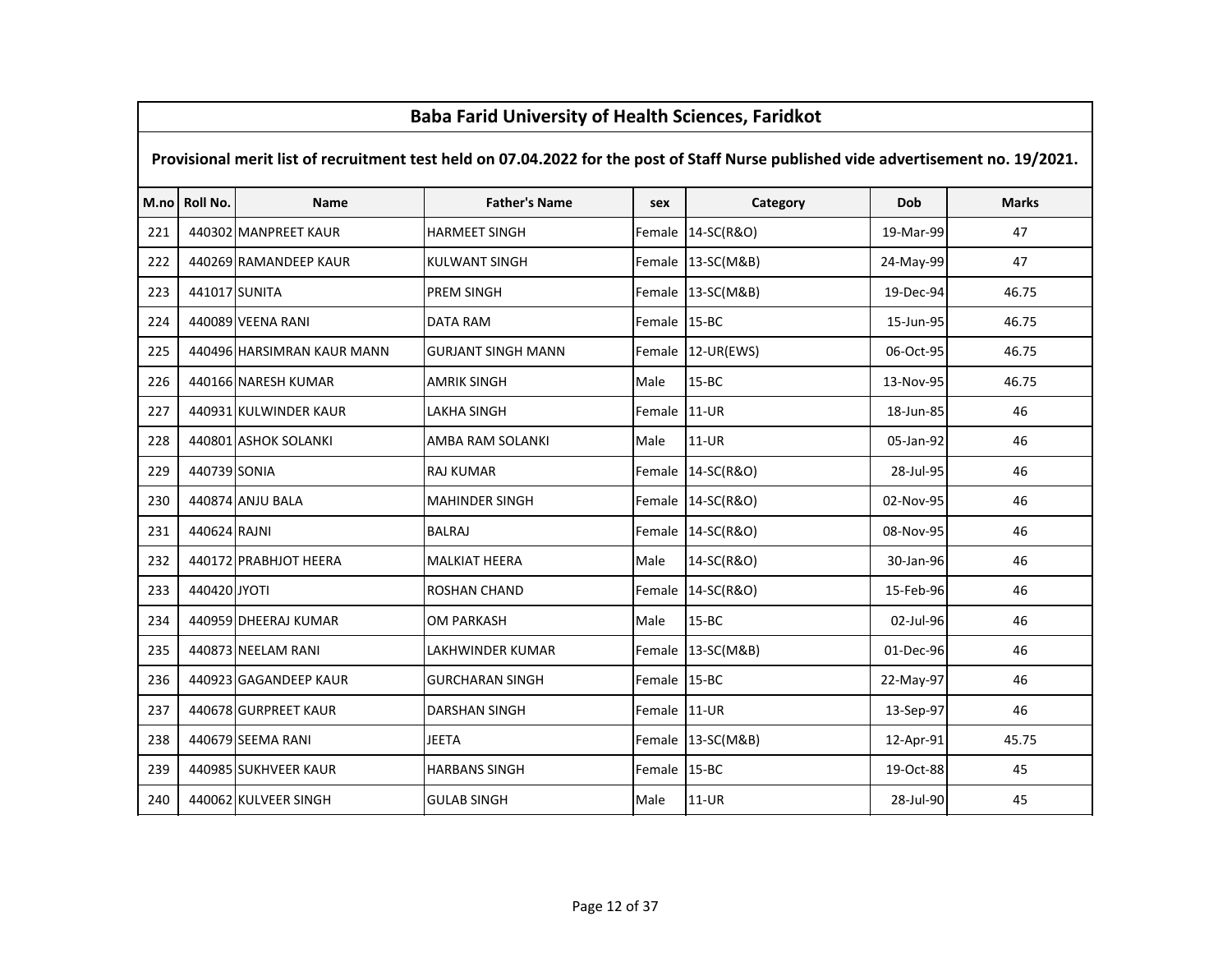|      | <b>Baba Farid University of Health Sciences, Faridkot</b>                                                                           |                         |                        |              |                   |            |              |  |  |  |  |
|------|-------------------------------------------------------------------------------------------------------------------------------------|-------------------------|------------------------|--------------|-------------------|------------|--------------|--|--|--|--|
|      | Provisional merit list of recruitment test held on 07.04.2022 for the post of Staff Nurse published vide advertisement no. 19/2021. |                         |                        |              |                   |            |              |  |  |  |  |
| M.no | Roll No.                                                                                                                            | <b>Name</b>             | <b>Father's Name</b>   | sex          | Category          | <b>Dob</b> | <b>Marks</b> |  |  |  |  |
| 241  |                                                                                                                                     | 440377 LAKHVEER KAUR    | <b>AJAIB SINGH</b>     | Female       | $11-UR$           | 13-Dec-90  | 45           |  |  |  |  |
| 242  |                                                                                                                                     | 440375 PANKAJ KUMAR     | PAWAN KUMAR            | Male         | $15 - BC$         | 08-Nov-91  | 45           |  |  |  |  |
| 243  |                                                                                                                                     | 440807 SUMANVEER KAUR   | <b>BOOTA SINGH</b>     | Female       | $11-UR$           | 30-Nov-92  | 45           |  |  |  |  |
| 244  |                                                                                                                                     | 440969 LOVEPREET KAUR   | SWARAN SINGH           |              | Female 12-UR(EWS) | 23-Oct-93  | 45           |  |  |  |  |
| 245  |                                                                                                                                     | 440407 SARBJOT KAUR     | <b>BHUPINDER SINGH</b> |              | Female 12-UR(EWS) | 16-Nov-93  | 45           |  |  |  |  |
| 246  | 440584 NEHA                                                                                                                         |                         | SURINDERPAL            | Female       | 14-SC(R&O)        | 08-Jun-95  | 45           |  |  |  |  |
| 247  |                                                                                                                                     | 440749 VINOD KUMAR      | <b>KRISHAN SINGH</b>   | Male         | 13-SC(M&B)        | 10-Oct-95  | 45           |  |  |  |  |
| 248  |                                                                                                                                     | 440930 AMANDEEP MASIH   | <b>ANWAR MASIH</b>     | Male         | $15 - BC$         | 18-Oct-95  | 45           |  |  |  |  |
| 249  |                                                                                                                                     | 440114 ARASHDEEP KAUR   | JAGDISH SINGH          | Female       | 13-SC(M&B)        | 09-Jan-96  | 45           |  |  |  |  |
| 250  |                                                                                                                                     | 440230 GURWINDER KAUR   | <b>KASHMIR SINGH</b>   |              | Female 14-SC(R&O) | 26-Jun-96  | 45           |  |  |  |  |
| 251  |                                                                                                                                     | 440098 AMANDEEP KAUR    | <b>SARWAN SINGH</b>    | Female 11-UR |                   | 03-Dec-97  | 45           |  |  |  |  |
| 252  |                                                                                                                                     | 440682 MANDEEP SINGH    | <b>VAKEEL SINGH</b>    | Male         | $11-UR$           | 19-Dec-86  | 44           |  |  |  |  |
| 253  |                                                                                                                                     | 440157 GURSHARAN SINGH  | <b>GURLAL SINGH</b>    | Male         | $11-UR$           | 10-May-87  | 44           |  |  |  |  |
| 254  |                                                                                                                                     | 440964 CHHINDERPAL KAUR | <b>CHARAN SINGH</b>    | Female       | 13-SC(M&B)        | 18-Aug-87  | 44           |  |  |  |  |
| 255  |                                                                                                                                     | 440891 MANPREET KAUR    | <b>BIKKAR SINGH</b>    | Female       | $11-UR$           | 03-Jun-88  | 44           |  |  |  |  |
| 256  |                                                                                                                                     | 440074 HARDEEP KUMAR    | <b>SAHIB RAM</b>       | Male         | 11-UR             | 02-Jun-92  | 44           |  |  |  |  |
| 257  |                                                                                                                                     | 440845 GAGANDEEP KAUR   | <b>SUCHA SINGH</b>     | Female       | $15 - BC$         | 16-Dec-92  | 44           |  |  |  |  |
| 258  |                                                                                                                                     | 440155 POONAM RANI      | <b>BOOTA RAM</b>       |              | Female 14-SC(R&O) | 15-Jan-95  | 44           |  |  |  |  |
| 259  |                                                                                                                                     | 440643 GURPREET KAUR    | <b>CHHAJU SINGH</b>    | Female       | 13-SC(M&B)        | 27-Mar-95  | 44           |  |  |  |  |
| 260  |                                                                                                                                     | 440445 MONU KUMAR       | <b>MADAN LAL</b>       | Male         | $15 - BC$         | 22-Apr-96  | 44           |  |  |  |  |

 $\mathsf{r}$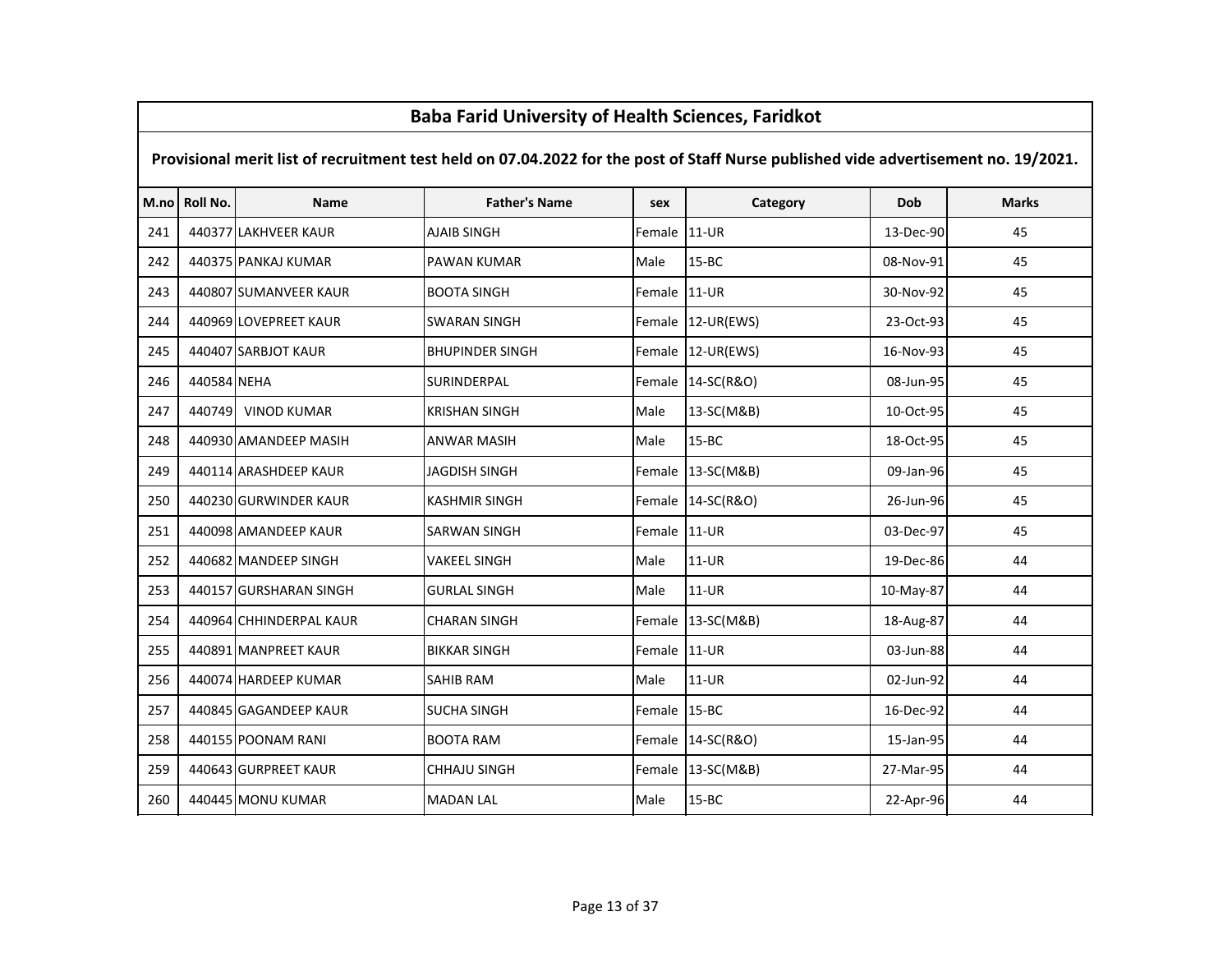# M.no Roll No. Name Father's Name sex Category Dob Marks Provisional merit list of recruitment test held on 07.04.2022 for the post of Staff Nurse published vide advertisement no. 19/2021. <sup>440212</sup> GURVEER SINGH HARBHAJAN SINGH Male 11-UR 20-Jul-96 <sup>44</sup> <sup>440989</sup> RAMPAL SINGH JOGINDER SINGH Male 14-SC(R&O) 07-Jan-98 <sup>44</sup> <sup>440826</sup> LOVEPREET KAUR GURTEJ SINGH Female 14-SC(R&O) 15-Jan-98 <sup>44</sup> <sup>440630</sup> MANDEEP KAUR RAJA SINGH Female 13-SC(M&B) 05-Mar-98 <sup>44</sup> <sup>440683</sup> AMITA HARBHAJAN SINGH Female 14-SC(R&O) 30-Mar-99 <sup>44</sup> <sup>440219</sup> PRIYA RANI PARDEEP KUMAR Female 14-SC(R&O) 24-Oct-99 <sup>44</sup> <sup>440184</sup> ANU BALA TANDAN KUMAR Female 12-UR(EWS) 25-Jun-96 43.75 <sup>440317</sup> DAVINDER KAUR HARCHAND SINGH Female 14-SC(R&O) 02-May-80 <sup>43</sup> <sup>441029</sup> KARMJEET KAUR GURDEV SINGH Female 15-BC 23-Aug-86 <sup>43</sup> <sup>440653</sup> HARDEEP KAUR JASWANT SINGH Female 12-UR(EWS) 07-Jul-87 <sup>43</sup> <sup>440808</sup> GULAB SINGH PHOOLA RAM Male 14-SC(R&O) 01-Apr-88 <sup>43</sup> <sup>440149</sup> RAJ RANI BALWANT SINGH Female 14-SC(R&O) 24-Jun-88 <sup>43</sup> <sup>440231</sup> PREETI MADAN LAL Female 13-SC(M&B) 13-Jun-89 <sup>43</sup> <sup>440462</sup> ANURADHA DEVI LAL Female 11-UR 06-Jul-90 <sup>43</sup>275 | 440122 | MALA | SATPAL | SATPAL | Female | 14-SC(R&O) | 07-Jul-91 | 43 <sup>440530</sup> MANPREET KAUR RAM SINGH Female 12-UR(EWS) 14-Sep-91 <sup>43</sup>277 | 440293 RAMANDEEP KAUR | GIYAN SINGH | GEREGIYAN | Female 13-SC(M&B) | 23-Jun-92 | 43 278 | 440254 SUKHWINDER KAUR | SANTOKH SINGH | Female 13-SC(M&B) | 29-Jan-93 | 43 279 | 440273 SUKHVIR KAUR | RAVINDER SINGH | Female 11-UR | 21-May-93 | 43 <sup>440625</sup> HARBANS KAUR TARA SINGH Female 14-SC(R&O) 15-Oct-93 <sup>43</sup>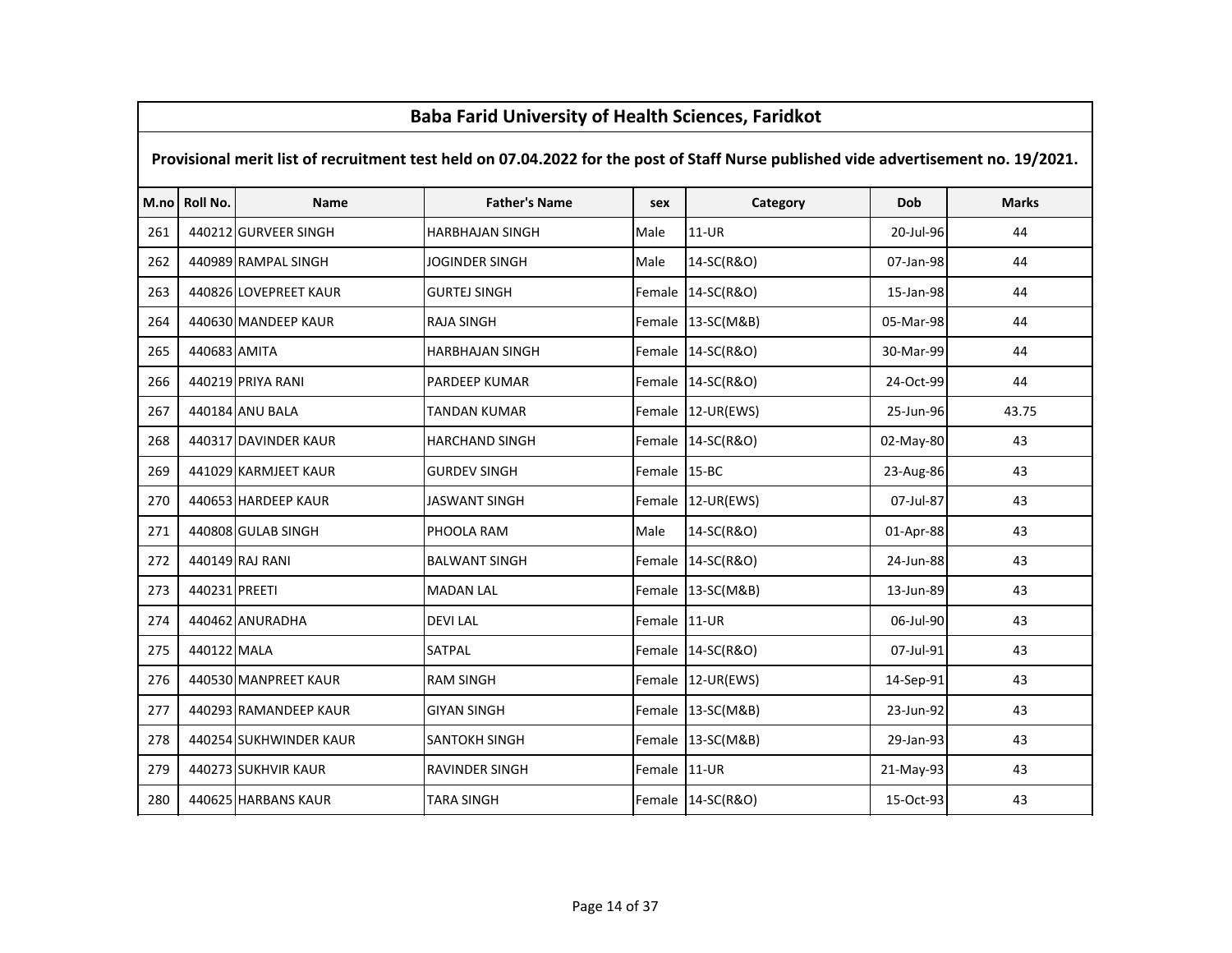#### Provisional merit list of recruitment test held on 07.04.2022 for the post of Staff Nurse published vide advertisement no. 19/2021.

| M.no | <b>Roll No.</b> | <b>Name</b>               | <b>Father's Name</b>   | sex          | Category            | Dob       | <b>Marks</b> |
|------|-----------------|---------------------------|------------------------|--------------|---------------------|-----------|--------------|
| 281  |                 | 440449 ANNU RANI          | <b>VISHAN DAS</b>      | Female 11-UR |                     | 18-Dec-93 | 43           |
| 282  |                 | 440731 GURMEL KAUR        | <b>JAGRAM SINGH</b>    |              | Female   14-SC(R&O) | 15-Oct-94 | 43           |
| 283  |                 | 440640 MANINDER SINGH     | <b>HARJEET SINGH</b>   | Male         | 14-SC(R&O)          | 20-May-95 | 43           |
| 284  |                 | 440763 RAMESH KUMAR       | <b>GOBIND RAM</b>      | Male         | $15 - BC$           | 01-May-96 | 43           |
| 285  |                 | 440255 RAJWINDER KAUR     | <b>MAJOR SINGH</b>     |              | Female 12-UR(EWS)   | 04-Jul-96 | 43           |
| 286  |                 | 440829 SUKHMAN PREET KAUR | <b>SATPAL SINGH</b>    |              | Female 13-SC(M&B)   | 16-Jun-97 | 43           |
| 287  |                 | 440112 AMANDEEP KAUR      | <b>RAM SINGH</b>       | Female 11-UR |                     | 21-Aug-97 | 43           |
| 288  |                 | 440743 DEEPAK SHARMA      | <b>SUNDERPAL</b>       | Male         | $11-UR$             | 12-Nov-97 | 43           |
| 289  |                 | 440331 MANPREET SINGH     | <b>MEWA SINGH</b>      | Male         | 14-SC(R&O)          | 07-Apr-98 | 43           |
| 290  |                 | 440674 KULWINDER KAUR     | <b>PAKHAR SINGH</b>    |              | Female 14-SC(R&O)   | 10-May-00 | 43           |
| 291  |                 | 440852 PRIYNKA RANI       | <b>HAZARA RAM</b>      | Female 15-BC |                     | 05-Mar-93 | 42.75        |
| 292  |                 | 440886 HARISH             | <b>RAJINDER KUMAR</b>  | Male         | $11-UR$             | 16-May-94 | 42.75        |
| 293  |                 | 440856 POOJA RANI         | <b>SATPAL SINGH</b>    |              | Female 14-SC(R&O)   | 02-Dec-95 | 42.75        |
| 294  |                 | 440811 MANINDER KAUR      | <b>SATNAM SINGH</b>    |              | Female 12-UR(EWS)   | 03-Feb-86 | 42           |
| 295  | 440911 SAPNA    |                           | <b>SHAMSHER GILL</b>   | Female 15-BC |                     | 10-Oct-88 | 42           |
| 296  |                 | 440177 GURPREET KUAR      | <b>DALJEET SINGH</b>   |              | Female 14-SC(R&O)   | 27-Sep-89 | 42           |
| 297  |                 | 440106 LAKHVIR KAUR       | <b>BABU SINGH</b>      |              | Female 14-SC(R&O)   | 15-Jul-90 | 42           |
| 298  |                 | 440174 PARAMJIT KAUR      | <b>MOHINDER SINGH</b>  | Female 15-BC |                     | 11-Feb-91 | 42           |
| 299  |                 | 440705 VEENA KUMARI       | <b>JASWANT LAL</b>     |              | Female 14-SC(R&O)   | 15-Jun-92 | 42           |
| 300  |                 | 440560 KAMALDEEP SINGH    | <b>HARJINDER SINGH</b> | Male         | 12-UR(EWS)          | 01-Sep-92 | 42           |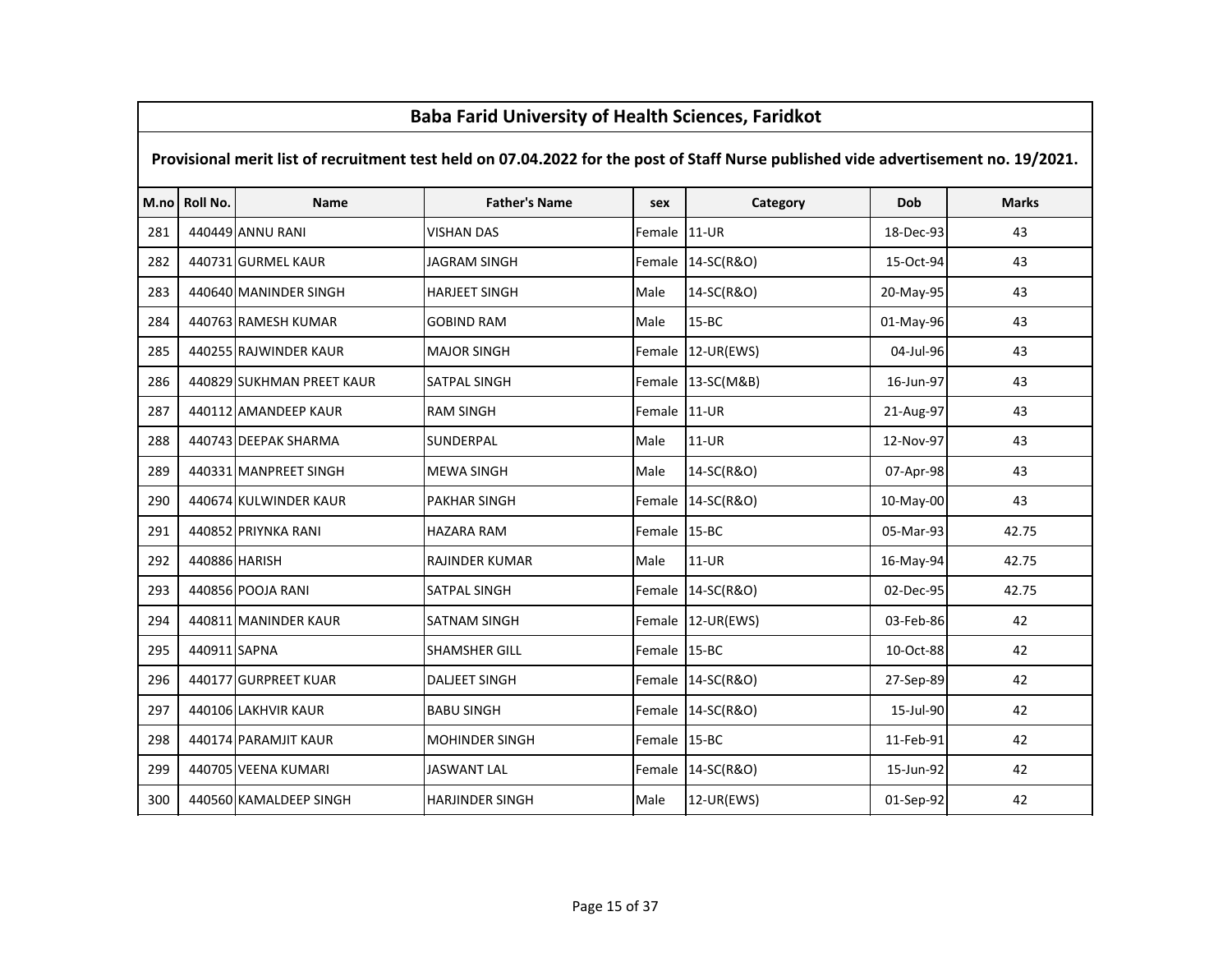# M.no Roll No. Name Father's Name sex Category Dob Marks Provisional merit list of recruitment test held on 07.04.2022 for the post of Staff Nurse published vide advertisement no. 19/2021.301 | 440393 LAKHWINDER SINGH | BASANT SINGH | Male | 14-SC(R&O) | 28-Dec-92 | 42 <sup>302</sup> <sup>440686</sup> ROSHAN LAL SARJEET KUMAR Male 13-SC(M&B) 04-Jul-93 <sup>42</sup><sup>303</sup> <sup>441020</sup> GAJA NAND OM PARKASH Male 15-BC 04-Nov-95 <sup>42</sup><sup>304</sup> <sup>440866</sup> KARAN KUMAR JAGJEEWAN RAM Male 13-SC(M&B) 02-May-97 <sup>42</sup><sup>305</sup> <sup>440313</sup> DIKSHA BHATT CHUNNILAL Female 11-UR 21-May-98 <sup>42</sup><sup>306</sup> <sup>440320</sup> PAWAN KUMAR SUBHASH CHANDER Male 15-BC 14-Sep-98 <sup>42</sup><sup>307</sup> <sup>440267</sup> HARDEEP KAUR HARPAL SINGH Female 11-UR 05-May-99 <sup>42</sup><sup>308</sup> <sup>440632</sup> JASVIR KAUR DALIP SINGH Female 15-BC 21-Jan-86 <sup>41</sup>309 | 440256 PARMJEET KAUR | GURTAIK SINGH | Female 12-UR(EWS) | 01-Nov-86 | 41 <sup>310</sup> <sup>440202</sup> AMANDEEP KAUR SUKHDEV SINGH Female 15-BC 14-Dec-87 <sup>41</sup><sup>311</sup> <sup>440209</sup> VIRPAL KAUR RAMPHAL SINGH Female 11-UR 18-Dec-89 <sup>41</sup>312 | 440759 PERRY GREEN CHAUHAN | PARDEEP KUMAR CHAUHAN | Female 11-UR | 29-Mar-90 | 29-Mar-90 41 <sup>313</sup> <sup>440383</sup> SEEMA RANI RAM CHAND Female 14-SC(R&O) 25-May-91 <sup>41</sup>314 | 440150 MANPREET KAUR | AMARJIT SINGH | Female 13-SC(M&B) | 24-Jun-91 | 41 <sup>315</sup> <sup>440973</sup> RITIKA SARMAL MANOHAR LAL Female 14-SC(R&O) 17-Oct-93 <sup>41</sup><sup>316</sup> <sup>440085</sup> AMANDEEP KAUR JAGTAR SINGH Female 11-UR 13-Sep-94 <sup>41</sup>317 | 440842 JASVEER KAUR | KRISHAN SINGH | Female 11-UR | 08-Oct-94 41 <sup>318</sup> <sup>440582</sup> JIWAN JYOTI TARA SINGH Female 14-SC(R&O) 11-Jan-95 <sup>41</sup>319 | 440067 JIWANJOT KAUR | HARNEK SINGH | Female 13-SC(M&B) | 18-Jun-95 | 18-Jun-95 | 41 <sup>320</sup> <sup>440939</sup> LOVEPREET BALVIR SINGH Female 14-SC(R&O) 17-Sep-95 <sup>41</sup>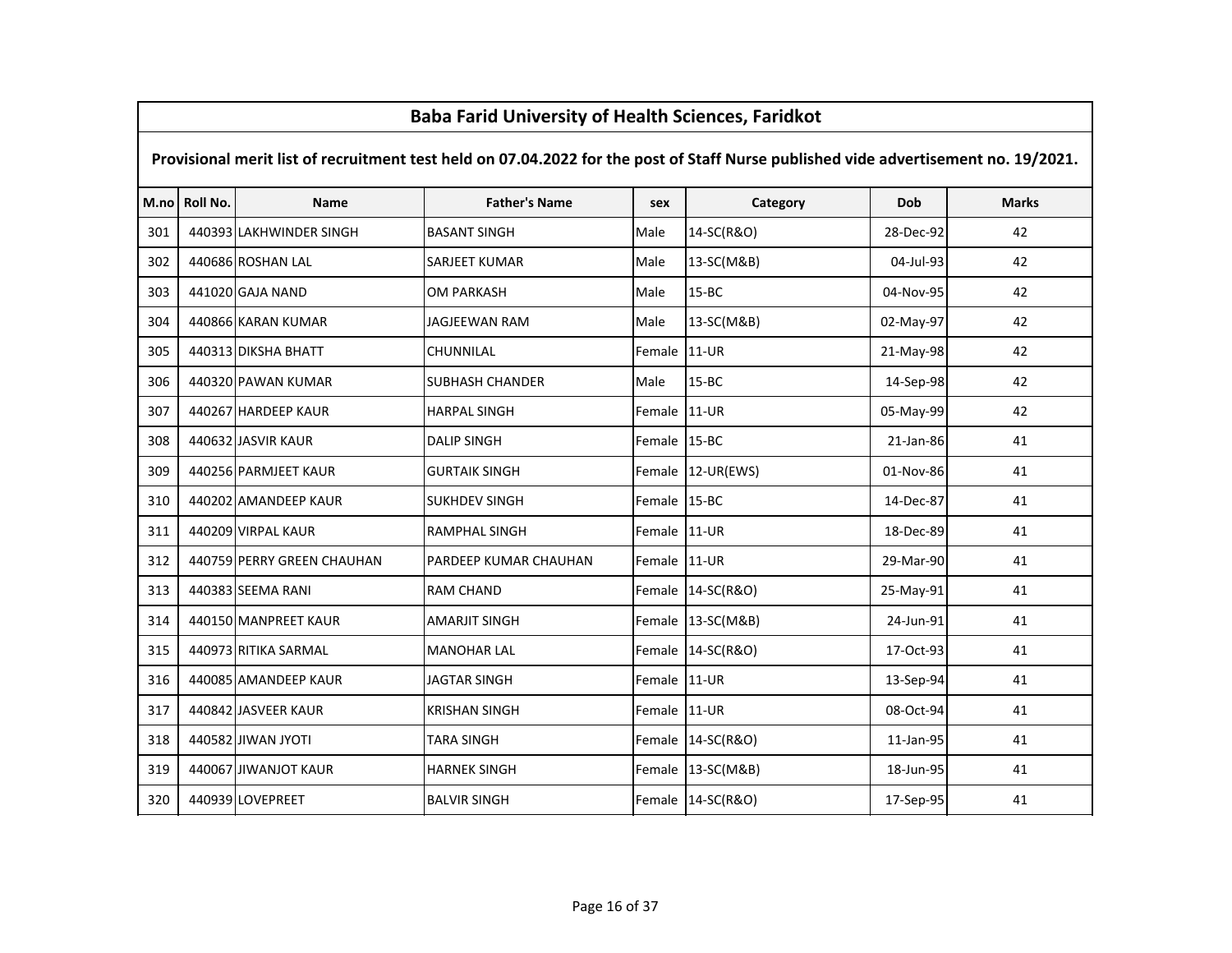|     | <u>Baba Fariu Olliversity of Health Sciences, Fariukot</u>                                                                          |                          |                           |              |                   |           |              |  |  |  |  |
|-----|-------------------------------------------------------------------------------------------------------------------------------------|--------------------------|---------------------------|--------------|-------------------|-----------|--------------|--|--|--|--|
|     | Provisional merit list of recruitment test held on 07.04.2022 for the post of Staff Nurse published vide advertisement no. 19/2021. |                          |                           |              |                   |           |              |  |  |  |  |
|     | M.no Roll No.                                                                                                                       | Name                     | <b>Father's Name</b>      | sex          | Category          | Dob       | <b>Marks</b> |  |  |  |  |
| 321 |                                                                                                                                     | 440637 MANPREET KAUR     | HARMINDER SINGH           | Female 11-UR |                   | 27-Sep-96 | 41           |  |  |  |  |
| 322 |                                                                                                                                     | 440772 GURPREET KAUR     | <b>BALVEER SINGH</b>      | Female 15-BC |                   | 08-Oct-96 | 41           |  |  |  |  |
| 323 |                                                                                                                                     | 440366 LAKHVINDER KAUR   | <b>SUKHVEER SINGH</b>     | Female 15-BC |                   | 09-Feb-97 | 41           |  |  |  |  |
| 324 |                                                                                                                                     | 440767 SANDEEP KAUR      | <b>BALDEV SINGH</b>       |              | Female 13-SC(M&B) | 10-Jan-98 | 41           |  |  |  |  |
| 325 |                                                                                                                                     | 440799 HANVEER SINGH     | JASWINDER SINGH           | Male         | 11-UR             | 23-Jul-98 | 41           |  |  |  |  |
| 326 |                                                                                                                                     | 440040 HARPREET KAUR     | <b>JAGSEER SINGH</b>      | Female       | $11-UR$           | 15-Aug-98 | 41           |  |  |  |  |
| 327 |                                                                                                                                     | 440167 JATINDER KAMAL    | <b>MAAN SINGH</b>         | Male         | 14-SC(R&O)        | 15-Aug-98 | 41           |  |  |  |  |
| 328 |                                                                                                                                     | 440261 NAVNEET KAUR      | SATPAL SINGH              | Female       | 13-SC(M&B)        | 07-Mar-99 | 41           |  |  |  |  |
| 329 |                                                                                                                                     | 440451 PRIYA SHARMA      | <b>MEHAR CHAND SHARMA</b> | Female 11-UR |                   | 07-May-99 | 41           |  |  |  |  |
| 330 |                                                                                                                                     | 440859 MANISHA           | <b>ROSHAN LAL</b>         |              | Female 14-SC(R&O) | 07-Oct-00 | 41           |  |  |  |  |
| 331 |                                                                                                                                     | 440792 RANDHIR KAUR      | <b>RULDU SINGH</b>        | Female 11-UR |                   | 05-Mar-85 | 40           |  |  |  |  |
| 332 |                                                                                                                                     | 440348 NIDHI CATHERINE   | <b>PREM MASIH</b>         | Female 15-BC |                   | 26-Jul-86 | 40           |  |  |  |  |
| 333 |                                                                                                                                     | 440983 NARINDERPAL KAUR  | <b>HARMEL SINGH</b>       | Female 11-UR |                   | 20-Oct-87 | 40           |  |  |  |  |
| 334 |                                                                                                                                     | 440918 MANDEEP KAUR      | <b>JASWANT SINGH</b>      | Female 15-BC |                   | 20-Mar-88 | 40           |  |  |  |  |
| 335 |                                                                                                                                     | 440001 DAVINDER KAUR     | KULWANT SINGH             | Female 11-UR |                   | 20-Apr-90 | 40           |  |  |  |  |
| 336 |                                                                                                                                     | 440363 NISHA SHARMA      | RAJ KUMAR SHARMA          | Female 11-UR |                   | 31-May-90 | 40           |  |  |  |  |
| 337 |                                                                                                                                     | 440467 NIRMAL PREET KAUR | <b>GURMEET SINGH</b>      |              | Female 14-SC(R&O) | 05-Sep-90 | 40           |  |  |  |  |
| 338 |                                                                                                                                     | 440524 AMANDEEP KAUR     | LAKHWINDER SINGH          |              | Female 13-SC(M&B) | 15-Dec-90 | 40           |  |  |  |  |
| 339 |                                                                                                                                     | 440832 SUKHPREET KAUR    | <b>GURSAHIB SINGH</b>     | Female 11-UR |                   | 23-Mar-91 | 40           |  |  |  |  |
| 340 |                                                                                                                                     | 440656 MUKESH KUMARI     | <b>MANGE RAM</b>          | Female 11-UR |                   | 01-Feb-92 | 40           |  |  |  |  |

 $\mathsf{r}$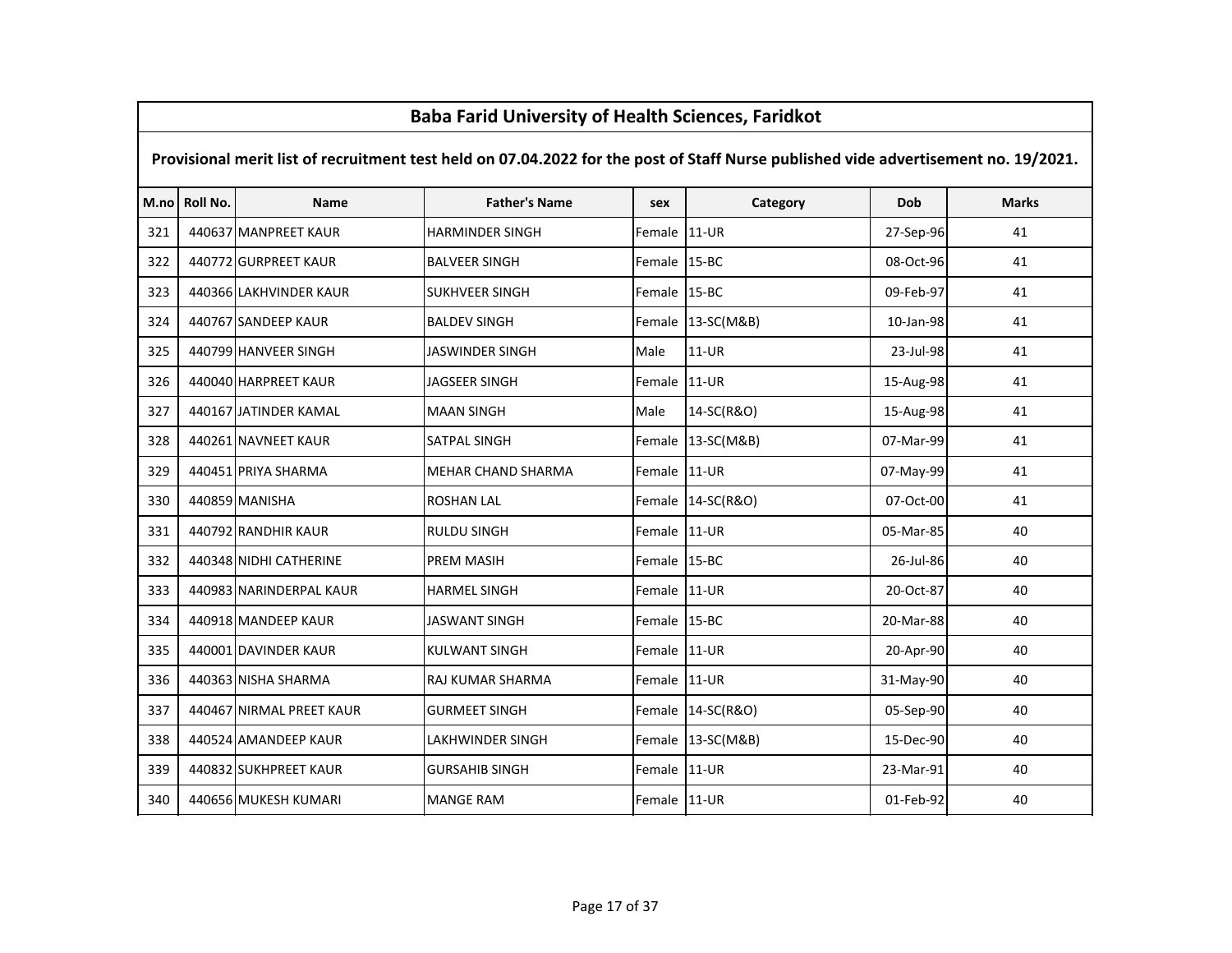|      | <b>Baba Farid University of Health Sciences, Faridkot</b>                                                                           |                        |                        |              |                         |           |              |  |  |  |
|------|-------------------------------------------------------------------------------------------------------------------------------------|------------------------|------------------------|--------------|-------------------------|-----------|--------------|--|--|--|
|      | Provisional merit list of recruitment test held on 07.04.2022 for the post of Staff Nurse published vide advertisement no. 19/2021. |                        |                        |              |                         |           |              |  |  |  |
| M.no | Roll No.                                                                                                                            | <b>Name</b>            | <b>Father's Name</b>   | sex          | Category                | Dob       | <b>Marks</b> |  |  |  |
| 341  |                                                                                                                                     | 440204 NAVNEET KAUR    | <b>SURJEET SINGH</b>   | Female       | $15 - BC$               | 31-Aug-92 | 40           |  |  |  |
| 342  |                                                                                                                                     | 440541 JASPREET KAUR   | <b>HARMESH DASS</b>    | Female 15-BC |                         | 04-Mar-93 | 40           |  |  |  |
| 343  |                                                                                                                                     | 440994 PARMINDER KAUR  | <b>GURJANT SINGH</b>   |              | Female 14-SC(R&O)       | 24-Jun-93 | 40           |  |  |  |
| 344  |                                                                                                                                     | 440148 HARPREET KAUR   | <b>MALWINDER SINGH</b> |              | Female 13-SC(M&B)       | 10-Dec-93 | 40           |  |  |  |
| 345  |                                                                                                                                     | 440240 GURPREET KAUR   | <b>HARNAM SINGH</b>    |              | Female 14-SC(R&O)       | 15-Aug-94 | 40           |  |  |  |
| 346  |                                                                                                                                     | 440952 HARMANJEET KAUR | <b>ANGREJ SINGH</b>    | Female       | $11-UR$                 | 12-Dec-94 | 40           |  |  |  |
| 347  |                                                                                                                                     | 440556 JASWINDER KAUR  | <b>PAL SINGH</b>       |              | Female 13-SC(M&B)       | 12-Jan-95 | 40           |  |  |  |
| 348  |                                                                                                                                     | 440058 PAYAL BANSAL    | PREM KUMAR BANSAL      | Female 11-UR |                         | 06-Sep-95 | 40           |  |  |  |
| 349  |                                                                                                                                     | 440951 RAJNI RANI      | <b>KHARET LAL</b>      | Female 15-BC |                         | 12-Feb-96 | 40           |  |  |  |
| 350  |                                                                                                                                     | 440755 SANDEEP MAHAR   | <b>HEERA LAL</b>       | Male         | $11-UR$                 | 12-Sep-96 | 40           |  |  |  |
| 351  | 440690 SHIKHA                                                                                                                       |                        | <b>ANIL KUMAR</b>      | Female       | 11-UR                   | 05-Oct-96 | 40           |  |  |  |
| 352  | 440587 ISAAC                                                                                                                        |                        | MUKESH KUMAR           | Male         | 13-SC(M&B)              | 11-Dec-96 | 40           |  |  |  |
| 353  |                                                                                                                                     | 440498 JASPREET KAUR   | DARSHAN SINGH          | Female       | 12-UR(EWS)              | 25-May-97 | 40           |  |  |  |
| 354  | 440276 HAPPY                                                                                                                        |                        | <b>MOHINDER KUMAR</b>  | Male         | $15 - BC$               | 14-Aug-97 | 40           |  |  |  |
| 355  | 440813 RINKAL                                                                                                                       |                        | <b>PAWAN KUMAR</b>     | Female       | $11-UR$                 | 06-Sep-97 | 40           |  |  |  |
| 356  |                                                                                                                                     | 440962 GURPREET KAUR   | <b>MANJIT LAL</b>      | Female       | 14-SC(R&O)              | 10-Jan-99 | 40           |  |  |  |
| 357  |                                                                                                                                     | 440839 MANDEEP KAUR    | <b>GURNEK SINGH</b>    |              | Female 13-SC(M&B)       | 06-Oct-99 | 40           |  |  |  |
| 358  | 440327 RINKLE                                                                                                                       |                        | LAKHBIR CHAND          | Female       | 12-UR(EWS)              | 22-Jul-99 | 39.5         |  |  |  |
| 359  |                                                                                                                                     | 440976 MANPREET KAUR   | <b>SUKHDEV SINGH</b>   | Female       | $11-UR$                 | 21-Aug-88 | 39           |  |  |  |
| 360  |                                                                                                                                     | 440128 JAGDEEP KAUR    | JASWANT SINGH          |              | Female 16-Ex-Serviceman | 02-May-89 | 39           |  |  |  |

Г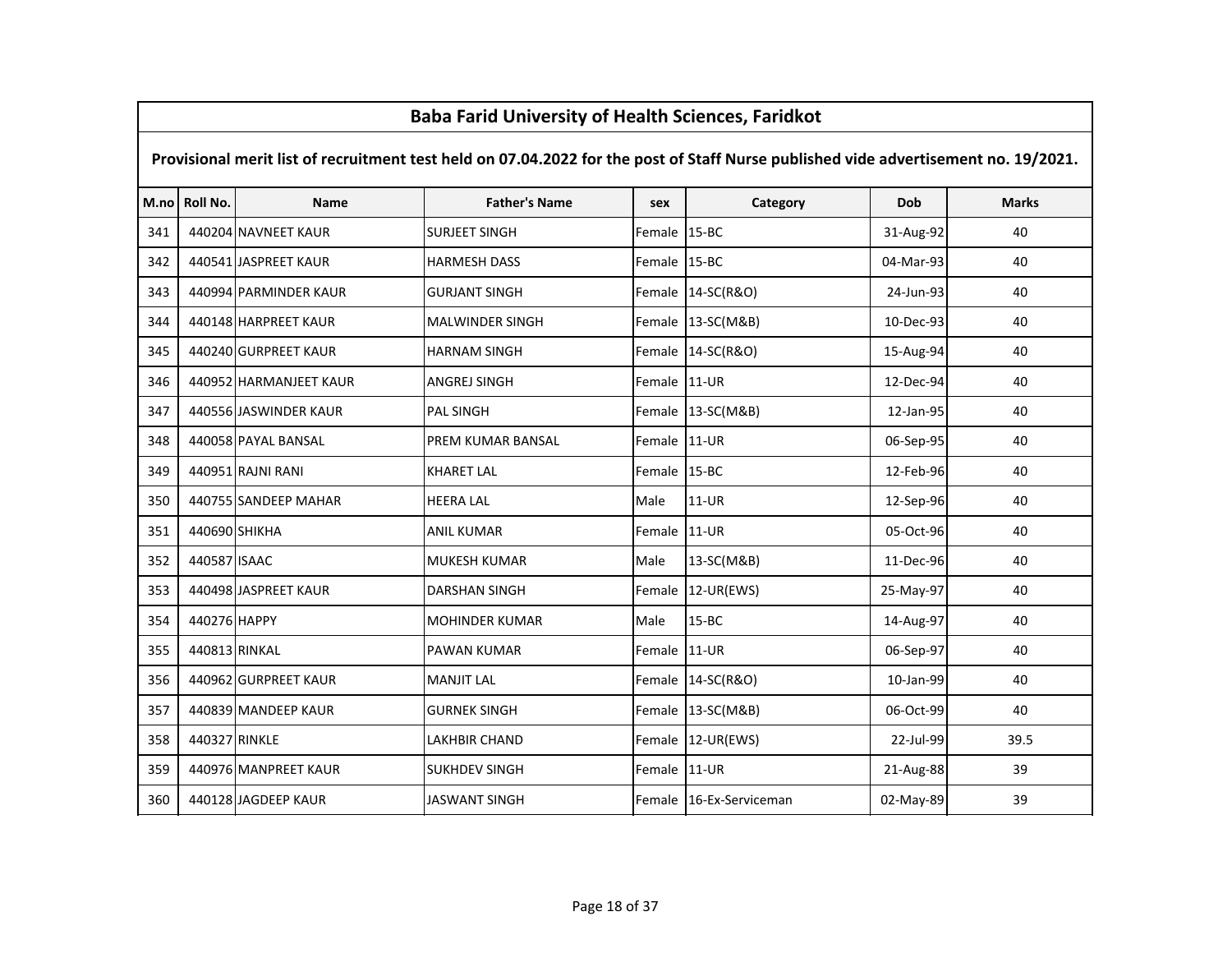# M.no Roll No. Name Father's Name sex Category Dob Marks Provisional merit list of recruitment test held on 07.04.2022 for the post of Staff Nurse published vide advertisement no. 19/2021.361 | 441023 JASBEER KAUR | SUKHDEV SINGH | Female 11-UR | 11-Oct-91 | 11-Oct-91 39 <sup>362</sup> <sup>440961</sup> SIMRANJIT KAUR DILBAGH SINGH Female 16-Ex-Serviceman 28-Apr-92 <sup>39</sup><sup>363</sup> <sup>440419</sup> PRABHJEET KAUR JASBIR SINGH Female 11-UR 09-Nov-92 <sup>39</sup><sup>364</sup> <sup>440506</sup> DIVYA HARISH KOHLI Female 11-UR 07-Oct-93 <sup>39</sup>365 | 440421 MANDEEP KAUR | SUKHMANDER SINGH | Female 14-SC(R&O) | 27-Dec-93 | 39 <sup>366</sup> <sup>441024</sup> SUNIL KUMAR BANWARI LAL Male 15-BC 25-Sep-94 <sup>39</sup><sup>367</sup> <sup>440178</sup> RAMANDEEP KAUR BALJINDER SINGH Female 11-UR 22-Dec-94 <sup>39</sup><sup>368</sup> <sup>440858</sup> SANDEEP KAUR KARNAIL SINGH Female 11-UR 18-Mar-95 <sup>39</sup><sup>369</sup> <sup>440139</sup> SANDEEP KAUR MEVA SINGH Female 14-SC(R&O) 18-Aug-95 <sup>39</sup><sup>370</sup> <sup>440035</sup> SAPNA CHANDER MOHAN Female 11-UR 27-Sep-95 <sup>39</sup>371 | 441016 KIRANDEEP KAUR | KRISHAN LAAL | Female 14-SC(R&O) | 28-Oct-95 | 39 372 | 440700 AMARDEEP KAUR | BALWINDER SINGH | Female 14-SC(R&O) | 17-May-96 | 39 373 | 440251 RAMANDEEP KAUR | JAGDEV SINGH | Female 11-UR | 02-Oct-96 | 39 <sup>374</sup> <sup>440594</sup> ANNU RANJIT SINGH Female 12-UR(EWS) 24-Dec-96 <sup>39</sup><sup>375</sup> <sup>440831</sup> DAVINDER KAUR GURMAIL SINGH Female 14-SC(R&O) 17-Feb-97 <sup>39</sup>376 | 440955 SUKHPAWANPREET KAUR | RANJEET SINGH | Female 11-UR | 15-Nov-97 | 39 <sup>377</sup> <sup>440980</sup> RUBY KAUR RANJIT SINGH Female 13-SC(M&B) 02-Sep-98 <sup>39</sup><sup>378</sup> <sup>440171</sup> KANWALJIT KAUR BALJINDER SINGH Female 13-SC(M&B) 08-Sep-96 38.25<sup>379</sup> <sup>440257</sup> NAVNEET SINGH HANS RAJ Male 13-SC(M&B) 04-Jan-82 <sup>38</sup>380 | 440123 CHANDER MAYA MEGH RAJ NEGH RAJ REMANIFEMBLE 24-SC(R&O) NAJIRA 251 UNIVERSITY OF-Jun-86 28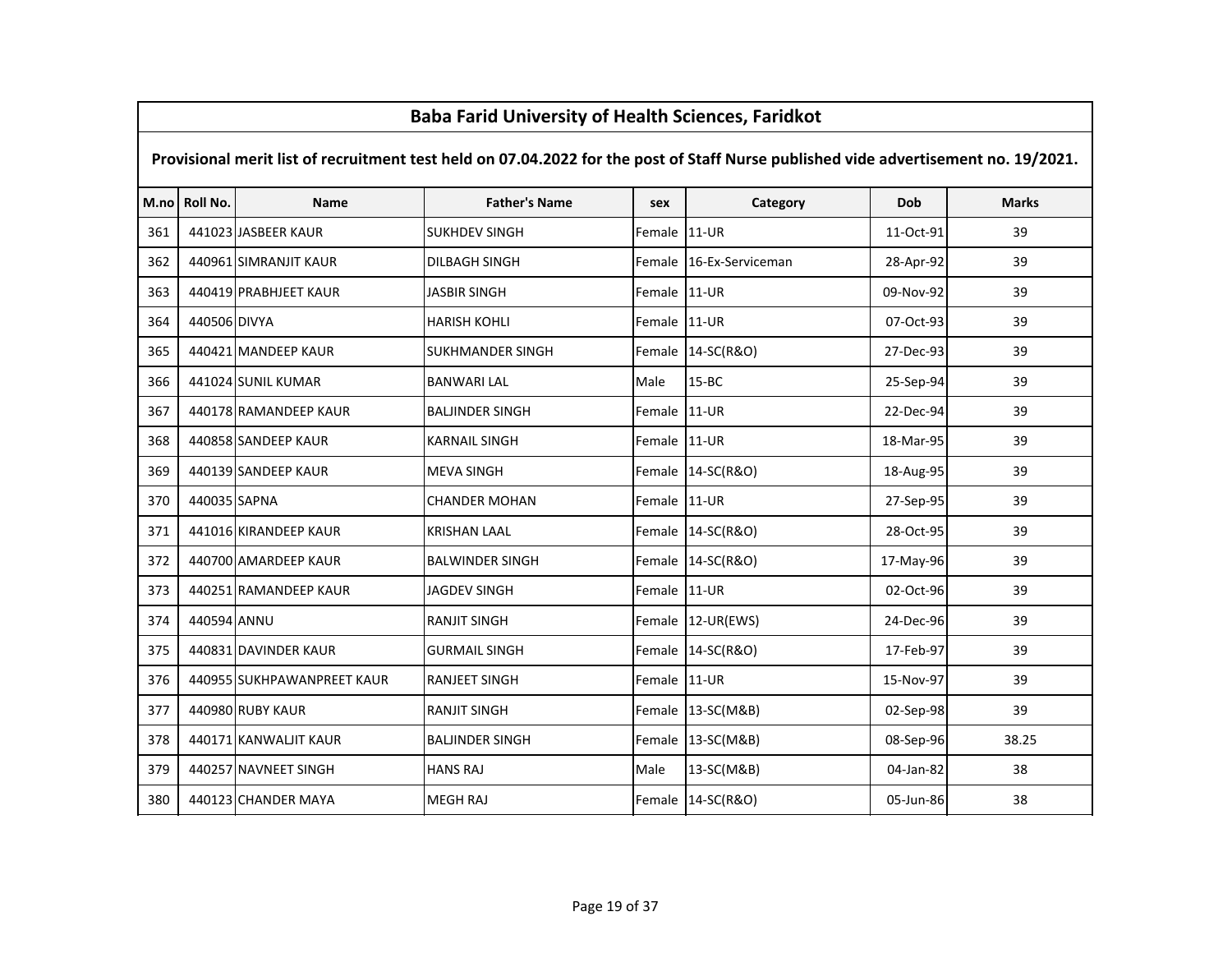# M.no Roll No. Name Father's Name sex Category Dob Marks Provisional merit list of recruitment test held on 07.04.2022 for the post of Staff Nurse published vide advertisement no. 19/2021.<sup>381</sup> <sup>440617</sup> SIMRANDEEP KAUR PARMJIT SINGH Female 19-Physically Handicapped 11-Oct-86 <sup>38</sup><sup>382</sup> <sup>440604</sup> GURPREET KAUR BALJEET SINGH Female 11-UR 05-Oct-88 <sup>38</sup>383 | 440814 LOVEPREET KAUR | MAJOR SINGH | Female 14-SC(R&O) | 21-Aug-89 | 38 <sup>384</sup> <sup>440049</sup> JASVEER KAUR MITHU SINGH Female 14-SC(R&O) 13-Mar-90 <sup>38</sup>385 | 440881 BALJINDER KAUR GURBACHAN SINGH Female 11-UR 15-Aug-90 38 <sup>386</sup> <sup>440934</sup> DARSHNA DEVI AMAR DEV Female 14-SC(R&O) 02-May-91 <sup>38</sup><sup>387</sup> <sup>440423</sup> HARPREET KAUR JAGGA SINGH Female 14-SC(R&O) 14-Oct-91 <sup>38</sup><sup>388</sup> <sup>440869</sup> REENA RANI AMARJIT SINGH Female 13-SC(M&B) 12-Jul-92 <sup>38</sup>389 | 440810 SAROJ RANI GURDEEP SINGH Female 14-SC(R&O) 17-May-93 38 <sup>390</sup> <sup>441018</sup> JASPREET KAUR LACHMAN SINGH Female 13-SC(M&B) 01-Dec-93 <sup>38</sup>391 | 440415 GREPHEN MASIH | MAKHAN MASIH | Male | 11-UR | 05-Apr-95 | 38 392 | 440797 SARABJEET KAUR | GURMAIL SINGH | Female 14-SC(R&O) | 18-Mar-97 | 38 <sup>393</sup> <sup>440403</sup> AMANPREET TALWINDER SINGH Female 13-SC(M&B) 16-Dec-97 <sup>38</sup><sup>394</sup> <sup>440298</sup> NAVNEET KAUR CHARNJIT SINGH Female 11-UR 18-Feb-98 <sup>38</sup><sup>395</sup> <sup>440034</sup> PAYAL BRAR PARMINDER SINGH BRAR Female 11-UR 30-Oct-98 <sup>38</sup>396 | 440771 LOVEPREET KAUR | SUKHPAL SINGH | Female 14-SC(R&O) | 33-Nov-98 | 38 <sup>397</sup> <sup>440647</sup> KAVITA RANI RAKESH KUMAR Female 14-SC(R&O) 25-Mar-99 <sup>38</sup><sup>398</sup> <sup>440497</sup> NEHA RANI AKHILESH KUMAR Female 15-BC 06-Apr-99 <sup>38</sup><sup>399</sup> <sup>440850</sup> BALJEET KAUR NIRMAL SINGH Female 13-SC(M&B) 30-Apr-86 37.75<sup>400</sup> <sup>440940</sup> AMANDEEP KAUR SUKHDEV SINGH Female 13-SC(M&B) 20-Aug-92 37.75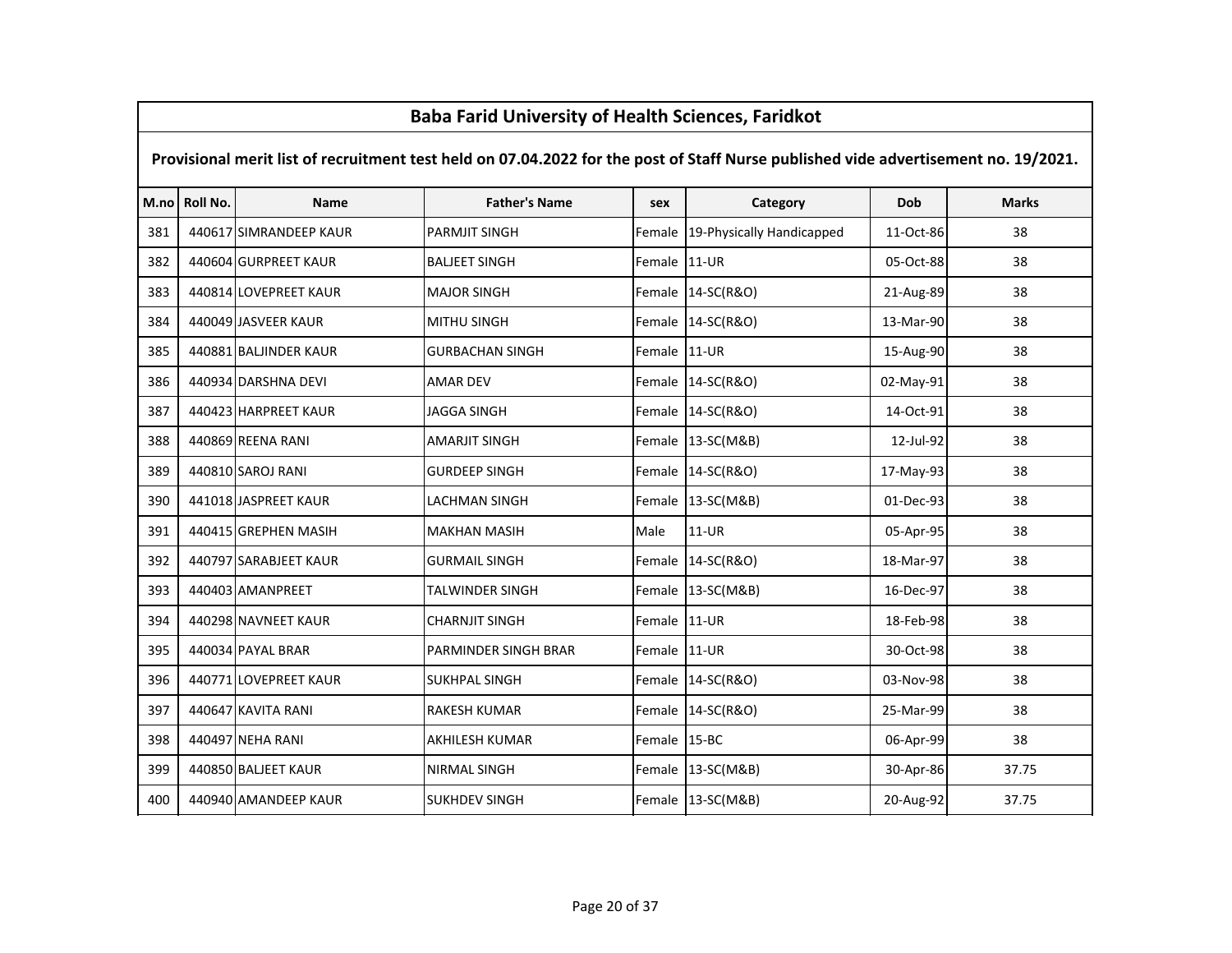|     | <u>Baba Fariu Offiversity of Health Sciences, Fariunot</u>                                                                          |                            |                        |              |                           |           |              |  |  |  |  |
|-----|-------------------------------------------------------------------------------------------------------------------------------------|----------------------------|------------------------|--------------|---------------------------|-----------|--------------|--|--|--|--|
|     | Provisional merit list of recruitment test held on 07.04.2022 for the post of Staff Nurse published vide advertisement no. 19/2021. |                            |                        |              |                           |           |              |  |  |  |  |
|     | M.no Roll No.                                                                                                                       | Name                       | <b>Father's Name</b>   | sex          | Category                  | Dob       | <b>Marks</b> |  |  |  |  |
| 401 |                                                                                                                                     | 440412 MANDEEP KAUR        | <b>KAKA SINGH</b>      | Female       | 14-SC(R&O)                | 09-Mar-84 | 37           |  |  |  |  |
| 402 |                                                                                                                                     | 440536 SHIVALI RASAL       | <b>RASAL MASIH</b>     | Female 15-BC |                           | 16-Feb-86 | 37           |  |  |  |  |
| 403 |                                                                                                                                     | 440284 ANU RANI            | SATISH KUMAR           | Female       | $12$ -UR(EWS)             | 24-Dec-89 | 37           |  |  |  |  |
| 404 |                                                                                                                                     | 441033 MANDEEP SINGH SIDHU | <b>GURMEET SINGH</b>   | Male         | $11-UR$                   | 02-Feb-90 | 37           |  |  |  |  |
| 405 |                                                                                                                                     | 440669 DALJEET KAUR        | JAGSEER SINGH          | Female       | 13-SC(M&B)                | 07-Oct-91 | 37           |  |  |  |  |
| 406 |                                                                                                                                     | 440542 GURJEET KAUR        | PRITAM SINGH           | Female       | 14-SC(R&O)                | 26-Nov-92 | 37           |  |  |  |  |
| 407 |                                                                                                                                     | 440549 JAGSIR SINGH ATWAL  | <b>GURJANT SINGH</b>   | Male         | 13-SC(M&B)                | 27-Apr-93 | 37           |  |  |  |  |
| 408 |                                                                                                                                     | 440379 JASWINDER KAUR      | <b>GURDEV SINGH</b>    | Female       | $11-UR$                   | 10-Oct-93 | 37           |  |  |  |  |
| 409 |                                                                                                                                     | 440022 RAJAT KUMAR         | SURINDER KUMAR         | Male         | 19-Physically Handicapped | 17-Sep-94 | 37           |  |  |  |  |
| 410 |                                                                                                                                     | 440992 NAVNEET KAUR        | SATNAM SINGH           | Female       | 20-Freedom Fighter        | 12-Dec-94 | 37           |  |  |  |  |
| 411 |                                                                                                                                     | 440242 ANTER SINGH         | <b>JANTA SINGH</b>     | Male         | 13-SC(M&B)                | 02-Apr-95 | 37           |  |  |  |  |
| 412 |                                                                                                                                     | 440436 SHARMA SINGH        | <b>KALA SINGH</b>      | Male         | 13-SC(M&B)                | 15-Aug-95 | 37           |  |  |  |  |
| 413 |                                                                                                                                     | 440978 PRIYANKA KUMARI     | <b>NANDJEE SINGH</b>   | Female 15-BC |                           | 01-Jan-97 | 37           |  |  |  |  |
| 414 | 440670 PREETI                                                                                                                       |                            | <b>BALWINDER SINGH</b> |              | Female 13-SC(M&B)         | 27-Jul-98 | 37           |  |  |  |  |
| 415 |                                                                                                                                     | 440993 MANPREET KAUR       | DARSHAN SINGH          | Female 11-UR |                           | 21-Sep-98 | 37           |  |  |  |  |
| 416 |                                                                                                                                     | 440328 NIRMAL KAUR         | <b>RIASTEE SINGH</b>   |              | Female 13-SC(M&B)         | 11-Nov-98 | 37           |  |  |  |  |
| 417 |                                                                                                                                     | 440626 ANUPMA SHARMA       | <b>SURINDER KUMAR</b>  | Female 11-UR |                           | 15-Sep-95 | 36.25        |  |  |  |  |
| 418 |                                                                                                                                     | 440088 NEELAM RANI         | <b>SWARAN SINGH</b>    |              | Female 13-SC(M&B)         | 12-Jan-87 | 36           |  |  |  |  |
| 419 |                                                                                                                                     | 440608 MANDEEP KAUR        | <b>GURMAIL SINGH</b>   | Female       | $11-UR$                   | 28-Jan-88 | 36           |  |  |  |  |
| 420 |                                                                                                                                     | 440433 MANINDERJEET KAUR   | <b>MANJEET SINGH</b>   |              | Female 14-SC(R&O)         | 03-Dec-89 | 36           |  |  |  |  |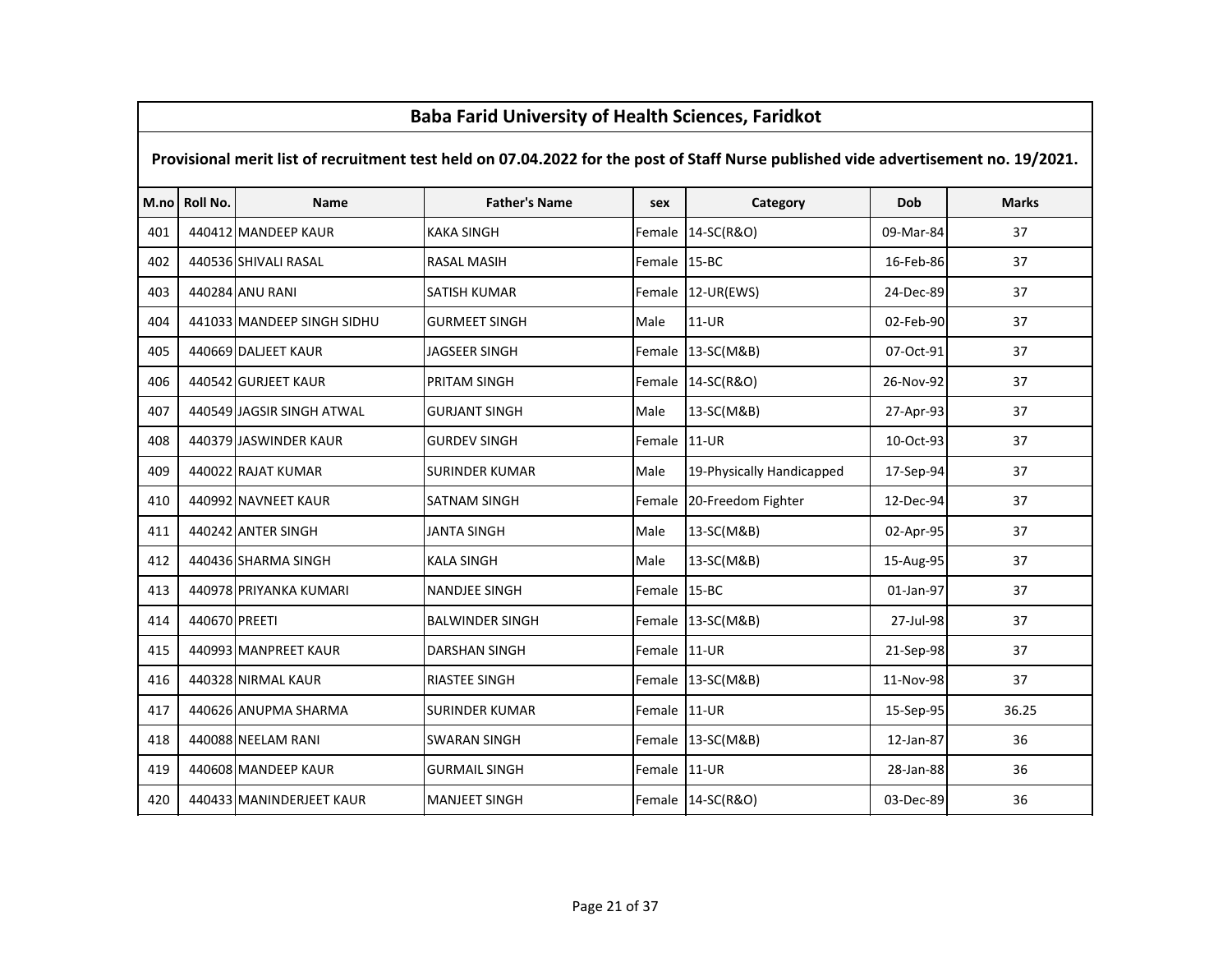# M.no Roll No. Name Father's Name sex Category Dob Marks Provisional merit list of recruitment test held on 07.04.2022 for the post of Staff Nurse published vide advertisement no. 19/2021. <sup>440450</sup> BABALJEET KAUR BIKKAR SINGH Female 13-SC(M&B) 02-Mar-90 <sup>36</sup> <sup>440648</sup> MONIKA RANI PREM CHAND Female 15-BC 25-Apr-90 <sup>36</sup>423 | 440094 MANDEEP KAUR | NARINDER SINGH | Female 12-UR(EWS) | 16-Oct-90 | 36 <sup>440602</sup> RAMNEET KAUR KULDEEP SINGH Female 15-BC 09-Jan-91 <sup>36</sup> <sup>440344</sup> RAJBIR KAUR HARJEET SINGH Female 15-BC 19-Sep-91 <sup>36</sup> <sup>440526</sup> RAJVEER KAUR MANJEET SINGH Female 11-UR 31-Jul-92 <sup>36</sup> <sup>440248</sup> ANITA MANJOOR Female 13-SC(M&B) 25-Jul-93 <sup>36</sup> <sup>440659</sup> NOMI GILL MUKESH Female 15-BC 20-Feb-95 <sup>36</sup> <sup>440863</sup> BALJIT KAUR HARI CHAND Female 14-SC(R&O) 02-Aug-95 <sup>36</sup> <sup>440249</sup> CHINKI ANGURAL MANGAL DASS Female 14-SC(R&O) 24-Jan-96 <sup>36</sup> <sup>440180</sup> RAHUL KUMAR LAL CHAND Male 11-UR 04-Jul-96 <sup>36</sup>432 | 440932 KHUSHDEEP SINGH | GAMDOOR SINGH | Male | 11-UR | 24-Sep-99 | 36 <sup>440867</sup> RINKY RANI NEPAL SINGH Female 14-SC(R&O) 08-Feb-00 <sup>36</sup> <sup>440047</sup> NEEHA RANI MOHAN LAL Female 14-SC(R&O) 04-Sep-94 35.75 <sup>440442</sup> MAMTA NARESH SINGH Female 15-BC 02-Jan-87 <sup>35</sup>436 | 440509 GURJEET KAUR | SARWAN SINGH | SARWAN SINGH | Female 12-UR(EWS) | 08-Mar-87 | 35 <sup>440868</sup> SUKHDARSHAN KAUR IQBAL SINGH Female 11-UR 12-Nov-87 <sup>35</sup> <sup>440102</sup> GURINDER KAUR BHARPUR SINGH Female 12-UR(EWS) 01-Aug-89 <sup>35</sup> <sup>440217</sup> MADHU BALA PRITAM SINGH Female 11-UR 10-Jul-90 <sup>35</sup>440 | 440446 SUSHIL KUMAR | VIJAY SINGH | Male | 12-UR(EWS) | 10-Apr-91 | 35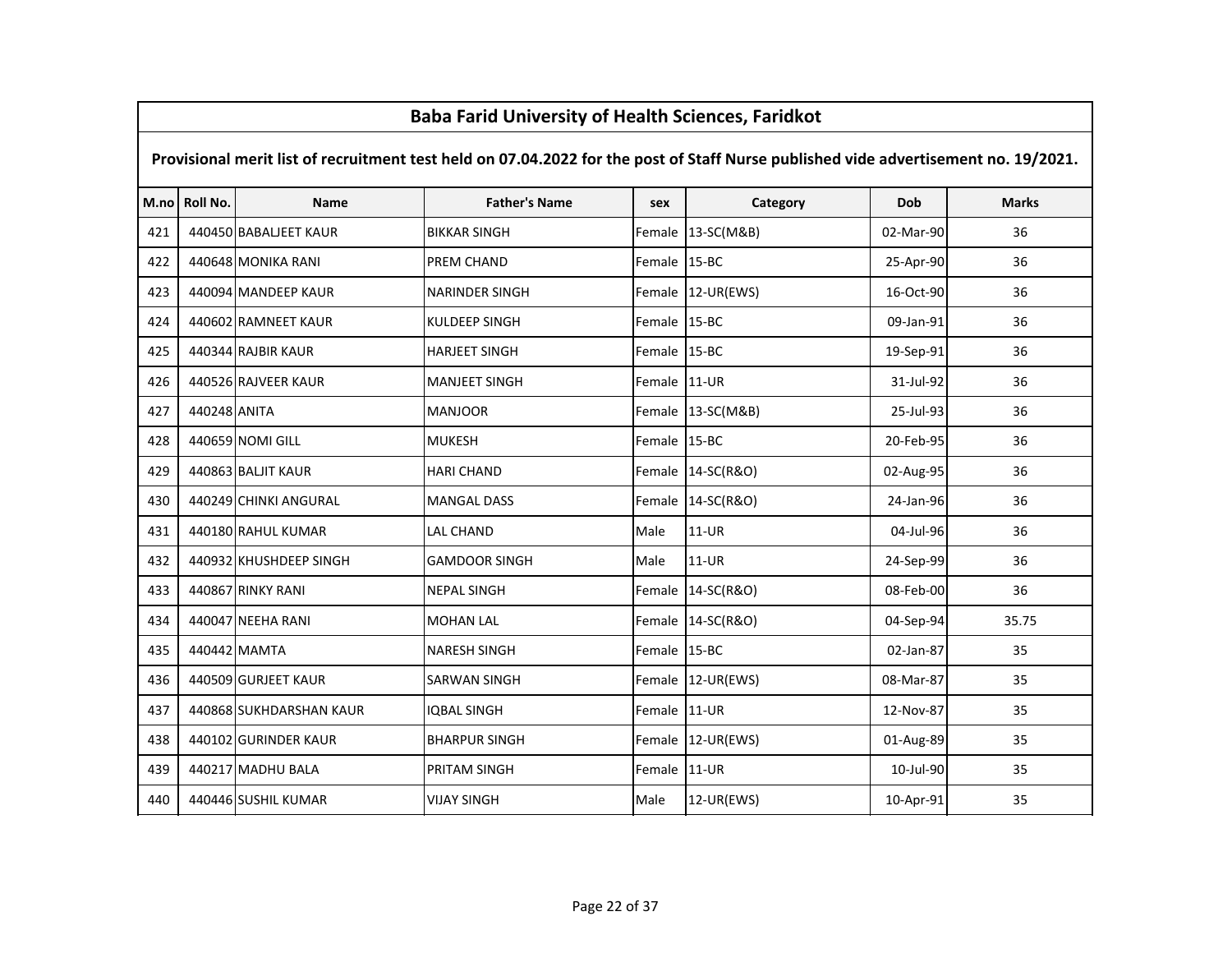# M.no Roll No. Name Father's Name sex Category Dob Marks Provisional merit list of recruitment test held on 07.04.2022 for the post of Staff Nurse published vide advertisement no. 19/2021.<sup>441</sup> <sup>440007</sup> SARDAR KAUR GURDIAL SINGH Female 14-SC(R&O) 12-Dec-91 <sup>35</sup><sup>442</sup> <sup>440525</sup> RASEEL KUMAR DHAN SINGH Male 15-BC 18-Dec-91 <sup>35</sup><sup>443</sup> <sup>440010</sup> BALJEET KAUR SATNAM SINGH Female 14-SC(R&O) 20-May-93 <sup>35</sup><sup>444</sup> <sup>440351</sup> BEANT KAUR SINGARA SINGH Female 12-UR(EWS) 19-Oct-93 <sup>35</sup>445 | 440849 CHARANJIT KAUR | GURMEET SINGH | Female 15-BC | 15-Jan-94 | 15-Jan-94 35 <sup>446</sup> <sup>440193</sup> HARPREET KAUR AVTAR SINGH Female 11-UR 06-Jun-94 <sup>35</sup>447 | 440795 MANDEEP KAUR | BALDEV SINGH | Female 13-SC(M&B) | 17-Aug-94 | 35 <sup>448</sup> <sup>440126</sup> RAJ RANI JAGTAR SINGH Female 14-SC(R&O) 28-Jun-95 <sup>35</sup><sup>449</sup> <sup>440789</sup> REEMA DAVINDER KUMAR Female 14-SC(R&O) 08-Jul-95 <sup>35</sup><sup>450</sup> <sup>440338</sup> HARSAHIB SINGH HARNEK SINGH Male 14-SC(R&O) 01-Sep-95 <sup>35</sup>451 | 440243 AMANJOT KAUR | SURINDER SINGH | Female 14-SC(R&O) | 02-Sep-95 | 35 452 | 440492 SANDEEP KAUR | JASWANT SINGH | Female 12-UR(EWS) | 18-May-96 | 35 <sup>453</sup> <sup>440455</sup> ANAMIKA KULWANT SINGH Female 14-SC(R&O) 02-May-97 <sup>35</sup>454 | 440843 SIMRANJEET KAUR | NARINDER SINGH | Female 18-Ex-Serviceman (BC) | 06-Feb-98 35 <sup>455</sup> <sup>440132</sup> NEHA CHAUHAN GULAM MASIH Female 13-SC(M&B) 13-Sep-98 <sup>35</sup>456 | 440776 JUGLEEN KAUR | SURINDER PAL SINGH | Female 11-UR | 28-Sep-99 | 35 457 | 440990 GURDEEP KAUR | JASWANT SINGH | Female 14-SC(R&O) | 22-Mar-81 | 34 <sup>458</sup> <sup>440245</sup> KAMLESH RANI MILKHA SINGH Female 14-SC(R&O) 27-Jan-86 <sup>34</sup><sup>459</sup> <sup>440491</sup> AMARPAL KAUR RAM SINGH Female 13-SC(M&B) 28-Jul-92 <sup>34</sup>460 | 440806 JASPREET TINNA | JASVINDER TINNA | Male | 12-UR(EWS) | 05-Jun-93 | 34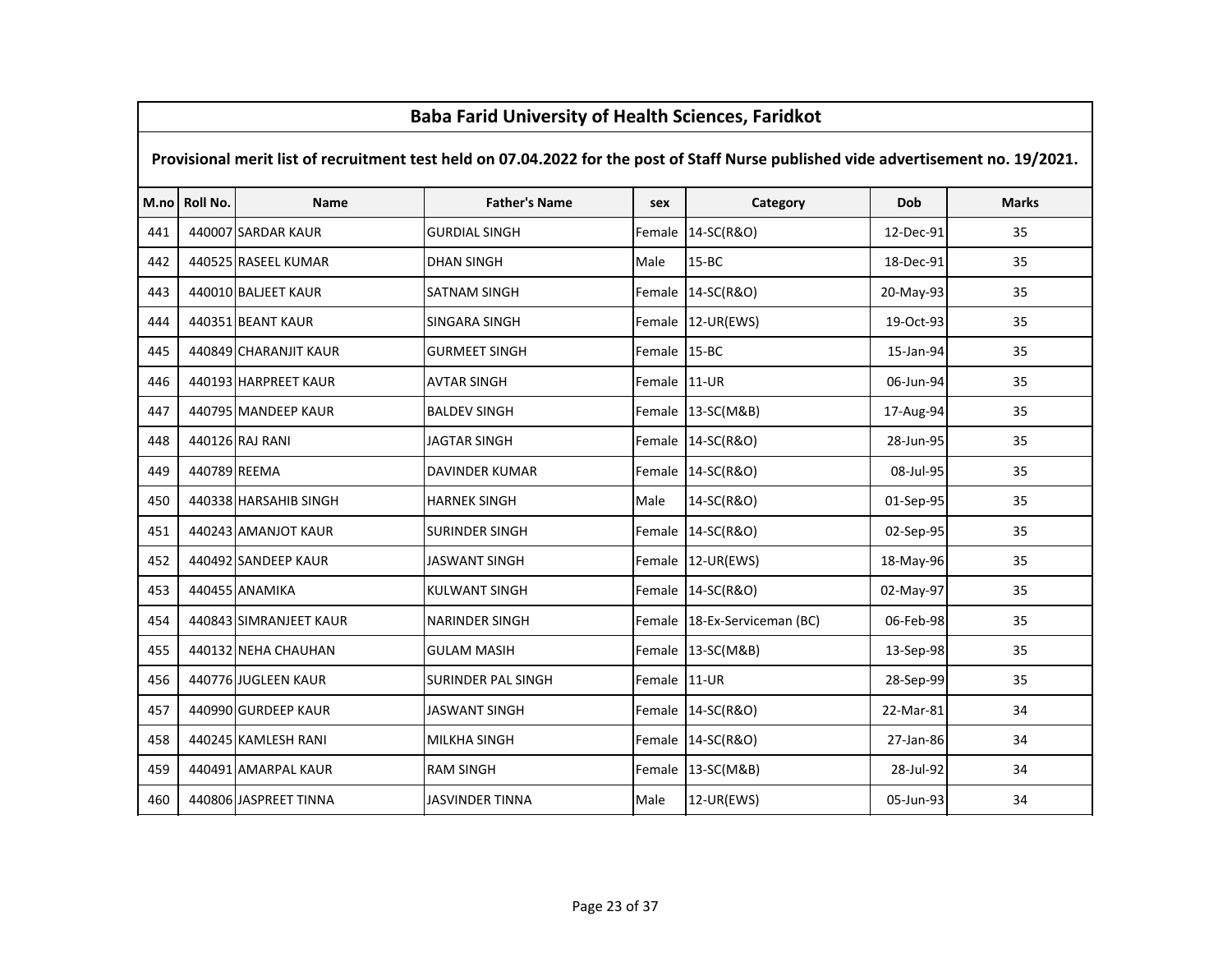|     | <u>Baba Fariu Olliversity of Health Sciences, Fariukot</u>                                                                          |                        |                        |              |                   |           |              |  |  |  |  |
|-----|-------------------------------------------------------------------------------------------------------------------------------------|------------------------|------------------------|--------------|-------------------|-----------|--------------|--|--|--|--|
|     | Provisional merit list of recruitment test held on 07.04.2022 for the post of Staff Nurse published vide advertisement no. 19/2021. |                        |                        |              |                   |           |              |  |  |  |  |
|     | M.no Roll No.                                                                                                                       | <b>Name</b>            | <b>Father's Name</b>   | sex          | Category          | Dob       | <b>Marks</b> |  |  |  |  |
| 461 |                                                                                                                                     | 440416 SANDEEP KAUR    | <b>BOHAR SINGH</b>     | Female 15-BC |                   | 30-Jul-93 | 34           |  |  |  |  |
| 462 |                                                                                                                                     | 440527 RAJINDER KAUR   | <b>BIKAR SINGH</b>     |              | Female 13-SC(M&B) | 18-Dec-94 | 34           |  |  |  |  |
| 463 |                                                                                                                                     | 440187 HARJEET KAUR    | <b>GURMAIL SINGH</b>   | Female       | $11-UR$           | 09-Mar-96 | 34           |  |  |  |  |
| 464 |                                                                                                                                     | 440181 KAMLESH         | <b>AMI CHAND</b>       | Female       | $11-UR$           | 09-Oct-96 | 34           |  |  |  |  |
| 465 |                                                                                                                                     | 440620 NAVNEET KAUR    | <b>SARABJIT SINGH</b>  | Female       | 14-SC(R&O)        | 07-Jun-97 | 34           |  |  |  |  |
| 466 | 440053 SUNALI                                                                                                                       |                        | <b>SURJEET KUMAR</b>   |              | Female 14-SC(R&O) | 18-Feb-98 | 34           |  |  |  |  |
| 467 |                                                                                                                                     | 440021 MUSKAN BHAGANIA | <b>RAJESH KUMAR</b>    |              | Female 13-SC(M&B) | 08-Aug-98 | 34           |  |  |  |  |
| 468 |                                                                                                                                     | 440432 HARSHREET KAUR  | <b>NIRMAL SINGH</b>    | Female       | $11-UR$           | 13-Aug-98 | 34           |  |  |  |  |
| 469 | 440129 KAJAL                                                                                                                        |                        | <b>SATPAL SINGH</b>    | Female       | 13-SC(M&B)        | 22-Mar-00 | 34           |  |  |  |  |
| 470 |                                                                                                                                     | 440026 RADHESHYAM      | <b>PHARAS RAM</b>      | Male         | 11-UR             | 12-Jul-94 | 33.5         |  |  |  |  |
| 471 |                                                                                                                                     | 441012 GAGANDEEP KAUR  | HARSHINDERPAL SINGH    | Female       | 14-SC(R&O)        | 15-Dec-82 | 33           |  |  |  |  |
| 472 |                                                                                                                                     | 440948 OM PARKASH      | <b>KALU RAM</b>        | Male         | 14-SC(R&O)        | 04-Dec-85 | 33           |  |  |  |  |
| 473 |                                                                                                                                     | 440752 MANDEEP KAUR    | <b>JASVIR SINGH</b>    | Female       | 12-UR(EWS)        | 23-Mar-86 | 33           |  |  |  |  |
| 474 |                                                                                                                                     | 441005 ASHA RANI       | <b>RAM AASRE</b>       | Female       | 13-SC(M&B)        | 08-Mar-88 | 33           |  |  |  |  |
| 475 |                                                                                                                                     | 440279 RANDEEP KAUR    | HARPAL SINGH           | Female       | 11-UR             | 18-Jul-89 | 33           |  |  |  |  |
| 476 |                                                                                                                                     | 440915 PARKASH KAUR    | <b>MALKIT SINGH</b>    |              | Female 14-SC(R&O) | 17-Oct-90 | 33           |  |  |  |  |
| 477 |                                                                                                                                     | 440853 KIRANPAL KAUR   | <b>DARSHAN SINGH</b>   | Female       | 13-SC(M&B)        | 16-Jul-91 | 33           |  |  |  |  |
| 478 |                                                                                                                                     | 440574 DAMANDEEP KAUR  | <b>BALWINDER SINGH</b> | Female 11-UR |                   | 29-Oct-92 | 33           |  |  |  |  |
| 479 |                                                                                                                                     | 440176 INDERJEET KAUR  | <b>CHAND SINGH</b>     |              | Female 13-SC(M&B) | 02-Jan-93 | 33           |  |  |  |  |
| 480 |                                                                                                                                     | 440429 AMRIK PAL SINGH | <b>MANDER SINGH</b>    | Male         | $15 - BC$         | 08-Dec-93 | 33           |  |  |  |  |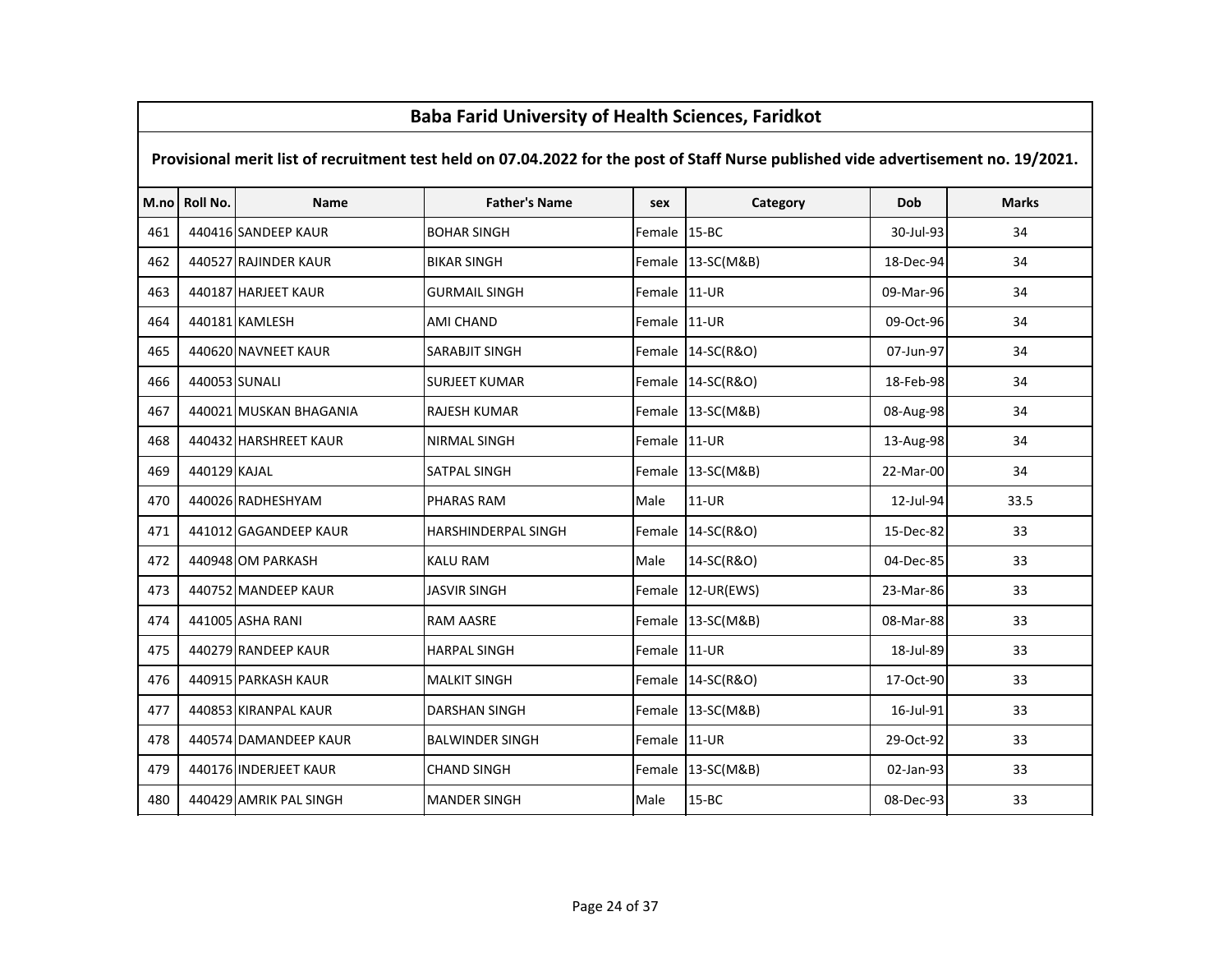# M.no Roll No. Name Father's Name sex Category Dob Marks Provisional merit list of recruitment test held on 07.04.2022 for the post of Staff Nurse published vide advertisement no. 19/2021.481 | 440872 STEPHEN MASIH MAKHAN MASIH MAGIH MARI MALE | 11-UR 12-Dec-93 | 33 482 | 440065 VANDANA SHARMA | RAKESH SHARMA | Female 11-UR | 09-Sep-94 33 <sup>483</sup> <sup>440297</sup> RAHIL SHARMA PARMINDER KUMAR Male 11-UR 09-Feb-96 <sup>33</sup><sup>484</sup> <sup>440704</sup> PIRATPAL KAUR MAKHAN SINGH Female 14-SC(R&O) 10-Jun-96 <sup>33</sup><sup>485</sup> <sup>440041</sup> KANCHAN PAWAN KUMAR Female 14-SC(R&O) 12-Jun-96 <sup>33</sup>486 | 440105 | NARINDER KUMAR | JAGDISH KUMAR | Male | 12-UR(EWS) | 22-Aug-96 | 33 487 | 440160 KULWINDER SINGH | MUKHTIAR SINGH | Male | 19-Physically Handicapped | 10-Nov-96 | 33 <sup>488</sup> <sup>440981</sup> DEEPAK KUMAR KAPTAN SINGH Male 14-SC(R&O) 27-Sep-97 <sup>33</sup><sup>489</sup> <sup>440601</sup> KARAN KHOKHAR INDER SAIN Male 11-UR 12-Dec-97 <sup>33</sup><sup>490</sup> <sup>440479</sup> NAVRAJ KAUR GURSHARAN SINGH Female 15-BC 02-Dec-98 <sup>33</sup><sup>491</sup> <sup>440332</sup> KAMALJIT KAUR NINDER SINGH Female 11-UR 02-Apr-99 <sup>33</sup>492 | 440234 BAKHSHISH KAUR | MEHINGA SINGH | Female | 15-BC | 28-May-87 | 28-May-87 | 32.75 <sup>493</sup> <sup>440963</sup> NAVDEEP KAUR THIARA SURINDER PAL Female 11-UR 25-Aug-91 32.75<sup>494</sup> <sup>440815</sup> NEETU BALA GOPAL DASS Female 14-SC(R&O) 21-Jul-85 <sup>32</sup>495 | 440638 SANGEETA BHANDARI | SHIV CHARAN SINGH BHANDARI | Female 11-UR | 24-Sep-88 | 32 496 | 440559 JAGDEEP KAUR | MUKHTIAR SINGH | Female 13-SC(M&B) | 20-Aug-89 | 32 <sup>497</sup> <sup>440400</sup> RAJBIR KAUR SATNAM SINGH Female 11-UR 07-Mar-90 <sup>32</sup><sup>498</sup> <sup>440056</sup> SURUCHI NAHAR MOHINDER PAL Female 13-SC(M&B) 07-Oct-90 <sup>32</sup><sup>499</sup> <sup>440665</sup> RAVINDER SINGH AMRIK SINGH Male 13-SC(M&B) 07-Jan-91 <sup>32</sup>500 | 440710 SIMARJEET KAUR | AMARJEET SINGH | Female 14-SC(R&O) | 04-May-91 32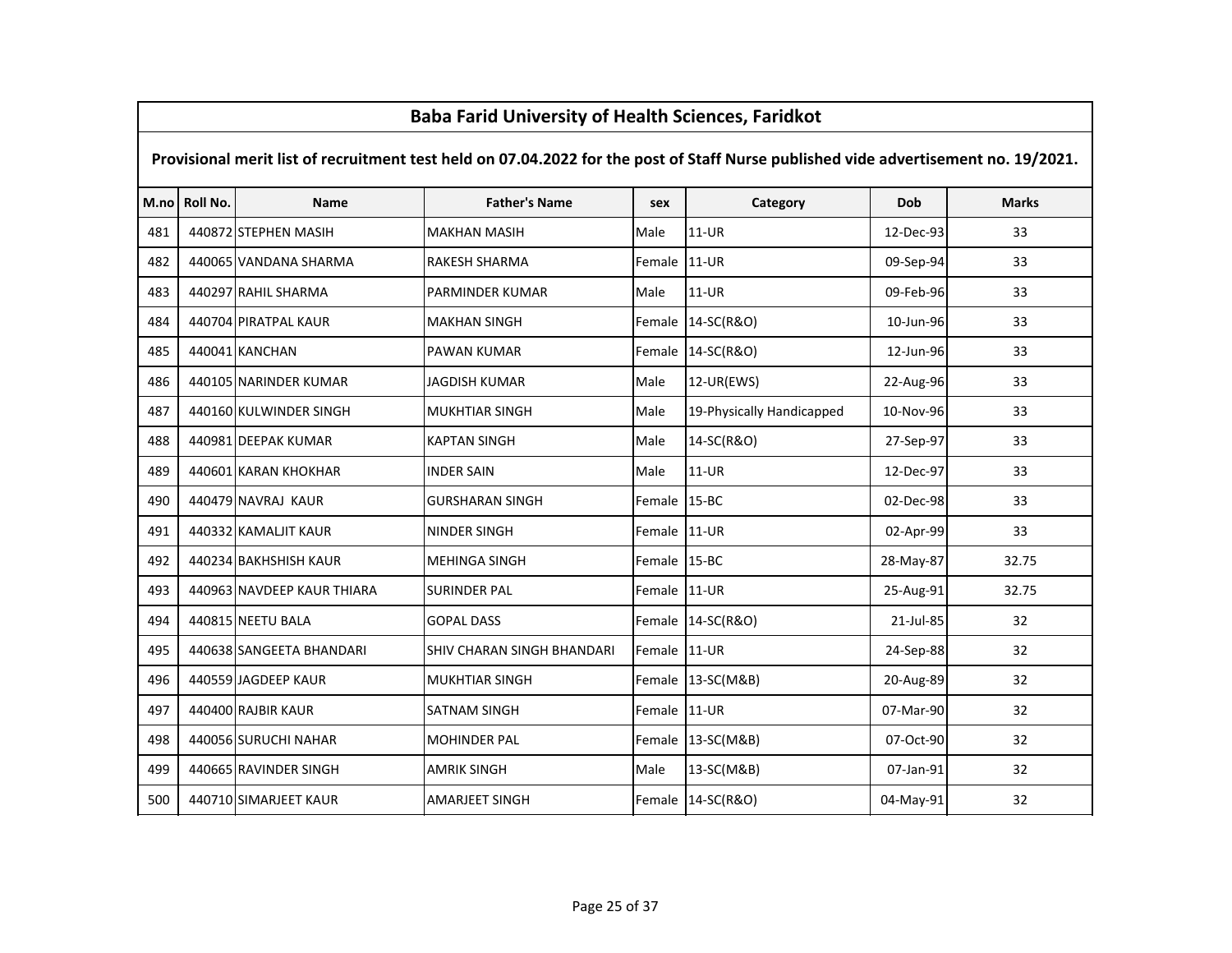# M.no Roll No. Name Father's Name sex Category Dob Marks Provisional merit list of recruitment test held on 07.04.2022 for the post of Staff Nurse published vide advertisement no. 19/2021.501 | 440724 AMANPREET SINGH | SARBJIT SINGH | Male | 14-SC(R&O) | 17-Nov-92 | 32 <sup>502</sup> <sup>440142</sup> ANITA DEVI DHARAMPAL Female 12-UR(EWS) 10-Feb-93 <sup>32</sup>503 | 440406 MANPREET KAUR | SUKHDEV SINGH | Female 15-BC | 22-Aug-93 | 32 <sup>504</sup> <sup>440714</sup> RAMANDEEP KAUR SARTAJ SINGH Female 12-UR(EWS) 14-May-94 <sup>32</sup><sup>505</sup> <sup>440388</sup> AMARJEET KAUR SURJIT SINGH Female 11-UR 20-Aug-94 <sup>32</sup><sup>506</sup> <sup>440474</sup> AMOLAK RAJ TARSEM LAL Male 14-SC(R&O) 12-Mar-96 <sup>32</sup><sup>507</sup> <sup>440713</sup> HARMEET KAUR GURMEET SINGH Female 13-SC(M&B) 24-May-96 <sup>32</sup><sup>508</sup> <sup>440890</sup> GURPREET KAUR MOHINDER SINGH Female 14-SC(R&O) 27-Nov-96 <sup>32</sup><sup>509</sup> <sup>440268</sup> POOJA RANI RAM PARKASH Female 14-SC(R&O) 08-Mar-97 <sup>32</sup><sup>510</sup> <sup>440315</sup> HARPREET KAUR SARBJEET SINGH Female 15-BC 15-May-90 31.75<sup>511</sup> <sup>440736</sup> HANNA VIJAY KUMAR Female 13-SC(M&B) 25-Jul-94 31.75<sup>512</sup> <sup>440857</sup> KIRAN RANI MANDA SINGH Female 13-SC(M&B) 10-May-92 <sup>31</sup>513 | 440093 RAMANDEEP KAUR | RANJIT SINGH | Female 11-UR | 25-May-93 | 31 514 | 440920 HARMANPREET KAUR | CHAD SINGH | CHAD SINGH | Female 11-UR | 03-Sep-94 | 31 <sup>515</sup> <sup>440916</sup> HARPREET KAUR MUKHTIAR SINGH Female 15-BC 04-Nov-95 <sup>31</sup>516 | 440824 MANPREET KAUR | MALKEET SINGH | Female 12-UR(EWS) | 23-Aug-96 | 31 517 | 441007 GURPREET SHARMA | JOGINDERPAL SHARMA | Male | 11-UR | 11 | 19-Nov-96 | 31 <sup>518</sup> <sup>440208</sup> PARDEEP KAUR MANOHAR SINGH Female 13-SC(M&B) 10-Jul-97 <sup>31</sup>519 | 440753 RAMANDEEP KAUR | SUKHDEV SINGH | Female 14-SC(R&O) | 20-Aug-97 | 31 <sup>520</sup> <sup>441028</sup> JAGMEET SINGH BALOUR SINGH Male 13-SC(M&B) 09-Sep-97 <sup>31</sup>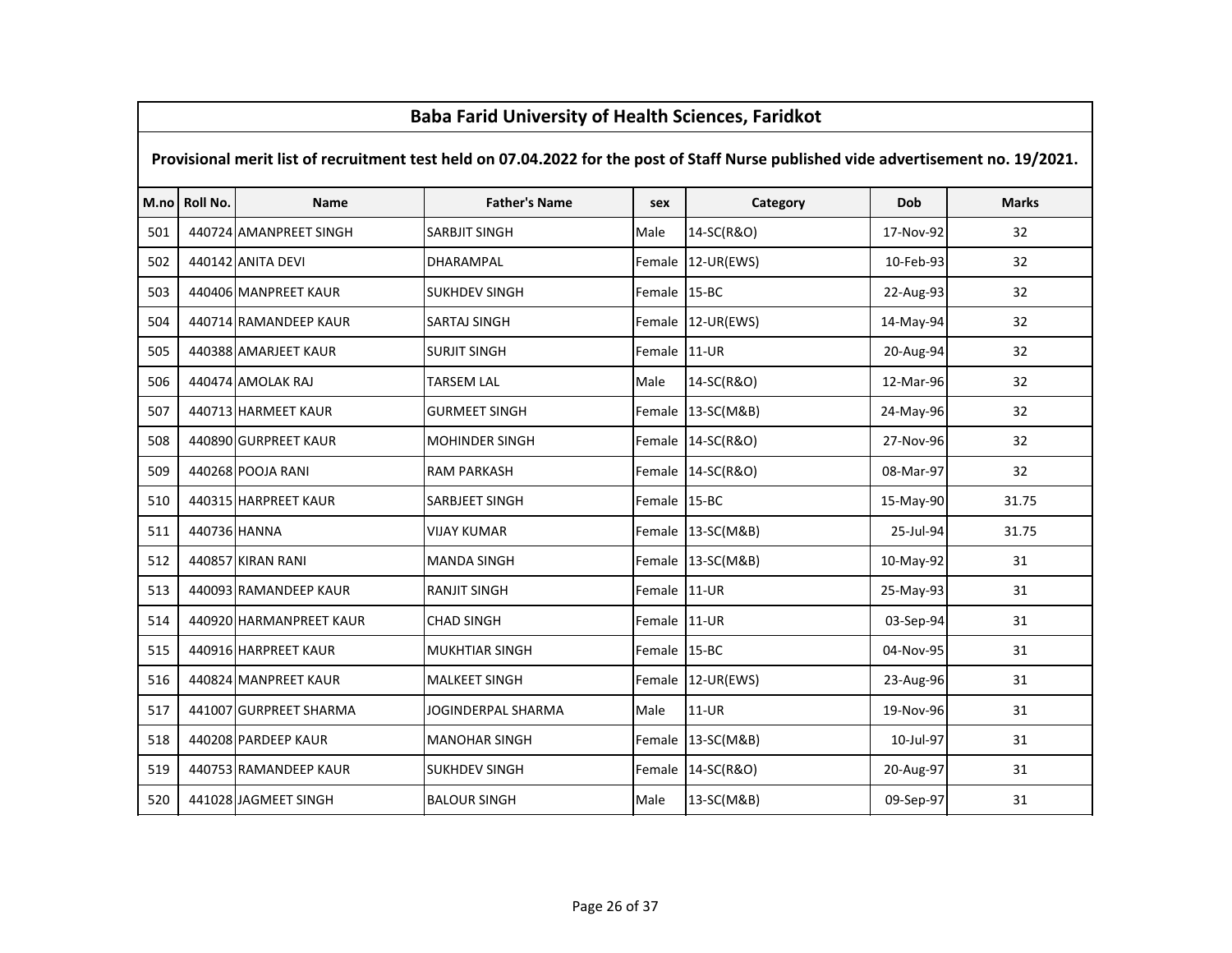### M.no Roll No. Name Father's Name sex Category Dob Marks Provisional merit list of recruitment test held on 07.04.2022 for the post of Staff Nurse published vide advertisement no. 19/2021.Baba Farid University of Health Sciences, Faridkot521 | 440510 KULWINDER KAUR | PRITAM SINGH | Female 13-SC(M&B) | 06-Nov-97 | 31 <sup>440091</sup> KULWINDER SINGH JAGSIR SINGH Male 15-BC 20-Dec-97 <sup>31</sup> <sup>440124</sup> RAJVIR KAUR DARSHAN SINGH Female 11-UR 19-May-90 30.5 <sup>440299</sup> AKVIR KAUR PAL SINGH Female 14-SC(R&O) 03-Dec-84 <sup>30</sup> <sup>440577</sup> PARMINDER KAUR GURDEV SINGH Female 12-UR(EWS) 20-Jun-86 <sup>30</sup> <sup>440573</sup> DALJIT KAUR JUGRAJ SINGH Female 15-BC 01-Oct-86 <sup>30</sup> <sup>440531</sup> SHIKHA KATHIA DHARAMPAL KATHIA Female 14-SC(R&O) 29-Nov-87 <sup>30</sup> <sup>440194</sup> RAJVEER KAUR MITHU SINGH Female 13-SC(M&B) 19-Mar-88 <sup>30</sup> <sup>440998</sup> KULDEEP KAUR TIRATH SINGH Female 13-SC(M&B) 25-Apr-89 <sup>30</sup> <sup>440768</sup> AMANDEEP KAUR GURTEJ SINGH Female 11-UR 08-Feb-92 <sup>30</sup> <sup>440083</sup> KANCHAN RANI HANS RAJ Female 14-SC(R&O) 19-Oct-92 <sup>30</sup>532 | 440718 HARPREET KAUR | PARAMJIT SINGH | Female 13-SC(M&B) | 01-Nov-92 | 30 <sup>440008</sup> KIRANPAL KAUR BHOLA SINGH Female 14-SC(R&O) 04-Apr-93 <sup>30</sup> <sup>440933</sup> RAJWANT KAUR DARSHAN SINGH Female 11-UR 25-Apr-93 <sup>30</sup> <sup>440611</sup> LOVEPREET HANS RAJ Female 15-BC 24-Jul-93 <sup>30</sup> <sup>440591</sup> KIRANJEET KAUR BUTTA SINGH Female 13-SC(M&B) 28-Jun-94 <sup>30</sup> <sup>440567</sup> RAJAN JAGDISH PRASAD Male 11-UR 09-Aug-94 <sup>30</sup> <sup>440468</sup> KAMALJEET KAUR NAJAR SINGH Female 15-BC 10-Jul-96 <sup>30</sup> <sup>440456</sup> MANPREET KAUR SIMAR LAL Female 13-SC(M&B) 27-May-97 <sup>30</sup>540 | 440309 | AMANPREET KAUR | GURMIT SINGH | Eemale | 14-SC(R&O) | 25-Sep-97 | 30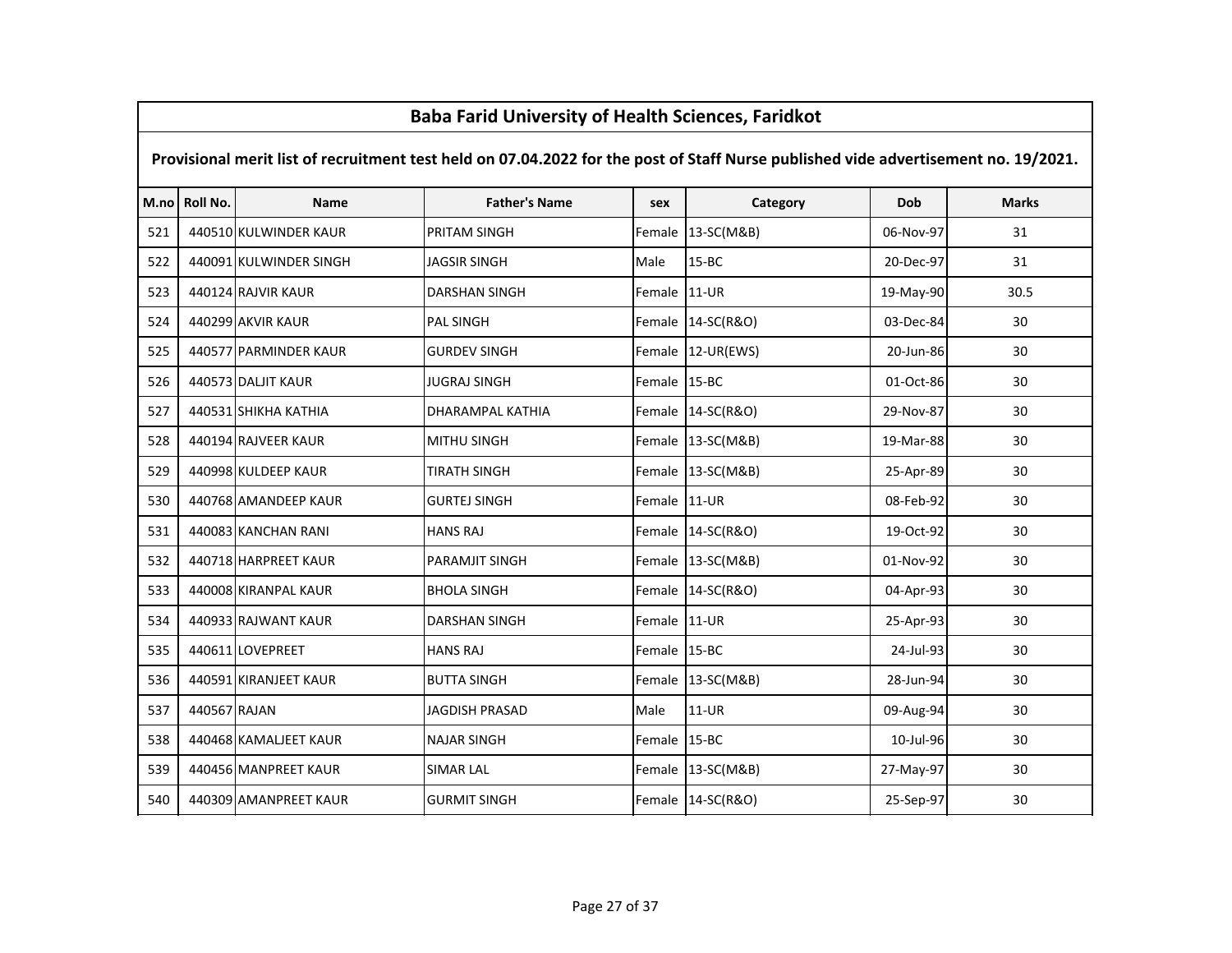### M.no Roll No. Name Father's Name sex Category Dob Marks Provisional merit list of recruitment test held on 07.04.2022 for the post of Staff Nurse published vide advertisement no. 19/2021.Baba Farid University of Health Sciences, Faridkot541 | 440954 SHWETA RATTU | RAMESH KUMAR | Female 14-SC(R&O) | 31-Jan-99 30 30 542 | 440057 MANPREET KAUR | SHIVJIT RAM | Female 14-SC(R&O) | 19-Jun-00 | 30 <sup>440902</sup> HARJEET KAUR BARAHAM DASS Female 14-SC(R&O) 30-Apr-86 29.75 <sup>440019</sup> KARAMJEET KAUR HIRA SINGH Female 14-SC(R&O) 08-Feb-94 29.75 <sup>440522</sup> PARMINDER KAUR SUKHA SINGH Female 11-UR 05-Apr-94 29.75 <sup>440135</sup> MANJOT KAUR BAHADUR SINGH Female 13-SC(M&B) 09-Jan-95 29.75 <sup>440275</sup> SATWANT KAUR RAJINDER SINGH Female 13-SC(M&B) 09-Aug-90 29.25 <sup>441003</sup> SUNITA RANI DALIP SINGH Female 14-SC(R&O) 18-May-86 <sup>29</sup> <sup>440545</sup> SHIMLA RANI SHERA RAM Female 11-UR 17-Sep-86 <sup>29</sup> <sup>440828</sup> SANDEEP KUMAR SURJREET RAM Male 14-SC(R&O) 10-Jan-87 <sup>29</sup> <sup>440519</sup> RAMANDEEP KAUR MEJOR SINGH Female 11-UR 01-Mar-87 <sup>29</sup> <sup>440899</sup> GAGANDEEP LACHHMAN DAS Female 15-BC 23-Aug-89 <sup>29</sup> <sup>440447</sup> REENA KAUR NIRMAL SINGH Female 13-SC(M&B) 07-Oct-89 <sup>29</sup>554 | 440233 | HARDEEP KAUR | CHHINDER SINGH | CHEINDER SINGH | Female 12-UR(EWS) | 16-Jan-90 | 29 <sup>440565</sup> AMANDEEP KAUR RANJEET SINGH Female 13-SC(M&B) 22-Mar-90 <sup>29</sup> <sup>440833</sup> GURPREET KAUR JAGJIT SINGH Female 11-UR 17-Sep-90 <sup>29</sup> <sup>440191</sup> CHARANJEET KAUR HANS RAJ Female 14-SC(R&O) 20-Oct-90 <sup>29</sup>558 | 440152 KANWALJEET KAUR | JASWANT SINGH | Female 13-SC(M&B) | 20-Feb-91 | 29 <sup>440092</sup> GUDIYA RAJBIR Female 14-SC(R&O) 06-May-91 <sup>29</sup><sup>440189</sup> VEERPAL KAUR HANS RAJ Female 11-UR 23-Oct-91 <sup>29</sup>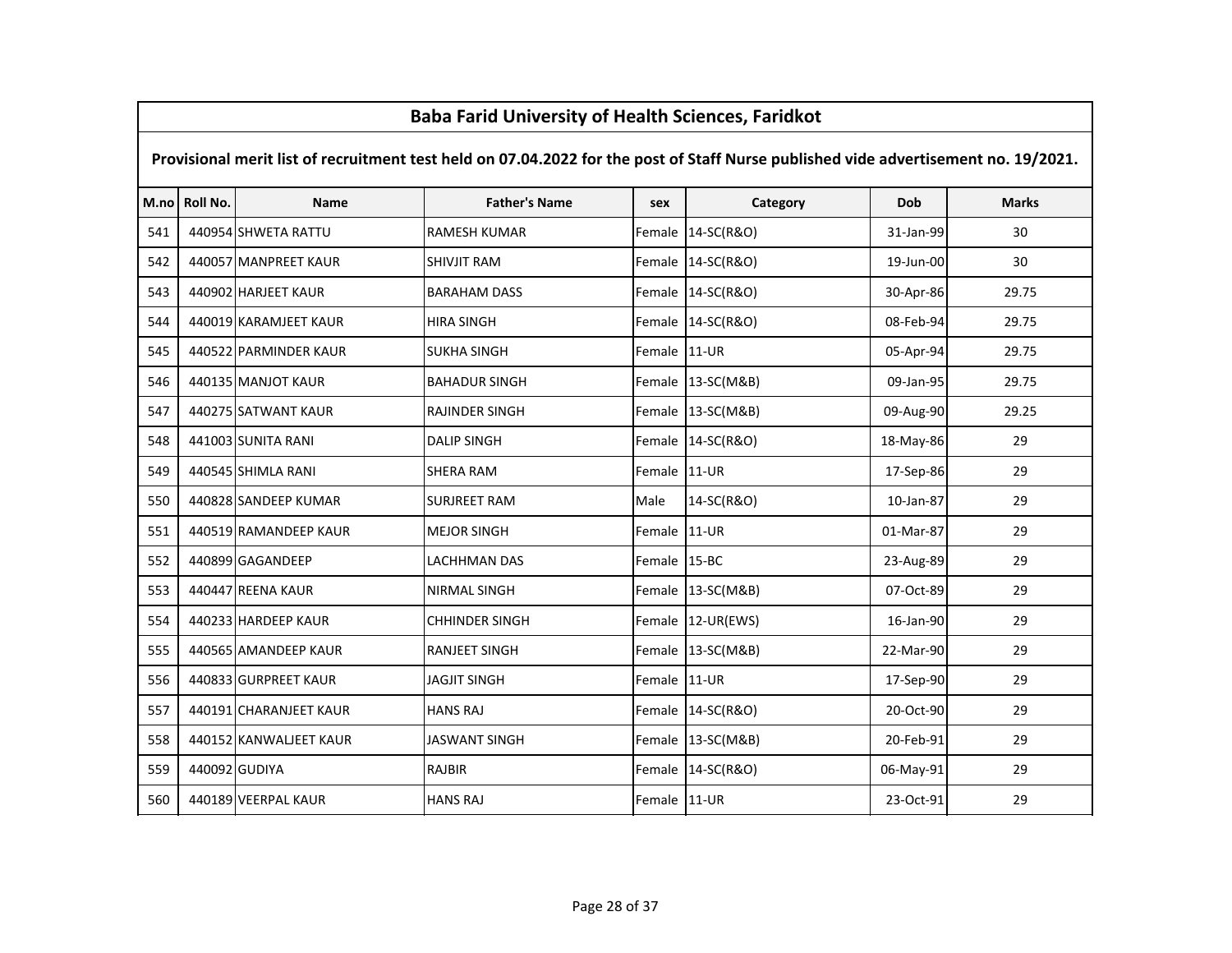# M.no Roll No. Name Father's Name sex Category Dob Marks Provisional merit list of recruitment test held on 07.04.2022 for the post of Staff Nurse published vide advertisement no. 19/2021. <sup>440225</sup> NEHA KUMARI GURCHARAN SINGH Female 14-SC(R&O) 05-Dec-92 <sup>29</sup> <sup>440428</sup> SANAM KUMAR RAJ KUMAR Male 12-UR(EWS) 10-Dec-92 <sup>29</sup> <sup>440729</sup> VEERPAL KAUR AMARJIT SINGH Female 13-SC(M&B) 31-Jan-94 <sup>29</sup> <sup>440803</sup> SANDEEP KAUR KULDEEP SINGH Female 15-BC 27-Aug-94 <sup>29</sup> <sup>440220</sup> NAVDEEP KAUR NAIB SINGH Female 13-SC(M&B) 30-Sep-95 <sup>29</sup> <sup>440118</sup> HARDEEP KUAR RAJINDER SINGH Female 11-UR 23-Apr-96 <sup>29</sup>567 | 440503 | AMRITRAJ KAUR | ZORAWAR SINGH | Eemale | 14-SC(R&O) | 22-Nov-96 | 29 <sup>440995</sup> MANPREET KAUR AJMER SINGH Female 14-SC(R&O) 19-Sep-97 <sup>29</sup>569 440871 SUKHWINDER SINGH KULDEEP SINGH Male 12-UR(EWS) 14-Nov-97 29 <sup>440827</sup> HARJOT KAUR HARDEV SINGH Female 11-UR 05-Aug-98 <sup>29</sup> <sup>440434</sup> MAKHAN SINGH MOHINDER SINGH Male 13-SC(M&B) 20-Mar-81 28.75 <sup>440633</sup> RAMANDEEP SHARMA RAJ KUMAR Female 12-UR(EWS) 30-Apr-88 28.75 <sup>440259</sup> RAJWINDER KAUR SATNAM SINGH Female 11-UR 28-Mar-89 28.75 <sup>440667</sup> SONIA KAUR SUKHDEV SINGH Female 14-SC(R&O) 01-Sep-99 28.75 <sup>440033</sup> RITU RAJ KAUR JORAWAR SINGH Female 14-SC(R&O) 08-Apr-93 28.5576 | 440224 RAJBINDER KAUR | KALA SINGH | KALA SINGH | Female 15-BC | 12-Oct-80 | 12-Oct-80 | 28 577 | 440599 JASPAL SINGH | JARNAIL SINGH | Male | 14-SC(R&O) | 11-Mar-84 | 28 <sup>440457</sup> HARDIP SINGH BALWINDER SINGH Male 12-UR(EWS) 27-Sep-85 <sup>28</sup>579 | 440741 GURMEET KAUR GURBACHAN SINGH Female 13-SC(M&B) 27-May-86 28 <sup>440765</sup> RESHMA RANI MAJOR SINGH Female 14-SC(R&O) 08-Jul-86 <sup>28</sup>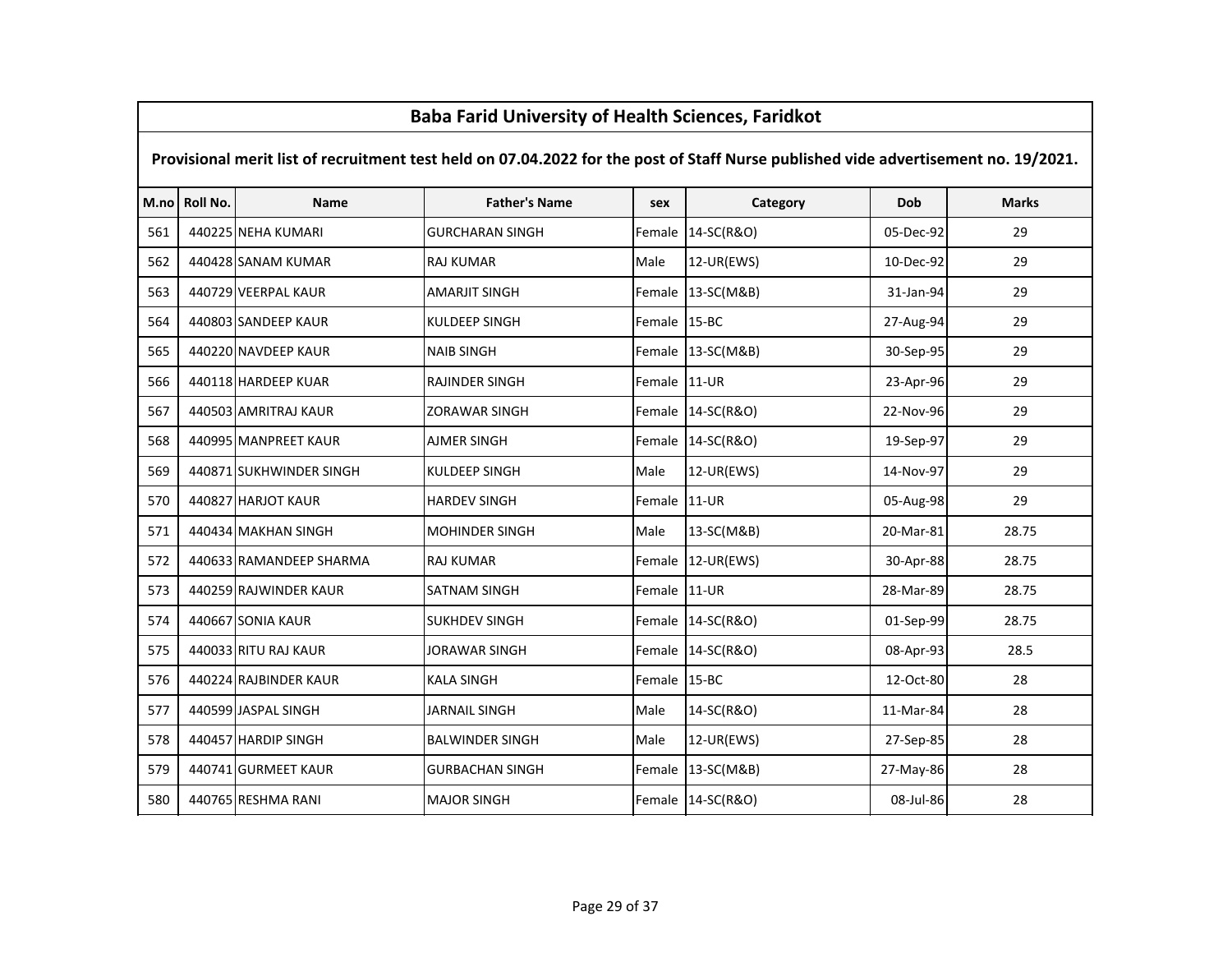|     | Dava Fariu Offiversity of Health Sciences, Fariunot                                                                                 |                        |                        |        |            |           |              |  |  |  |  |
|-----|-------------------------------------------------------------------------------------------------------------------------------------|------------------------|------------------------|--------|------------|-----------|--------------|--|--|--|--|
|     | Provisional merit list of recruitment test held on 07.04.2022 for the post of Staff Nurse published vide advertisement no. 19/2021. |                        |                        |        |            |           |              |  |  |  |  |
|     | M.no Roll No.                                                                                                                       | <b>Name</b>            | <b>Father's Name</b>   | sex    | Category   | Dob       | <b>Marks</b> |  |  |  |  |
| 581 |                                                                                                                                     | 440895 PARWINDER KAUR  | <b>KULDIP SINGH</b>    | Female | $11-UR$    | 15-Aug-88 | 28           |  |  |  |  |
| 582 |                                                                                                                                     | 440185 MANPREET KAUR   | <b>PARKASH SINGH</b>   | Female | $11-UR$    | 04-May-90 | 28           |  |  |  |  |
| 583 |                                                                                                                                     | 440537 KULDEEP SINGH   | LUXMI NARYAN           | Male   | $15 - BC$  | 10-Jun-90 | 28           |  |  |  |  |
| 584 |                                                                                                                                     | 440979 GURMEET SINGH   | <b>GURCHARAN SINGH</b> | Male   | 14-SC(R&O) | 03-Jan-91 | 28           |  |  |  |  |
| 585 |                                                                                                                                     | 440308 JAGDEV SINGH    | <b>MANDER SINGH</b>    | Male   | 13-SC(M&B) | 02-Mar-91 | 28           |  |  |  |  |
| 586 |                                                                                                                                     | 440974 HAPPU KAUR      | <b>VIJAY KUMAR</b>     | Female | 13-SC(M&B) | 10-Jan-92 | 28           |  |  |  |  |
| 587 |                                                                                                                                     | 440427 RAJINDER KAUR   | <b>JASWANT SINGH</b>   | Female | 13-SC(M&B) | 24-Mar-93 | 28           |  |  |  |  |
| 588 |                                                                                                                                     | 440405 GURWINDER SINGH | <b>JEET SINGH</b>      | Male   | 14-SC(R&O) | 07-Apr-93 | 28           |  |  |  |  |
| 589 | 440385 NIKHIL                                                                                                                       |                        | <b>PARDEEP KUMAR</b>   | Male   | 12-UR(EWS) | 17-Oct-93 | 28           |  |  |  |  |
| 590 |                                                                                                                                     | 440460 DEEPAK SONI     | <b>DEVI DAYAL SONI</b> | Male   | $15 - BC$  | 04-Mar-95 | 28           |  |  |  |  |
| 591 |                                                                                                                                     | 440439 UPASNA          | YUSAF MASIH            | Female | $15 - BC$  | 08-Nov-95 | 28           |  |  |  |  |
| 592 |                                                                                                                                     | 440919 KULJEET SINGH   | <b>GURMEJ SINGH</b>    | Male   | $11-UR$    | 07-May-96 | 28           |  |  |  |  |
| 593 |                                                                                                                                     | 440926 KARAMJIT KAUR   | JAGROOP SINGH          | Female | $11-UR$    | 23-Feb-97 | 28           |  |  |  |  |
| 594 |                                                                                                                                     | 440987 JASPREET KAUR   | <b>JORA SINGH</b>      | Female | 14-SC(R&O) | 04-Apr-97 | 28           |  |  |  |  |
| 595 |                                                                                                                                     | 440387 JASPAL KAUR     | JOGINDER SINGH         | Female | 14-SC(R&O) | 12-Aug-97 | 28           |  |  |  |  |
| 596 | 440228 ANJU                                                                                                                         |                        | <b>BIKRAM SINGH</b>    | Female | 13-SC(M&B) | 18-Dec-97 | 28           |  |  |  |  |
| 597 |                                                                                                                                     | 440144 SONU KUMAR      | <b>VIPAN KUMAR</b>     | Male   | 14-SC(R&O) | 30-Aug-98 | 28           |  |  |  |  |
| 598 |                                                                                                                                     | 440928 VIVEK KUMAR     | <b>SOHAN LAL</b>       | Male   | 13-SC(M&B) | 13-Jun-99 | 28           |  |  |  |  |
| 599 |                                                                                                                                     | 440991 KARANDEEP KAUR  | <b>JOGA SINGH</b>      | Female | 14-SC(R&O) | 17-Jun-00 | 28           |  |  |  |  |
| 600 |                                                                                                                                     | 440786 ROHIT KUMAR     | PREM CHAND             | Male   | $15 - BC$  | 09-Oct-00 | 28           |  |  |  |  |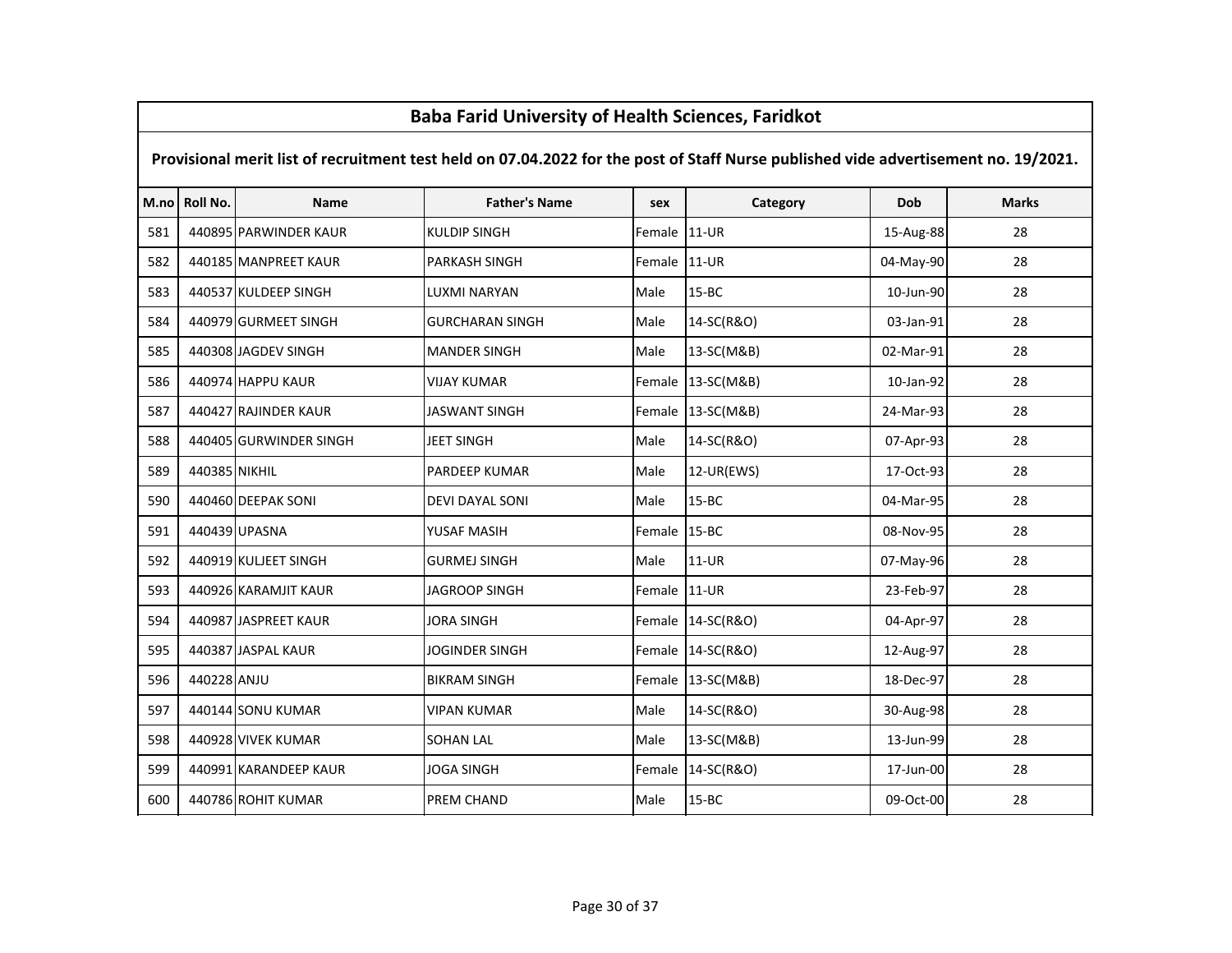# M.no Roll No. Name Father's Name sex Category Dob Marks Provisional merit list of recruitment test held on 07.04.2022 for the post of Staff Nurse published vide advertisement no. 19/2021. <sup>440196</sup> KANWALJEET KAUR KASHMIR SINGH Female 13-SC(M&B) 10-Mar-87 27.75 <sup>440613</sup> MANDEEP SINGH BHIM SINGH Male 14-SC(R&O) 28-Nov-98 27.75 <sup>440547</sup> SATGUR SINGH NAJJAR SINGH Male 11-UR 07-Jun-88 <sup>27</sup>604 | 440917 PARDEEP KAUR | BALJIT SINGH | REMALIE | 13-SC(M&B) | 19-Jun-89 | 19-Jun-89 | 27 <sup>440502</sup> KAMAL GREWAL GURDEEP SINGH GREWAL Male 12-UR(EWS) 16-Jan-91 <sup>27</sup> <sup>440051</sup> KAMALJEET KAUR DHOLA SINGH Female 13-SC(M&B) 05-Dec-91 <sup>27</sup>607 | 440709 AMANDEEP KAUR | GURBINDER SINGH | Female 11-UR | 11-Apr-94 | 11-Apr-94 | 27 <sup>440972</sup> KANCHAN PRABHA RATTAN CHAND Female 14-SC(R&O) 23-Nov-95 <sup>27</sup> <sup>440020</sup> RAVNEET KAUR JAGTAR SINGH Female 14-SC(R&O) 22-Oct-96 <sup>27</sup> <sup>440947</sup> BIRPAL KAUR SUKHDEV SINGH Female 12-UR(EWS) 16-Mar-97 <sup>27</sup> <sup>440735</sup> DALJEET KAUR TARSEM SINGH Female 14-SC(R&O) 28-Jun-97 <sup>27</sup> <sup>440399</sup> PAYAL RAJINDER KUMAR Female 11-UR 22-Sep-97 <sup>27</sup> <sup>440562</sup> NAVDEEP KAUR KULWANT SINGH Female 13-SC(M&B) 01-Jun-98 <sup>27</sup> <sup>440639</sup> KAMINI RANI RAM LAL Female 15-BC 28-Jan-99 <sup>27</sup> <sup>440504</sup> HARJINDER KAUR BALIHAR SINGH Female 15-BC 07-Jun-99 <sup>27</sup> <sup>440727</sup> KHUSHBOO MOHINDER PAL Female 11-UR 11-Mar-00 <sup>27</sup> <sup>440205</sup> KAWALJEET SUCHA MASIH Female 11-UR 10-Oct-90 26.75 <sup>440738</sup> USHA RANI BALBIR SINGH Female 13-SC(M&B) 16-Apr-91 26.75 <sup>440397</sup> VIKAS MUKESH SANGAWAN Male 11-UR 30-Nov-98 26.75<sup>440538</sup> SUKHPREET KAUR JAGDEV SINGH Female 13-SC(M&B) 15-Jul-94 26.5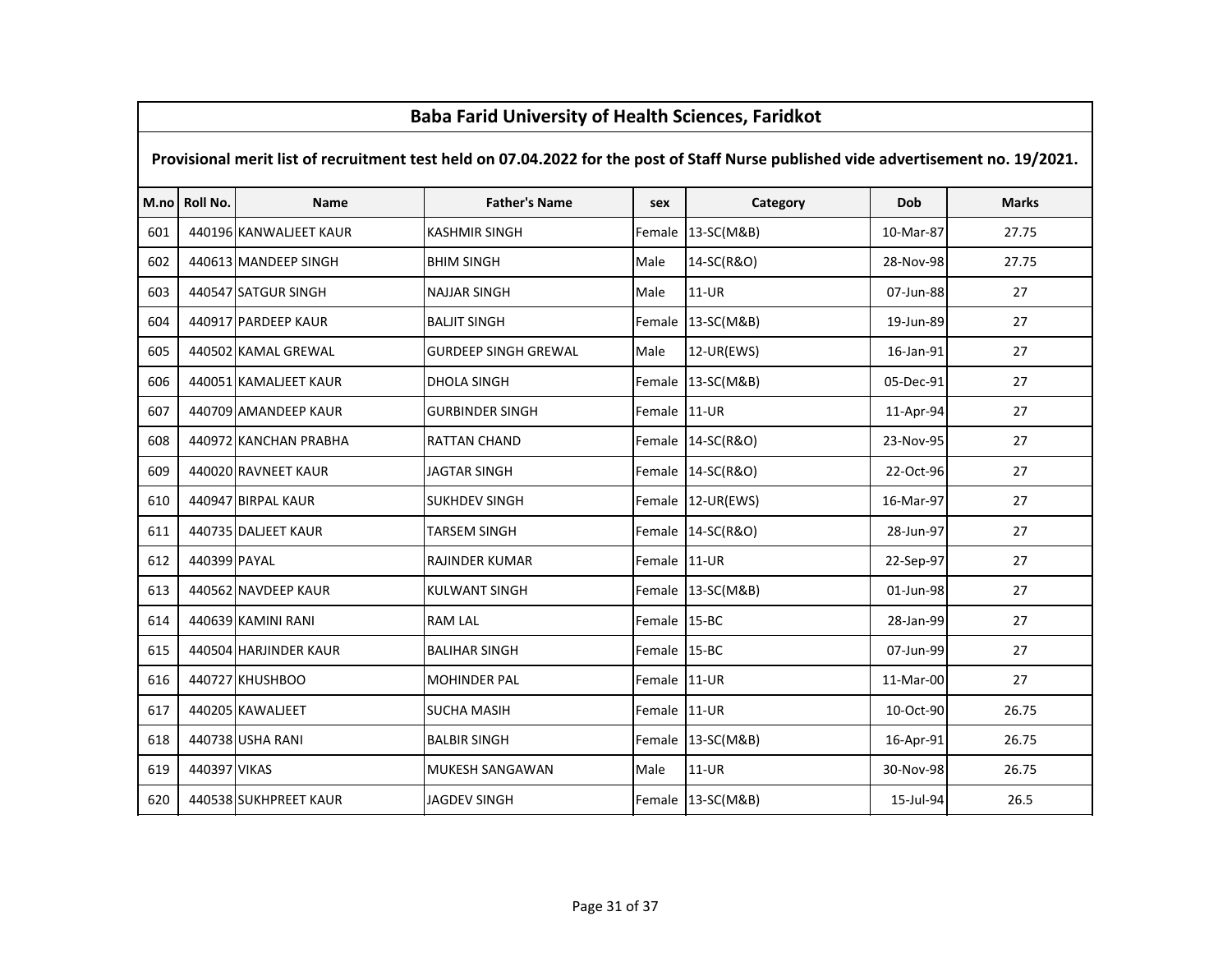|     | <u>Baba Fariu Olliversity of Health Sciences, Fariukot</u>                                                                          |                      |                        |              |                   |           |              |  |  |  |  |
|-----|-------------------------------------------------------------------------------------------------------------------------------------|----------------------|------------------------|--------------|-------------------|-----------|--------------|--|--|--|--|
|     | Provisional merit list of recruitment test held on 07.04.2022 for the post of Staff Nurse published vide advertisement no. 19/2021. |                      |                        |              |                   |           |              |  |  |  |  |
|     | M.no Roll No.                                                                                                                       | <b>Name</b>          | <b>Father's Name</b>   | sex          | Category          | Dob       | <b>Marks</b> |  |  |  |  |
| 621 |                                                                                                                                     | 440493 AMANDEEP KAUR | <b>JARNAIL SINGH</b>   | Female       | 14-SC(R&O)        | 30-Apr-96 | 26.5         |  |  |  |  |
| 622 |                                                                                                                                     | 440060 DALJIT KAUR   | <b>BALWINDER SINGH</b> |              | Female 13-SC(M&B) | 15-Jul-89 | 26.25        |  |  |  |  |
| 623 |                                                                                                                                     | 440593 SAPNA DEVI    | <b>MANI RAM</b>        | Female 15-BC |                   | 25-Oct-84 | 26           |  |  |  |  |
| 624 |                                                                                                                                     | 440716 JAGJIT SINGH  | <b>VIR SINGH</b>       | Male         | 13-SC(M&B)        | 02-Jul-86 | 26           |  |  |  |  |
| 625 |                                                                                                                                     | 440138 KULDEEP KAUR  | <b>SUBA SINGH</b>      | Female       | 11-UR             | 01-Feb-87 | 26           |  |  |  |  |
| 626 |                                                                                                                                     | 440747 JAGMIT KAUR   | SOAN SINGH             | Female 11-UR |                   | 13-Apr-87 | 26           |  |  |  |  |
| 627 |                                                                                                                                     | 440478 SUNIL MASIH   | SADIQ MASIH            | Male         | $15 - BC$         | 07-Feb-88 | 26           |  |  |  |  |
| 628 |                                                                                                                                     | 440115 MANPREET KAUR | <b>BHAJAN SINGH</b>    | Female       | 11-UR             | 10-Mar-89 | 26           |  |  |  |  |
| 629 |                                                                                                                                     | 440949 GURDEEP KAUR  | <b>DARSHAN SINGH</b>   | Female       | $11-UR$           | 12-Oct-90 | 26           |  |  |  |  |
| 630 |                                                                                                                                     | 440944 BINDIA RANI   | <b>PURAN CHAND</b>     | Female 15-BC |                   | 18-Jan-92 | 26           |  |  |  |  |
| 631 |                                                                                                                                     | 440507 SUKHJIT KAUR  | <b>VIR SINGH</b>       | Female 15-BC |                   | 02-Mar-92 | 26           |  |  |  |  |
| 632 |                                                                                                                                     | 440274 AMANJOT KAUR  | <b>GURTEJ SINGH</b>    | Female 11-UR |                   | 10-Oct-93 | 26           |  |  |  |  |
| 633 |                                                                                                                                     | 440610 SUNNY DEOL    | <b>JAGGA SINGH</b>     | Male         | 13-SC(M&B)        | 05-May-94 | 26           |  |  |  |  |
| 634 |                                                                                                                                     | 440458 SUKHJEET KAUR | <b>KAUR SINGH</b>      | Female       | 13-SC(M&B)        | 08-Jul-94 | 26           |  |  |  |  |
| 635 |                                                                                                                                     | 440487 VISHALI       | <b>SHADI LAL</b>       | Female       | 11-UR             | 28-Jul-94 | 26           |  |  |  |  |
| 636 | 440551 ANJALI                                                                                                                       |                      | <b>ANIL KUMAR</b>      | Female 11-UR |                   | 22-Apr-95 | 26           |  |  |  |  |
| 637 |                                                                                                                                     | 440996 RAJINDER KAUR | <b>RANJIT SINGH</b>    |              | Female 13-SC(M&B) | 01-Jan-96 | 26           |  |  |  |  |
| 638 |                                                                                                                                     | 440016 SUMANJOT KAUR | <b>MANN SINGH</b>      |              | Female 14-SC(R&O) | 12-Dec-96 | 26           |  |  |  |  |
| 639 |                                                                                                                                     | 440015 BHEEM SAIN    | <b>HET RAM</b>         | Male         | $15 - BC$         | 25-Sep-97 | 26           |  |  |  |  |
| 640 |                                                                                                                                     | 440778 SUKHVIR KAUR  | <b>NIKKA SINGH</b>     | Female 11-UR |                   | 02-Oct-97 | 26           |  |  |  |  |

 $\mathsf{r}$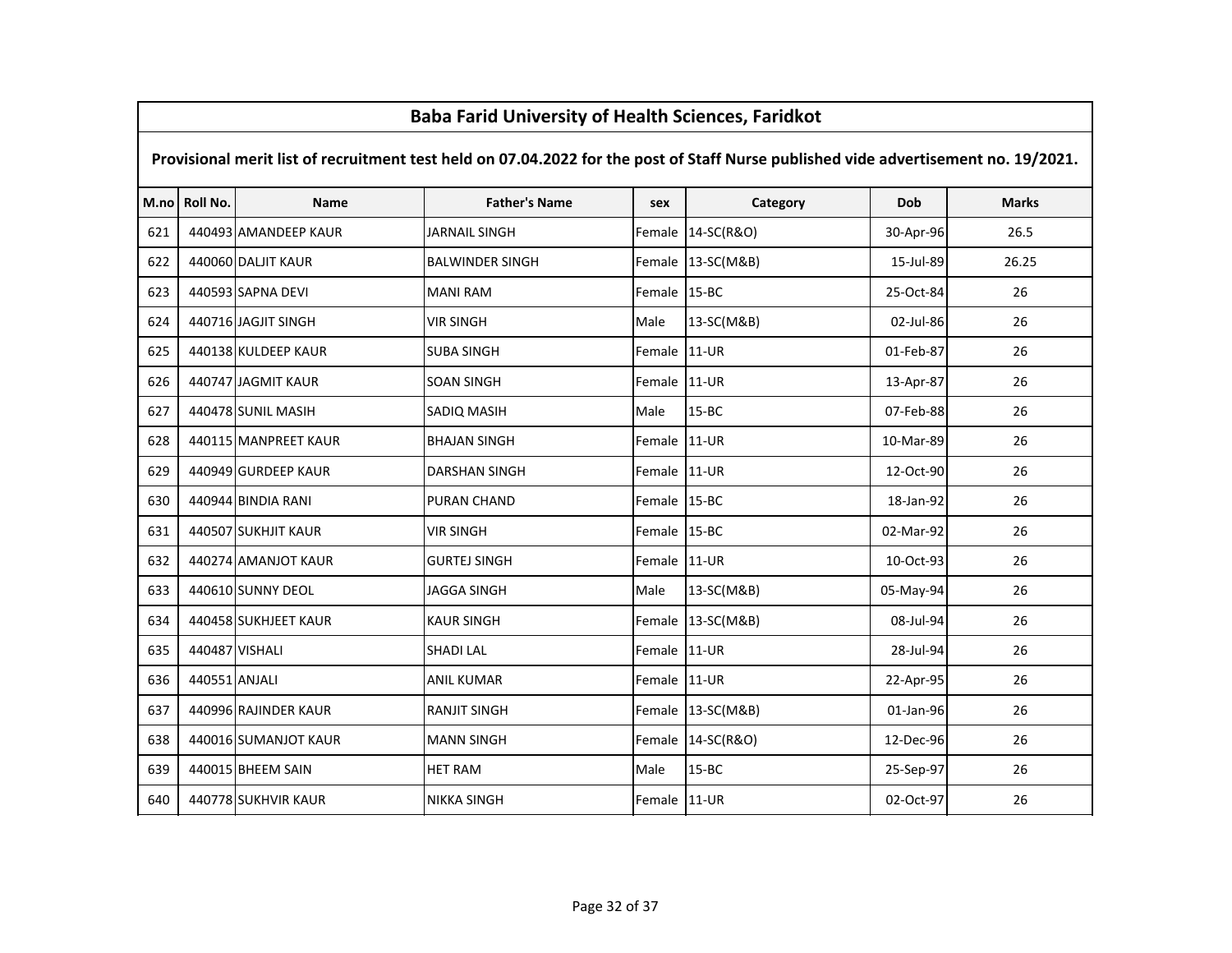# M.no Roll No. Name Father's Name sex Category Dob Marks Provisional merit list of recruitment test held on 07.04.2022 for the post of Staff Nurse published vide advertisement no. 19/2021.<sup>641</sup> <sup>440044</sup> AMRIT KAUR AVTAR SINGH Female 15-BC 09-Dec-97 <sup>26</sup>642 | 440345 BALJINDER KAUR | JASKARAN SINGH | Female 13-SC(M&B) | 04-Mar-98 | 04-Mar-98 26 643 | 440311 SUKHPREET KAUR | JOGINDER SINGH | Female 11-UR | 15-Aug-98 | 15-Aug-98 | 26 <sup>644</sup> <sup>440290</sup> ARSHDEEP KAUR GURMEET SINGH Female 15-BC 13-Oct-91 25.75<sup>645</sup> <sup>440999</sup> NAVJOT JYOTI KEWAL SINGH Female 13-SC(M&B) 25-Sep-97 25.25<sup>646</sup> <sup>440901</sup> GURPREET SINGH KASHMIR SINGH Male 14-SC(R&O) 28-Nov-87 <sup>25</sup><sup>647</sup> <sup>440922</sup> AMANDEEP KAUR JAGIRI RAM Female 14-SC(R&O) 17-Sep-89 <sup>25</sup><sup>648</sup> <sup>440223</sup> AMARJEET KAUR MAHINDER SINGH Female 14-SC(R&O) 05-Jan-90 <sup>25</sup><sup>649</sup> <sup>440266</sup> RANJEET KAUR SWARAN SINGH Female 15-BC 20-Feb-90 <sup>25</sup><sup>650</sup> <sup>440411</sup> GURPREET KAUR MARCHAND SINGH Female 14-SC(R&O) 18-Feb-93 <sup>25</sup>651 | 440986 MANINDER JOT KAUR | NARINDER SINGH | Pemale 11-UR | 27-Feb-93 | 25 652 | 440720 AMANDEEP KAUR | SURINDER SINGH | Female 20-Freedom Fighter | 07-Jul-93 | 25 <sup>653</sup> <sup>440644</sup> HAPPY KUMAR BUDH RAM Male 14-SC(R&O) 05-May-95 <sup>25</sup>654 | 440775 PRABHJOT KAUR | SHAMSHER SINGH | SHAMSHER SINGH | 21-UR | 26-Aug-95 | 25 <sup>655</sup> <sup>440113</sup> SUKHPAL SINGH BALWINDER SINGH Male 14-SC(R&O) 30-Aug-96 <sup>25</sup><sup>656</sup> <sup>440662</sup> PREET KAUR VIJAY SINGH Female 13-SC(M&B) 04-Apr-98 <sup>25</sup>657 | 440199 SANDEEP KAUR | GURBAX SINGH | Female 13-SC(M&B) | 10-Apr-98 | 25 <sup>658</sup> <sup>440143</sup> KAMAL SAIN KRISHAN KUMAR Male 15-BC 27-May-98 <sup>25</sup><sup>659</sup> <sup>440200</sup> KAMALJEET KAUR GURCHARAN SINGH Female 13-SC(M&B) 09-Apr-93 24.75<sup>660</sup> <sup>440578</sup> AMANDEEP KAUR PAUL SINGH Female 11-UR 12-Feb-95 24.75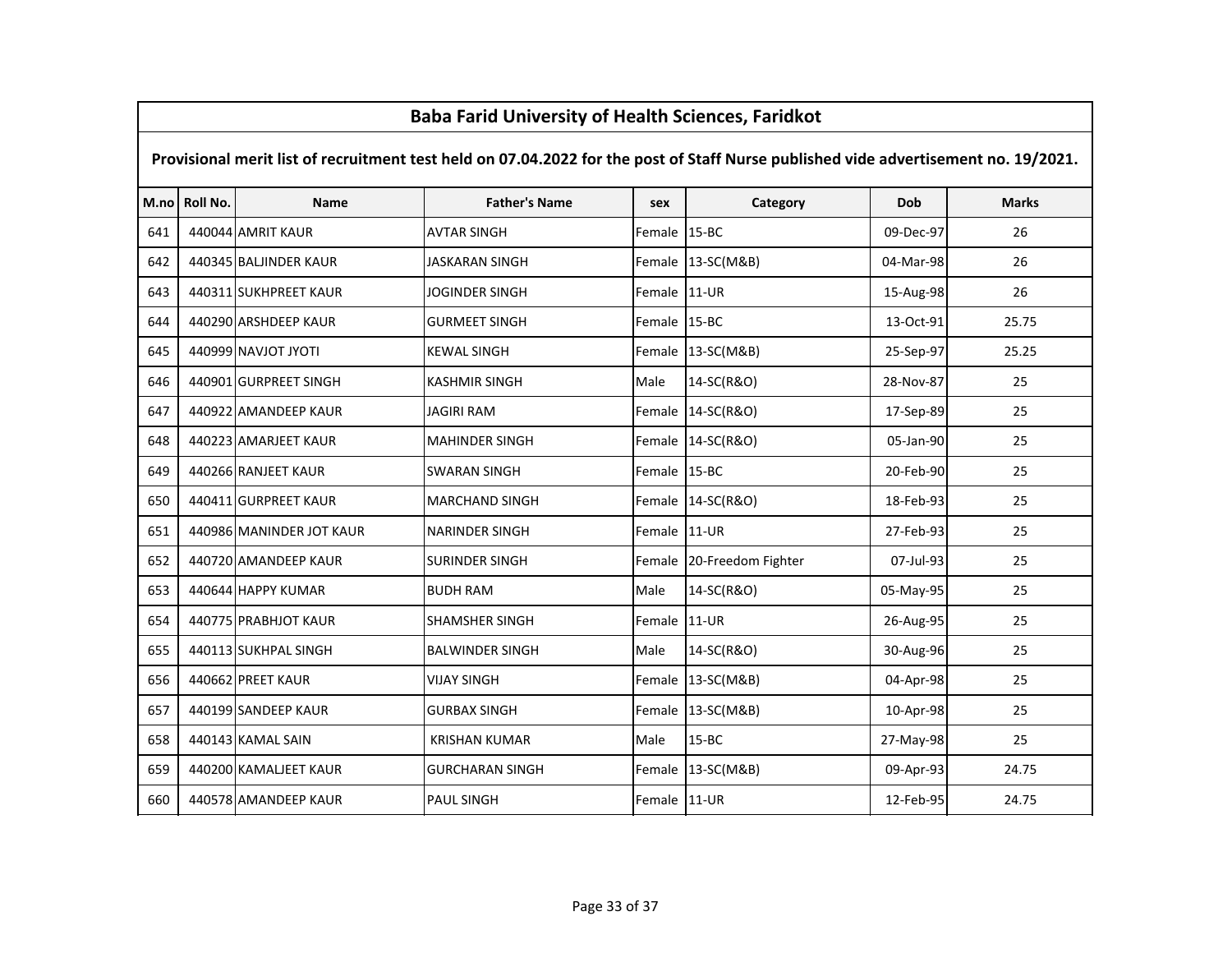|     | Dava Fariu Offiversity Of Health Sciences, Fariunot                                                                                 |                        |                        |              |                   |           |              |  |  |  |  |
|-----|-------------------------------------------------------------------------------------------------------------------------------------|------------------------|------------------------|--------------|-------------------|-----------|--------------|--|--|--|--|
|     | Provisional merit list of recruitment test held on 07.04.2022 for the post of Staff Nurse published vide advertisement no. 19/2021. |                        |                        |              |                   |           |              |  |  |  |  |
|     | M.no Roll No.                                                                                                                       | <b>Name</b>            | <b>Father's Name</b>   | sex          | Category          | Dob       | <b>Marks</b> |  |  |  |  |
| 661 | 440359 REKHA                                                                                                                        |                        | <b>MOHAN LAL</b>       | Female       | 14-SC(R&O)        | 10-Sep-95 | 24.25        |  |  |  |  |
| 662 | 440500 SUMAN                                                                                                                        |                        | <b>HARI SINGH</b>      | Female       | $11-UR$           | 09-Jun-85 | 24           |  |  |  |  |
| 663 |                                                                                                                                     | 440769 SUKHVIR KAUR    | <b>SATWANT SINGH</b>   | Female 11-UR |                   | 06-Jun-89 | 24           |  |  |  |  |
| 664 |                                                                                                                                     | 440646 SUMAN MEGHWAL   | <b>SAHAB RAM</b>       |              | Female 14-SC(R&O) | 02-Feb-90 | 24           |  |  |  |  |
| 665 |                                                                                                                                     | 440061 GURPINDER KAUR  | <b>GAJJAN SINGH</b>    | Female 11-UR |                   | 15-Feb-90 | 24           |  |  |  |  |
| 666 |                                                                                                                                     | 440288 MANPREET KAUR   | <b>MANDER SINGH</b>    |              | Female 13-SC(M&B) | 02-May-90 | 24           |  |  |  |  |
| 667 |                                                                                                                                     | 440005 RAJ RANI        | <b>CHIMAN SINGH</b>    | Female       | 14-SC(R&O)        | 30-Mar-91 | 24           |  |  |  |  |
| 668 |                                                                                                                                     | 440694 KIRANJEET KAUR  | <b>HARNAM SINGH</b>    | Female       | 13-SC(M&B)        | 20-Aug-91 | 24           |  |  |  |  |
| 669 |                                                                                                                                     | 440661 ALKA RANI       | <b>PREM SAGAR</b>      | Female       | 14-SC(R&O)        | 29-Oct-92 | 24           |  |  |  |  |
| 670 |                                                                                                                                     | 441035 RINA RANI       | <b>BIKAR SINGH</b>     | Female       | 13-SC(M&B)        | 25-Jan-93 | 24           |  |  |  |  |
| 671 |                                                                                                                                     | 440376 DAVINDER SINGH  | <b>SUBA SINGH</b>      | Male         | 11-UR             | 05-Feb-94 | 24           |  |  |  |  |
| 672 |                                                                                                                                     | 440561 JAGROOP KAUR    | <b>GURSHARAN SINGH</b> | Female       | $15 - BC$         | 08-Oct-96 | 24           |  |  |  |  |
| 673 | 440953 ADITI                                                                                                                        |                        | SANJEEV                | Female       | 11-UR             | 14-Oct-96 | 24           |  |  |  |  |
| 674 |                                                                                                                                     | 440764 VEERPAL KAUR    | <b>BIKKER SINGH</b>    | Female       | $12$ -UR(EWS)     | 25-Dec-87 | 23           |  |  |  |  |
| 675 |                                                                                                                                     | 440580 JASWINDER KAUR  | <b>MANPREET SINGH</b>  | Female       | $11-UR$           | 09-Aug-92 | 23           |  |  |  |  |
| 676 |                                                                                                                                     | 440794 LOVEPREET KAUR  | <b>MAJOR SINGH</b>     | Female       | 13-SC(M&B)        | 27-Aug-93 | 23           |  |  |  |  |
| 677 |                                                                                                                                     | 440055 SHIVENDER KUMAR | <b>DALEEP CHAND</b>    | Male         | $11-UR$           | 04-Mar-95 | 23           |  |  |  |  |
| 678 |                                                                                                                                     | 440652 PARVEEN KAUR    | <b>GURTEJ SINGH</b>    | Female       | 11-UR             | 02-Apr-96 | 23           |  |  |  |  |
| 679 |                                                                                                                                     | 440146 RAMANDEEP KAUR  | <b>JASWANT SINGH</b>   |              | Female 13-SC(M&B) | 20-Sep-98 | 23           |  |  |  |  |
| 680 |                                                                                                                                     | 440247 AMANJOT SINGH   | TARSEM SINGH           | Male         | 13-SC(M&B)        | 06-Oct-98 | 23           |  |  |  |  |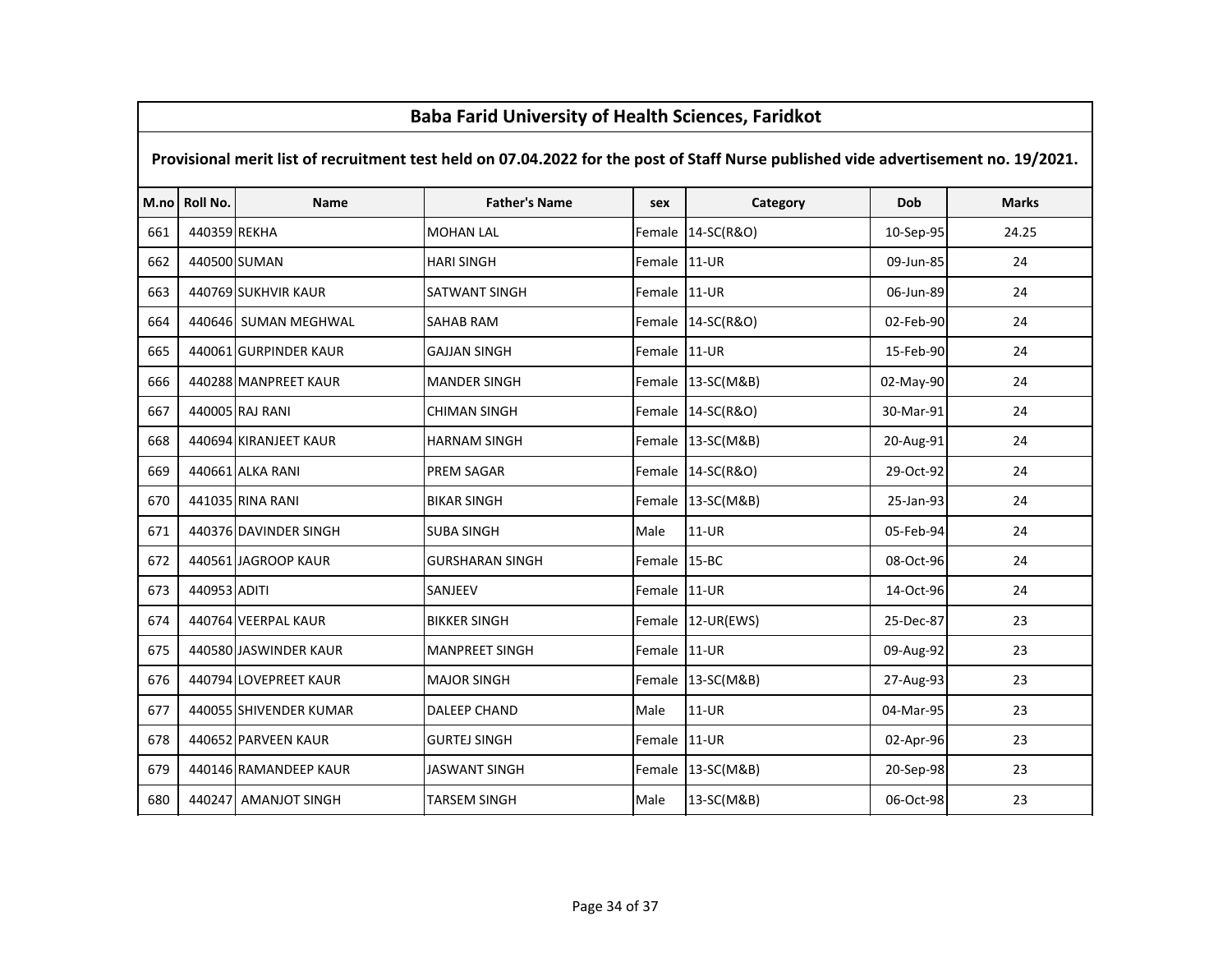# M.no Roll No. Name Father's Name sex Category Dob Marks Provisional merit list of recruitment test held on 07.04.2022 for the post of Staff Nurse published vide advertisement no. 19/2021. <sup>440410</sup> SANDEEP SINGH GURJEET SINGH Male 14-SC(R&O) 26-Dec-91 22.75 <sup>440075</sup> KARAMJIT KAUR BALWANT SINGH Female 11-UR 10-Jun-87 <sup>22</sup> <sup>440394</sup> SONIKA SURINDER PAL SINGH Female 11-UR 05-Jul-87 <sup>22</sup> <sup>440286</sup> NEETU MUKHTAR SINGH Female 13-SC(M&B) 01-Jan-89 <sup>22</sup> <sup>440258</sup> SHARNPREET KAUR PARMJIT SINGH Female 13-SC(M&B) 25-Jan-93 <sup>22</sup> <sup>440158</sup> RASHI RAM KUMAR Female 13-SC(M&B) 26-Apr-93 <sup>22</sup> <sup>440013</sup> KIRAN BALA SUBHASH CHANDER Female 14-SC(R&O) 19-Oct-93 <sup>22</sup> <sup>440329</sup> KARANVEER SINGH RANJIT SINGH Male 14-SC(R&O) 22-Nov-97 <sup>22</sup> <sup>440555</sup> PRIYA KIKAR SINGH Female 13-SC(M&B) 12-Jan-98 <sup>22</sup> <sup>440800</sup> SANDEEP KAUR GURNAM SINGH Female 13-SC(M&B) 23-Feb-92 21.75 <sup>440622</sup> SONU KUMARI VIJAY KUMAR Female 15-BC 28-Aug-94 21.5692 | 440380 BHINDER KAUR | GURDEV SINGH | Female 13-SC(M&B) | 15-Dec-82 | 21 693 | 440301 RAMANDEEP KAUR SUKHWINDER SINGH Female 13-SC(M&B) | 25-Jan-91 21 <sup>440322</sup> SUKHVEER KAUR AMARJEET SINGH Female 11-UR 25-May-92 <sup>21</sup> <sup>440623</sup> HARDEEP KAUR SUKHMANDER SINGH Female 11-UR 01-Jul-92 <sup>21</sup> <sup>440151</sup> HARWINDER KAUR KALA SINGH Female 14-SC(R&O) 24-Mar-94 <sup>21</sup> <sup>440404</sup> DIKSHA RANI PAWAN KUMAR Female 12-UR(EWS) 02-Nov-98 <sup>21</sup> <sup>440076</sup> NAINA RANI RAJ KUMAR Female 15-BC 13-Jan-99 <sup>21</sup>699 | 440170 MANJOT KAUR | HARBHAJAN SINGH | Female 11-UR | 09-Nov-99 21 <sup>440310</sup> RAGHAV VERJESH KHANNA Male 11-UR 07-Feb-00 <sup>21</sup>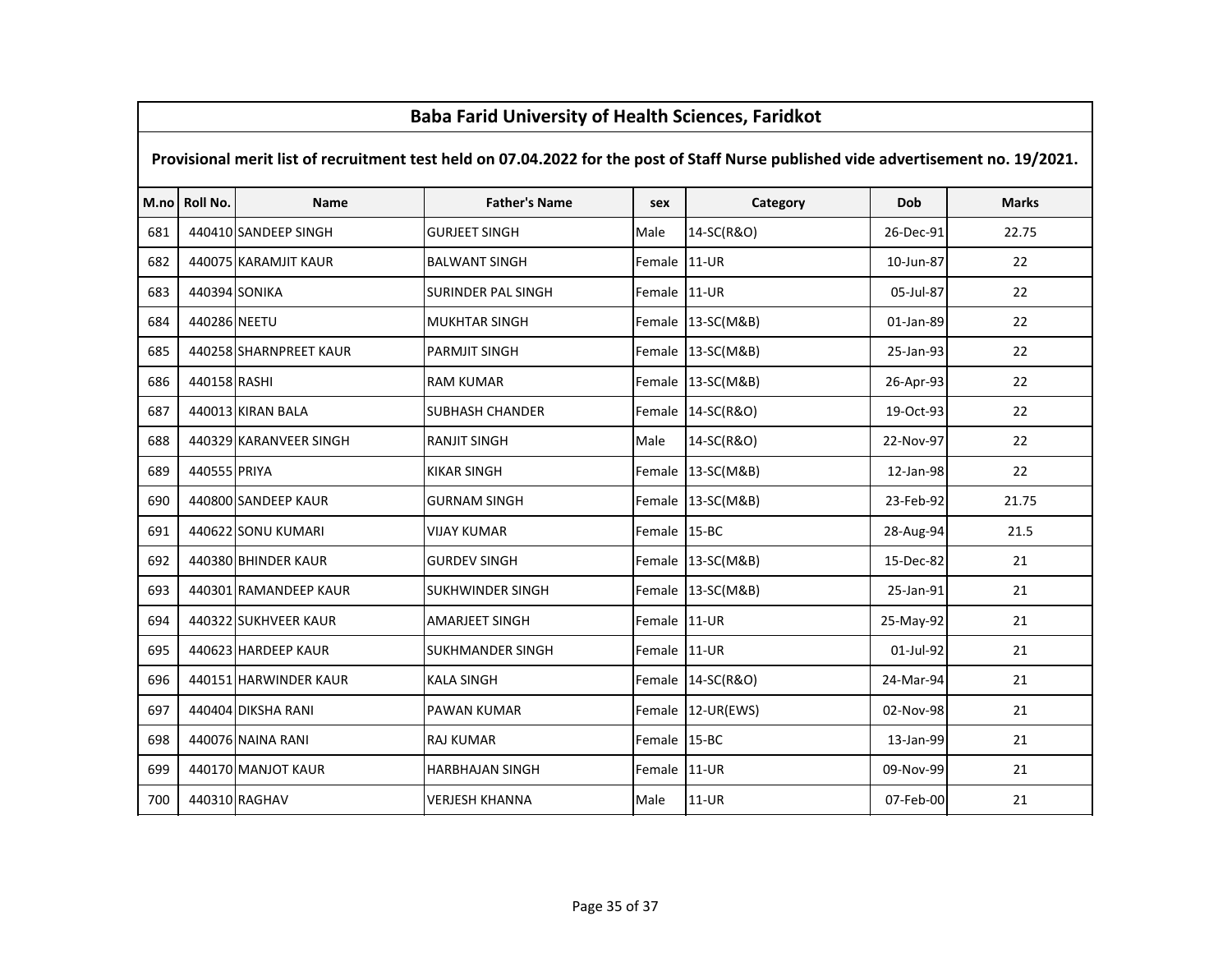# M.no Roll No. Name Father's Name sex Category Dob Marks Provisional merit list of recruitment test held on 07.04.2022 for the post of Staff Nurse published vide advertisement no. 19/2021. <sup>440629</sup> KARAMJEET KAUR JASPAL SINGH Female 11-UR 15-Jun-96 20.75 <sup>440819</sup> GURPIAR SINGH RAJA SINGH Male 13-SC(M&B) 20-Feb-96 20.5 <sup>440260</sup> SUKHDEEP SINGH DEOL GURCHARAN SINGH DEOL Male 11-UR 31-May-96 <sup>20</sup> <sup>440569</sup> SHIVANI MADAN LAL Female 14-SC(R&O) 04-Feb-97 <sup>20</sup> <sup>440605</sup> REKHA RANI JOGINDER SINGH Female 13-SC(M&B) 30-Mar-86 19.75 <sup>440370</sup> RACHNA NIHAL CHAND Female 14-SC(R&O) 17-Jun-85 <sup>19</sup> <sup>440988</sup> SOMA RANI CHAND SINGH Female 14-SC(R&O) 14-Jun-91 <sup>19</sup> <sup>440900</sup> MANISHA KALA RAM Female 13-SC(M&B) 02-Jan-96 <sup>19</sup>709 | 440330 KULWINDER KAUR | JASBEER SINGH | Female | 11-UR | 10-Sep-90 | 18.25 <sup>440539</sup> SANDEEP KAUR SURJEET SINGH Female 13-SC(M&B) 20-Nov-92 18.25711 | 440452 GAGANDEEP KAUR | MAGGHAR SINGH | Female 13-SC(M&B) | 13-May-98 | 11-May-98 18 <sup>440360</sup> SANTOSH KUMARI OM PAL Female 13-SC(M&B) 28-Oct-80 17.75 <sup>440466</sup> RAJWINDER KAUR AMARJIT SINGH Female 11-UR 30-Apr-87 17.25714 | 440855 AMANDEEP KAUR | DARSHAN SINGH | Female | 14-SC(R&O) | 18-Jul-98 | 17.25 715 | 440751 JOBANMEET KAUR | JASWINDER SINGH | Female 11-UR | 21-Nov-96 | 21-Nov-96 | 21- <sup>440848</sup> GURDEV SINGH JANGEER SINGH Male 14-SC(R&O) 10-Dec-99 <sup>16</sup> <sup>440253</sup> MANJIT KAUR PURAN SINGH Female 14-SC(R&O) 04-Aug-93 8.25 <sup>440505</sup> SATVEER KAUR GURMEET SINGH Female 13-SC(M&B) 17-Feb-99 <sup>8</sup>719 441013 GURMEET SINGH JOGINDER SINGH Male 14-SC(R&O) 15-Jun-98 3.75 <sup>440924</sup> AKSHAY KUMAR BANWARI LAL Male 15-BC 21-Mar-93 -0.25